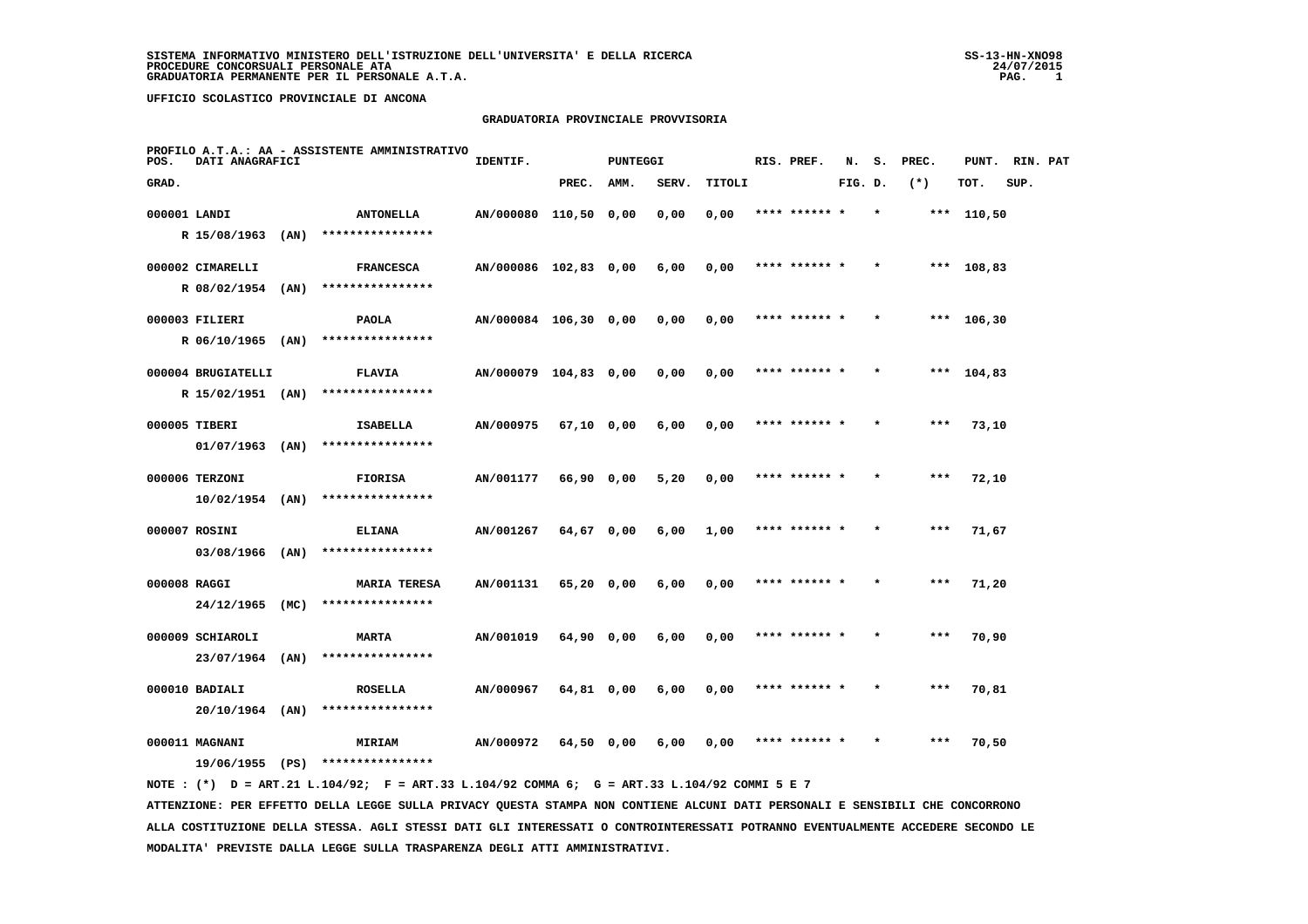# **GRADUATORIA PROVINCIALE PROVVISORIA**

| POS.         | DATI ANAGRAFICI   |      | PROFILO A.T.A.: AA - ASSISTENTE AMMINISTRATIVO | IDENTIF.  |              | <b>PUNTEGGI</b> |       |        | RIS. PREF.    | N.      | s. | PREC. | PUNT. | RIN. PAT |  |
|--------------|-------------------|------|------------------------------------------------|-----------|--------------|-----------------|-------|--------|---------------|---------|----|-------|-------|----------|--|
| GRAD.        |                   |      |                                                |           | PREC.        | AMM.            | SERV. | TITOLI |               | FIG. D. |    | $(*)$ | TOT.  | SUP.     |  |
|              | 000012 MANONI     |      | <b>DANIELA</b>                                 | AN/001176 | 65,10 0,00   |                 | 5,20  | 0,00   | **** ******   |         |    | $***$ | 70,30 |          |  |
|              | $03/10/1957$ (AN) |      | ****************                               |           |              |                 |       |        |               |         |    |       |       |          |  |
|              | 000013 TALIANI    |      | <b>ALESSANDRA</b>                              | AN/001021 | $64,15$ 0,00 |                 | 6,00  | 0,00   | **** ****** * |         |    | $***$ | 70,15 |          |  |
|              | 18/05/1970 (AN)   |      | ****************                               |           |              |                 |       |        |               |         |    |       |       |          |  |
| 000014 BALDI |                   |      | <b>ALESSIA</b>                                 | AN/001243 | 68,70 0,00   |                 | 1,20  | 0,00   | **** ****** * |         |    | ***   | 69,90 |          |  |
|              | 29/09/1976        | (AN) | ****************                               |           |              |                 |       |        |               |         |    |       |       |          |  |
|              | 000015 MARASCA    |      | <b>ELISABETTA</b>                              | AN/000973 | 63,83 0,00   |                 | 6,00  | 0,00   | **** ****** * |         |    | ***   | 69,83 |          |  |
|              | $31/03/1968$ (AN) |      | ****************                               |           |              |                 |       |        |               |         |    |       |       |          |  |
|              | 000016 PARLATI    |      | TIZIANA                                        | AN/001016 | 63,50 0,00   |                 | 6,00  | 0,00   | **** ****** * |         |    | ***   | 69,50 |          |  |
|              | 07/10/1969        | (NA) | ****************                               |           |              |                 |       |        |               |         |    |       |       |          |  |
|              | 000017 ROMITI     |      | <b>DORIANA</b>                                 | AN/000974 | 63,50 0,00   |                 | 5,00  | 0,00   | **** ****** * |         |    | $***$ | 68,50 |          |  |
|              | 07/02/1962        | (AN) | ****************                               |           |              |                 |       |        |               |         |    |       |       |          |  |
|              | 000018 CATUOGNO   |      | LUISA                                          | AN/001182 | 62,00 0,00   |                 | 6,00  | 0,00   | **** ******   |         |    | ***   | 68,00 |          |  |
|              | $06/06/1976$ (SA) |      | ****************                               |           |              |                 |       |        |               |         |    |       |       |          |  |
|              | 000019 URCIUOLI   |      | PATRIZIA                                       | AN/001022 | 61,60 0,00   |                 | 6,00  | 0,00   | **** ****** * |         |    | ***   | 67,60 |          |  |
|              | 19/04/1962        | (CO) | ****************                               |           |              |                 |       |        |               |         |    |       |       |          |  |
|              | 000020 PETRELLI   |      | <b>TIZIANA</b>                                 | AN/001174 | $60,80$ 0,00 |                 | 6,00  | 0,00   | **** ****** * |         |    | $***$ | 66,80 |          |  |
|              | 04/04/1958        | (AN) | ****************                               |           |              |                 |       |        |               |         |    |       |       |          |  |
|              | 000021 NATALE     |      | <b>AGNESE</b>                                  | AN/001015 | 60,50 0,00   |                 | 6,00  | 0,00   | **** ****** * |         |    | $***$ | 66,50 |          |  |
|              | 28/04/1970        | (CE) | ****************                               |           |              |                 |       |        |               |         |    |       |       |          |  |
|              | 000022 STORTI     |      | GIULIANA                                       | AN/001020 | 60,16 0,00   |                 | 6,00  | 0,00   | **** ****** * |         |    | ***   | 66,16 |          |  |
|              | 26/01/1955 (PT)   |      | ****************                               |           |              |                 |       |        |               |         |    |       |       |          |  |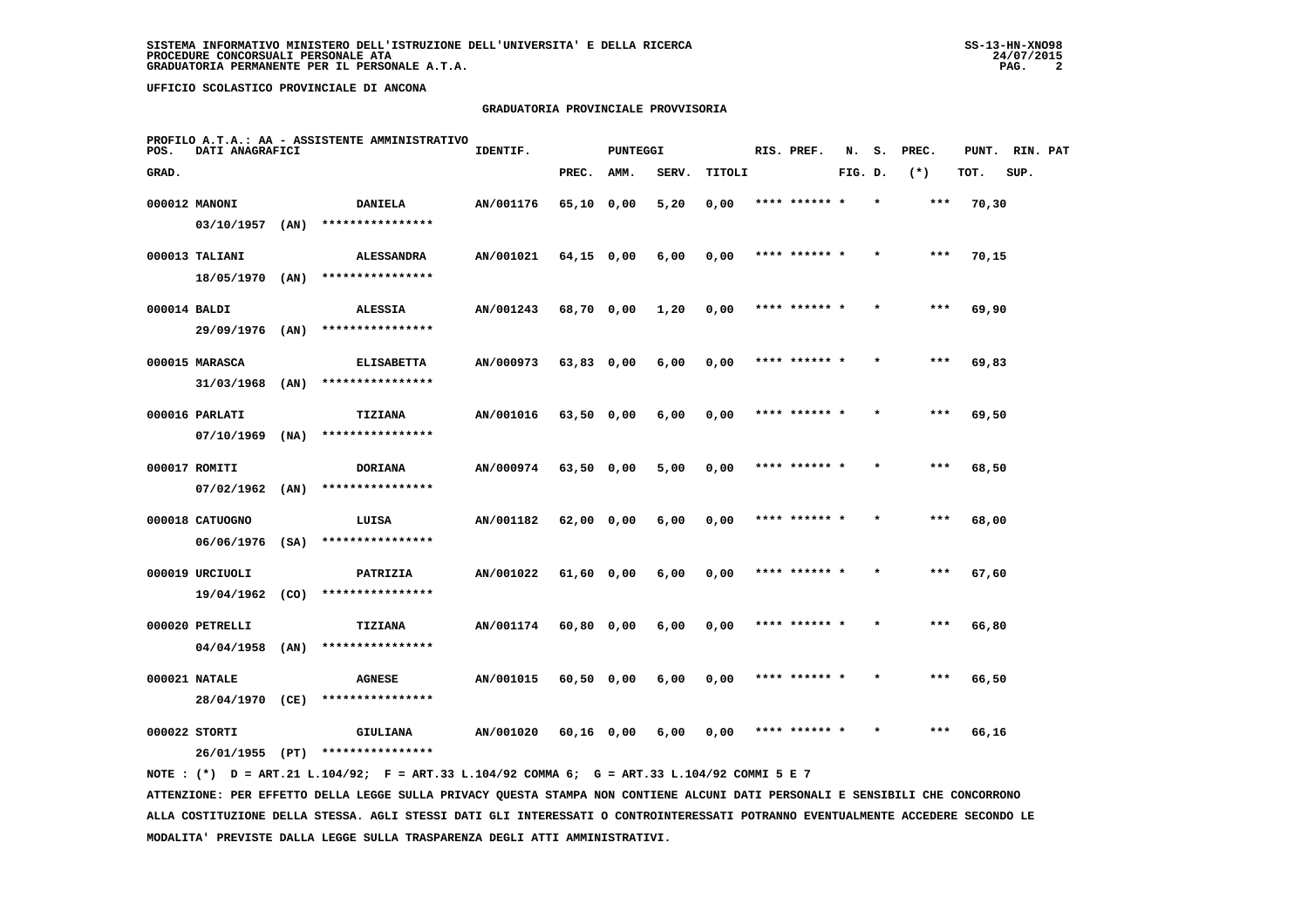# **GRADUATORIA PROVINCIALE PROVVISORIA**

| POS.         | DATI ANAGRAFICI                 |      | PROFILO A.T.A.: AA - ASSISTENTE AMMINISTRATIVO | IDENTIF.  |              | PUNTEGGI |       |        | RIS. PREF.    | N.      | s.      | PREC. | PUNT. | RIN. PAT |  |
|--------------|---------------------------------|------|------------------------------------------------|-----------|--------------|----------|-------|--------|---------------|---------|---------|-------|-------|----------|--|
| GRAD.        |                                 |      |                                                |           | PREC.        | AMM.     | SERV. | TITOLI |               | FIG. D. |         | $(*)$ | TOT.  | SUP.     |  |
|              | 000023 ALBANI                   |      | CARLA                                          | AN/001219 | 59,45 0,00   |          | 6,00  | 0,00   |               |         |         | $***$ | 65,45 |          |  |
|              | $04/07/1965$ (AN)               |      | ****************                               |           |              |          |       |        |               |         |         |       |       |          |  |
|              | 000024 IODICE                   |      | <b>NANCY</b>                                   | AN/001014 | 59,00 0,00   |          | 6,00  | 0,00   | **** ****** * |         |         | ***   | 65,00 |          |  |
|              | $23/12/1964$ (NA)               |      | ****************                               |           |              |          |       |        |               |         |         |       |       |          |  |
|              | 000025 SPADONI                  |      | PATRIZIA                                       | AN/001172 | 57,75 0,00   |          | 5,60  | 0,00   | **** ****** * |         | $\star$ | $***$ | 63,35 |          |  |
|              | 03/01/1967                      | (AN) | ****************                               |           |              |          |       |        |               |         |         |       |       |          |  |
| 000026 USAI  |                                 |      | <b>TERESINA</b>                                | AN/001023 | 58,00 0,00   |          | 5,00  | 0,00   | **** ****** * |         |         | ***   | 63,00 |          |  |
|              | $10/07/1949$ (NU)               |      | ****************                               |           |              |          |       |        |               |         |         |       |       |          |  |
|              | 000027 LILLINI                  |      | <b>PAOLA</b>                                   | AN/001183 | 56,30 0,00   |          | 6,00  | 0,00   | **** ****** * |         |         | $***$ | 62,30 |          |  |
|              | $30/12/1964$ (AN)               |      | ****************                               |           |              |          |       |        |               |         |         |       |       |          |  |
| 000028 LEONI |                                 |      | ANNA LETIZIA                                   | AN/000759 | $62,15$ 0,00 |          | 0,00  | 0,00   | **** ****** * |         |         | $***$ | 62,15 |          |  |
|              | 24/11/1960                      | (MC) | ****************                               |           |              |          |       |        |               |         |         |       |       |          |  |
|              | 000029 CRETELLA                 |      | CARMELA                                        | AN/001237 | 56,50 0,00   |          | 5,00  | 0,00   | **** ****** * |         |         | $***$ | 61,50 |          |  |
|              | 03/09/1977                      | (CE) | ****************                               |           |              |          |       |        |               |         |         |       |       |          |  |
| 000030 ROSSI |                                 |      | <b>ROBERTO</b>                                 | AN/001212 | 54,52 0,00   |          | 5,20  | 1,50   | **** ****** * |         |         | ***   | 61,22 |          |  |
|              | 15/11/1960 (AN)                 |      | ****************                               |           |              |          |       |        |               |         |         |       |       |          |  |
|              | 000031 MENCAGLIA                |      | <b>MARINA</b>                                  | AN/000063 | 54,66 0,00   |          | 0,00  | 0,00   | **** ****** * |         |         | ***   | 54,66 |          |  |
|              | 20/12/1961                      | (GE) | ****************                               |           |              |          |       |        |               |         |         |       |       |          |  |
|              |                                 |      |                                                |           |              |          |       |        |               |         |         | $***$ |       |          |  |
|              | 000032 COSTANTINI<br>25/06/1965 | (AN) | LAURA<br>****************                      | AN/001095 | 48,50 0,00   |          | 6,00  | 0,00   | **** ****** * |         |         |       | 54,50 |          |  |
|              |                                 |      |                                                |           |              |          |       |        |               |         |         |       |       |          |  |
|              | 000033 RUGGERI                  |      | <b>SIMONA</b>                                  | AN/001179 | 47,80 0,00   |          | 6,00  | 0,00   |               |         |         | ***   | 53,80 |          |  |
|              | 28/05/1971 (AN)                 |      | ****************                               |           |              |          |       |        |               |         |         |       |       |          |  |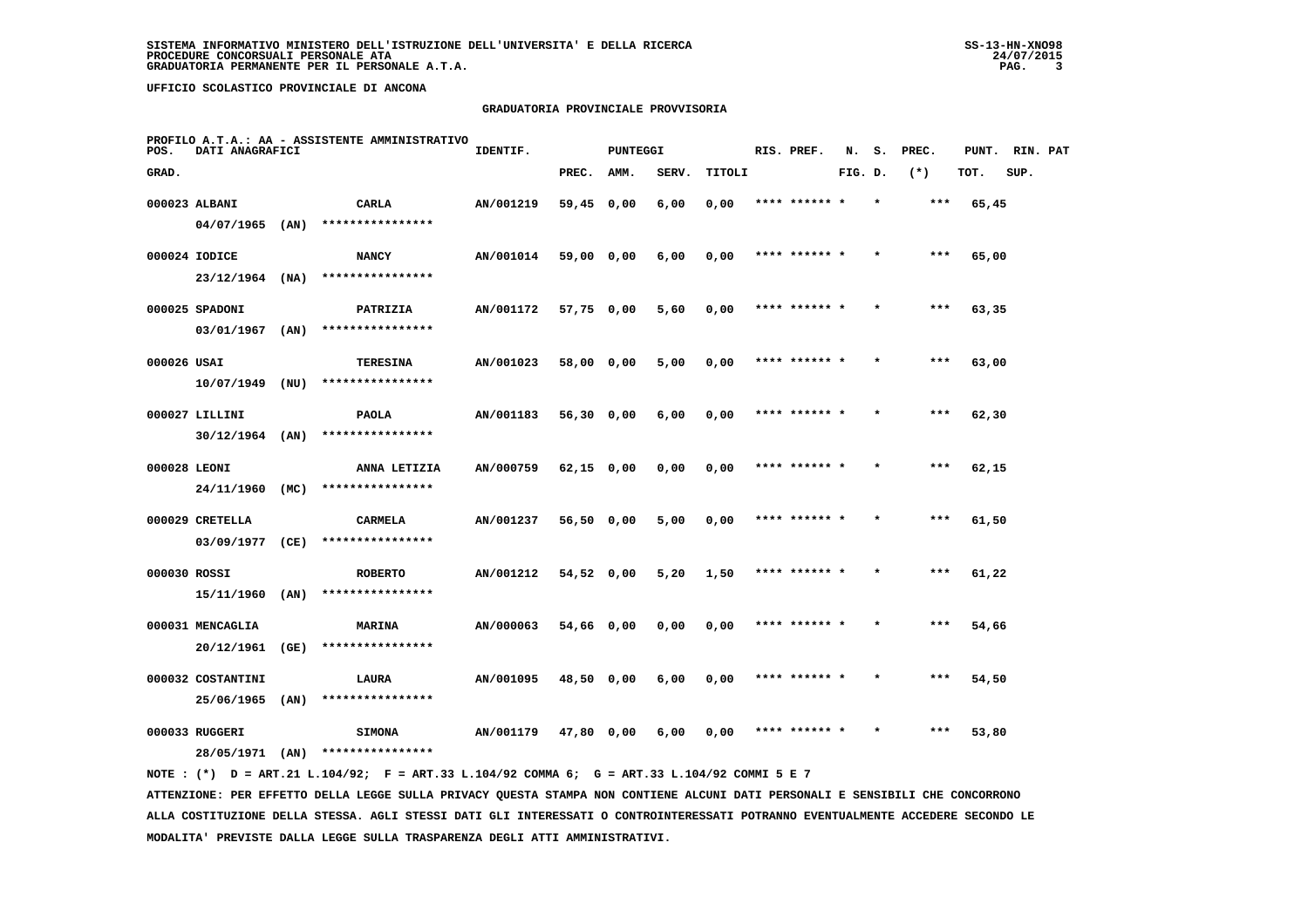# **GRADUATORIA PROVINCIALE PROVVISORIA**

| POS.  | DATI ANAGRAFICI   |        | PROFILO A.T.A.: AA - ASSISTENTE AMMINISTRATIVO | IDENTIF.  |              | <b>PUNTEGGI</b> |       |        | RIS. PREF.    | N.      | s. | PREC. | PUNT. | RIN. PAT |  |
|-------|-------------------|--------|------------------------------------------------|-----------|--------------|-----------------|-------|--------|---------------|---------|----|-------|-------|----------|--|
| GRAD. |                   |        |                                                |           | PREC.        | AMM.            | SERV. | TITOLI |               | FIG. D. |    | $(*)$ | TOT.  | SUP.     |  |
|       | 000034 POLLONARA  |        | <b>ANTONELLA</b>                               | AN/000978 | 47,30 0,00   |                 | 5,00  | 0,00   |               |         |    |       | 52,30 |          |  |
|       | 08/02/1958        | (AN)   | ****************                               |           |              |                 |       |        |               |         |    |       |       |          |  |
|       | 000035 CIBELLI    |        | ARMONIA PATRIZIA AN/000030                     |           | $51,45$ 0,00 |                 | 0,00  | 0,00   | **** ****** * |         |    | ***   | 51,45 |          |  |
|       | 14/04/1956        | ( TO ) | ****************                               |           |              |                 |       |        |               |         |    |       |       |          |  |
|       | 000036 GIGLIO     |        | <b>VINCENZO</b>                                | AN/001258 | 47,85 0,00   |                 | 3,50  | 0,00   | **** ****** * |         |    | ***   | 51,35 |          |  |
|       | 12/04/1964        | (KR)   | ****************                               |           |              |                 |       |        |               |         |    |       |       |          |  |
|       | 000037 LOMBARDI   |        | LUCIA                                          | AN/001178 | 43,67 0,00   |                 | 5,00  | 0,00   | **** ****** * |         |    | $***$ | 48,67 |          |  |
|       | 23/02/1971        | (AN)   | ****************                               |           |              |                 |       |        |               |         |    |       |       |          |  |
|       | 000038 GIACOMETTI |        | <b>PAOLA</b>                                   | AN/001255 | $40,33$ 0,00 |                 | 5,50  | 0,00   | **** ****** * |         |    | $***$ | 45,83 |          |  |
|       | $07/05/1965$ (AN) |        | ****************                               |           |              |                 |       |        |               |         |    |       |       |          |  |
|       | 000039 GENTILI    |        | LUCIA                                          | AN/001293 | 39,60 0,00   |                 | 5,50  | 0,00   | **** ****** * |         |    | ***   | 45,10 |          |  |
|       | 13/12/1961 (EE)   |        | ****************                               |           |              |                 |       |        |               |         |    |       |       |          |  |
|       | 000040 STRANGES   |        | VITTORIA                                       | AN/001238 | 39,67 0,00   |                 | 5,00  | 0,00   | **** ****** * |         |    | ***   | 44,67 |          |  |
|       | $01/01/1972$ (CZ) |        | ****************                               |           |              |                 |       |        |               |         |    |       |       |          |  |
|       | 000041 CIUFFREDA  |        | <b>FRANCESCA</b>                               | AN/001239 | $36,97$ 0,00 |                 | 6,00  | 1,00   | **** ******   |         |    | ***   | 43,97 |          |  |
|       | 05/10/1962        | (FG)   | ****************                               |           |              |                 |       |        |               |         |    |       |       |          |  |
|       | 000042 CAMPANARO  |        | PIERA                                          | AN/000968 | 43,80 0,00   |                 | 0,00  | 0,00   | **** ****** * |         |    | ***   | 43,80 |          |  |
|       | 28/06/1960        | (AN)   | ****************                               |           |              |                 |       |        |               |         |    |       |       |          |  |
|       | 000043 CALEFFI    |        | <b>FEDERICA</b>                                | AN/001184 | 42,55 0,00   |                 | 0,60  | 0,00   | **** ****** * |         |    | $***$ | 43,15 |          |  |
|       | 25/09/1955        | (AN)   | ****************                               |           |              |                 |       |        |               |         |    |       |       |          |  |
|       | 000044 PIGLIAPOCO |        | <b>DORIANA</b>                                 | AN/000068 | 43,00 0,00   |                 | 0,00  | 0,00   | **** ****** * |         |    | ***   | 43,00 |          |  |
|       | 25/11/1957        | (AN)   | ****************                               |           |              |                 |       |        |               |         |    |       |       |          |  |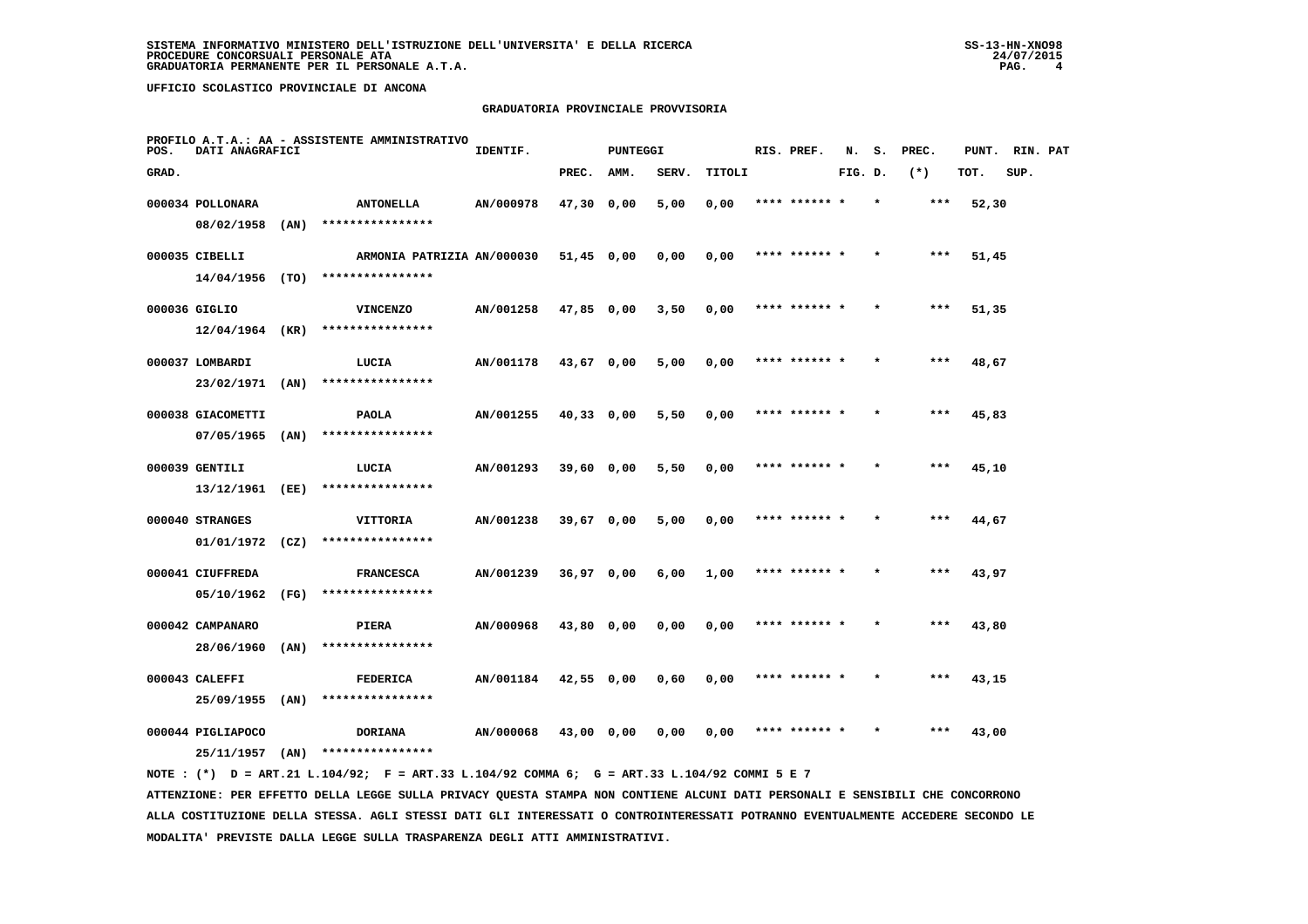## **GRADUATORIA PROVINCIALE PROVVISORIA**

| POS.         | DATI ANAGRAFICI    |      | PROFILO A.T.A.: AA - ASSISTENTE AMMINISTRATIVO | IDENTIF.  |              | <b>PUNTEGGI</b> |                               |        | RIS. PREF.    | N.      | s. | PREC. | PUNT. | RIN. PAT |  |
|--------------|--------------------|------|------------------------------------------------|-----------|--------------|-----------------|-------------------------------|--------|---------------|---------|----|-------|-------|----------|--|
| GRAD.        |                    |      |                                                |           | PREC.        | AMM.            | SERV.                         | TITOLI |               | FIG. D. |    | $(*)$ | TOT.  | SUP.     |  |
|              | 000045 ROSSETTI    |      | MARIA CRISTINA                                 | AN/000719 | 42,65        | 0,00            | 0,00                          | 0,00   |               |         |    | ***   | 42,65 |          |  |
|              | 22/08/1970         | (AN) | ****************                               |           |              |                 |                               |        |               |         |    |       |       |          |  |
|              | 000046 GUIDOTTI    |      | <b>CRISTINA</b>                                | AN/001256 | $36,26$ 0,00 |                 | 6,00                          | 0,00   | **** ****** * |         |    | $***$ | 42,26 |          |  |
|              | 17/07/1969         | (AN) | ****************                               |           |              |                 |                               |        |               |         |    |       |       |          |  |
|              | 000047 TOMAINO     |      | <b>CATERINA</b>                                | AN/001099 | 40,98 0,00   |                 | 0,00                          | 0,00   | **** ****** * |         |    | $***$ | 40,98 |          |  |
|              | 03/05/1967         | (BA) | ****************                               |           |              |                 |                               |        |               |         |    |       |       |          |  |
|              | 000048 SAGONE      |      | GIOVANNI                                       | AN/001209 | 40,60 0,00   |                 | 0,00                          | 0,00   | **** ****** * |         |    | $***$ | 40,60 |          |  |
|              | 29/08/1957         | (CT) | ****************                               |           |              |                 |                               |        |               |         |    |       |       |          |  |
|              | 000049 CRISPIANI   |      | <b>ANTONELLA</b>                               | AN/001268 | $31,85$ 0,00 |                 | 5,00                          | 0,00   | **** ****** * |         |    | ***   | 36,85 |          |  |
|              | 31/05/1966         | (AN) | ****************                               |           |              |                 |                               |        |               |         |    |       |       |          |  |
|              | 000050 FEDERICI    |      | <b>TIZIANA</b>                                 | AN/000604 | 35,66 0,00   |                 | 0,00                          | 0,00   |               |         |    | ***   | 35,66 |          |  |
|              | 28/03/1965         | (AN) | ****************                               |           |              |                 |                               |        |               |         |    |       |       |          |  |
|              | 000051 AGOSTINELLI |      | CATIUSCIA                                      | AN/001349 |              |                 | $0,00$ $0,00$ $25,10$ $10,50$ |        | **** ******   |         |    | ***   | 35,60 |          |  |
|              | 26/09/1970 (AN)    |      | ****************                               |           |              |                 |                               |        |               |         |    |       |       |          |  |
|              | 000052 BERNARDONI  |      | <b>ORIANA</b>                                  | AN/000606 | $35,00$ 0,00 |                 | 0,00                          | 0,00   | **** ******   |         |    | $***$ | 35,00 |          |  |
|              | 08/04/1953         | (BO) | ****************                               |           |              |                 |                               |        |               |         |    |       |       |          |  |
| 000053 GUIDI |                    |      | <b>MARIA GRAZIA</b>                            | AN/001289 | $29,26$ 0,00 |                 | 5,00                          | 0,00   | **** ****** * |         |    | ***   | 34,26 |          |  |
|              | 20/03/1966         | (AN) | ****************                               |           |              |                 |                               |        |               |         |    |       |       |          |  |
|              | 000054 SPARVOLI    |      | <b>SIMONETTA</b>                               | AN/000797 | $34,20$ 0,00 |                 | 0,00                          | 0,00   | **** ****** * |         |    | $***$ | 34,20 |          |  |
|              | 15/10/1966         | (AN) | ****************                               |           |              |                 |                               |        |               |         |    |       |       |          |  |
|              | 000055 ZANNOTTI    |      | LORENA                                         | AN/000081 | 34,00 0,00   |                 | 0,00                          | 0,00   |               |         |    | ***   | 34,00 |          |  |
|              | R 25/03/1961       | (AN) | ****************                               |           |              |                 |                               |        |               |         |    |       |       |          |  |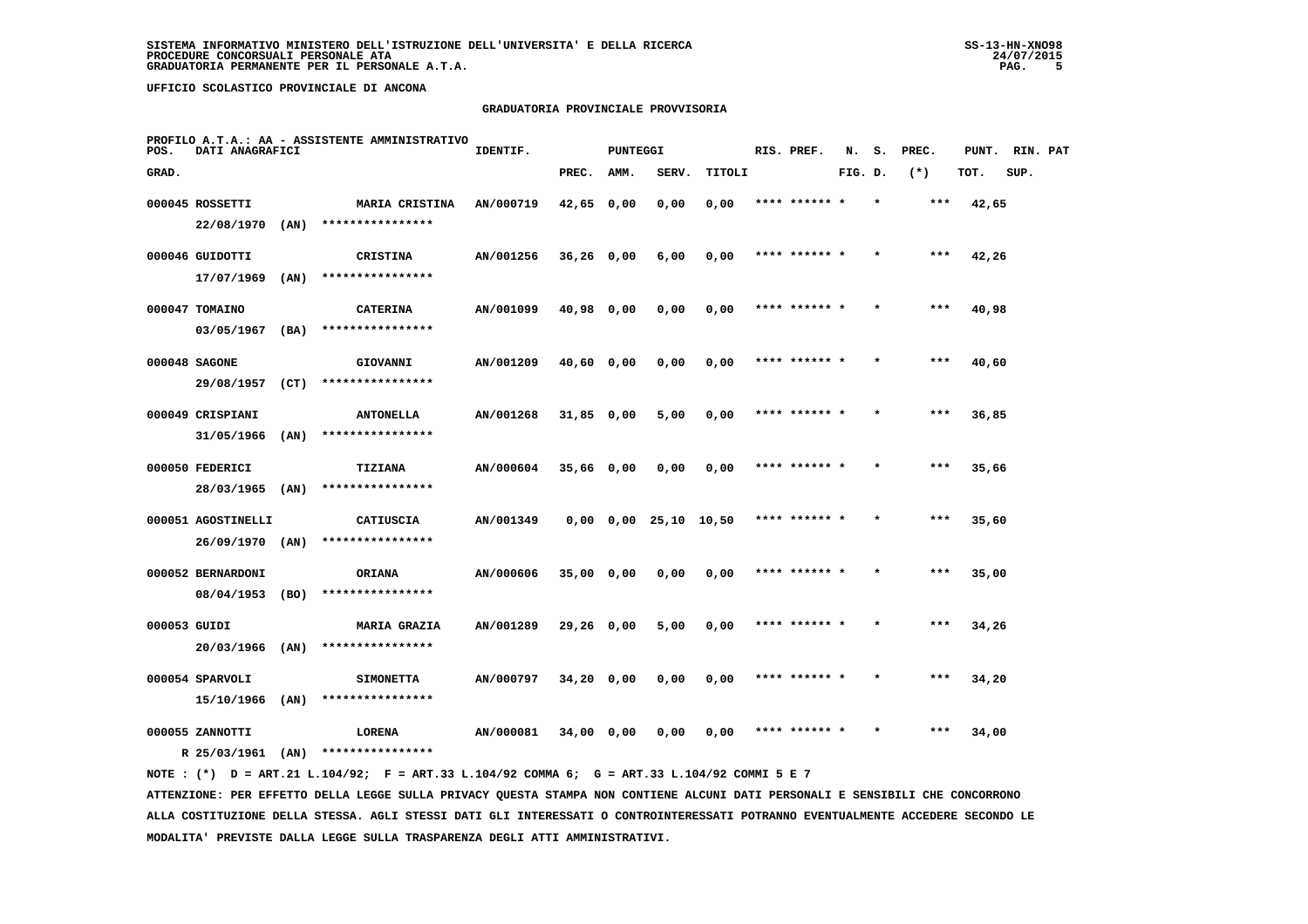# **GRADUATORIA PROVINCIALE PROVVISORIA**

| POS.  | DATI ANAGRAFICI   |      | PROFILO A.T.A.: AA - ASSISTENTE AMMINISTRATIVO | IDENTIF.  |              | <b>PUNTEGGI</b> |                               |        | RIS. PREF.    | N.      | s.      | PREC.  | PUNT.  | RIN. PAT |  |
|-------|-------------------|------|------------------------------------------------|-----------|--------------|-----------------|-------------------------------|--------|---------------|---------|---------|--------|--------|----------|--|
| GRAD. |                   |      |                                                |           | PREC.        | AMM.            | SERV.                         | TITOLI |               | FIG. D. |         | $(* )$ | TOT.   | SUP.     |  |
|       | 000056 PETTINELLI |      | <b>GILBERTO</b>                                | AN/000083 | $32,91$ 0,00 |                 | 0,00                          | 0,00   |               |         |         |        | 32,91  |          |  |
|       | 31/01/1956        | (AN) | ****************                               |           |              |                 |                               |        |               |         |         |        |        |          |  |
|       | 000057 TERENZI    |      | MANUELA PATRICIA AN/001235                     |           | 27,98 0,00   |                 | 4,00                          | 0,00   | **** ****** * |         |         | $***$  | 31,98  |          |  |
|       | 25/10/1964        | (EE) | ****************                               |           |              |                 |                               |        |               |         |         |        |        |          |  |
|       | 000058 PICCOLO    |      | ANNAMARIA                                      | AN/001291 | $26,13$ 0,00 |                 | 5,00                          | 0,00   | **** ****** * |         | $\star$ | $***$  | 31,13  |          |  |
|       | 23/05/1956        | (AN) | ****************                               |           |              |                 |                               |        |               |         |         |        |        |          |  |
|       | 000059 CHIUSAROLI |      | URIANA                                         | AN/000082 | $30,30$ 0,00 |                 | 0,00                          | 0,00   | **** ****** * |         |         | ***    | 30, 30 |          |  |
|       | 20/02/1959        | (MC) | ****************                               |           |              |                 |                               |        |               |         |         |        |        |          |  |
|       | 000060 CHIARALUCE |      | <b>RITA</b>                                    | AN/001292 | 23,66 0,00   |                 | 6,00                          | 0,00   | **** ****** * |         |         | $***$  | 29,66  |          |  |
|       | 26/03/1964        | (AN) | ****************                               |           |              |                 |                               |        |               |         |         |        |        |          |  |
|       | 000061 TRAMONTE   |      | ANNA MARIA                                     | AN/001370 |              |                 | 0,00 0,00 18,75 10,50         |        | **** ****** * |         |         | $***$  | 29,25  |          |  |
|       | $14/07/1974$ (TA) |      | ****************                               |           |              |                 |                               |        |               |         |         |        |        |          |  |
|       | 000062 CANONICI   |      | <b>ANGELA</b>                                  | AN/001133 | 28,83 0,00   |                 | 0,00                          | 0,00   | **** ****** * |         |         | ***    | 28,83  |          |  |
|       | 06/06/1967        | (AN) | ****************                               |           |              |                 |                               |        |               |         |         |        |        |          |  |
|       | 000063 ANGELETTI  |      | ANNA                                           | AN/000089 | 28,50 0,00   |                 | 0,00                          | 0,00   | **** ****** * |         |         | ***    | 28,50  |          |  |
|       | R 21/01/1958      | (AN) | ****************                               |           |              |                 |                               |        |               |         |         |        |        |          |  |
|       | 000064 CALDARIGI  |      | SILVIA                                         | AN/001350 |              |                 | $0,00$ $0,00$ $14,50$ $12,50$ |        | **** ****** * |         |         | $***$  | 27,00  |          |  |
|       | 03/06/1974        | (AN) | ****************                               |           |              |                 |                               |        |               |         |         |        |        |          |  |
|       | 000065 ESPOSTO    |      | <b>FRANCESCA</b>                               | AN/000085 | 26,03 0,00   |                 | 0,00                          | 0,00   | **** ****** * |         |         | $***$  | 26,03  |          |  |
|       | R 22/04/1971      | (AN) | ****************                               |           |              |                 |                               |        |               |         |         |        |        |          |  |
|       | 000066 LUZIETTI   |      | <b>FEDERICO</b>                                | AN/000036 | 24,83 0,00   |                 | 0,00                          | 0,00   | **** ****** * |         |         | ***    | 24,83  |          |  |
|       | 29/11/1968        | (AN) | ****************                               |           |              |                 |                               |        |               |         |         |        |        |          |  |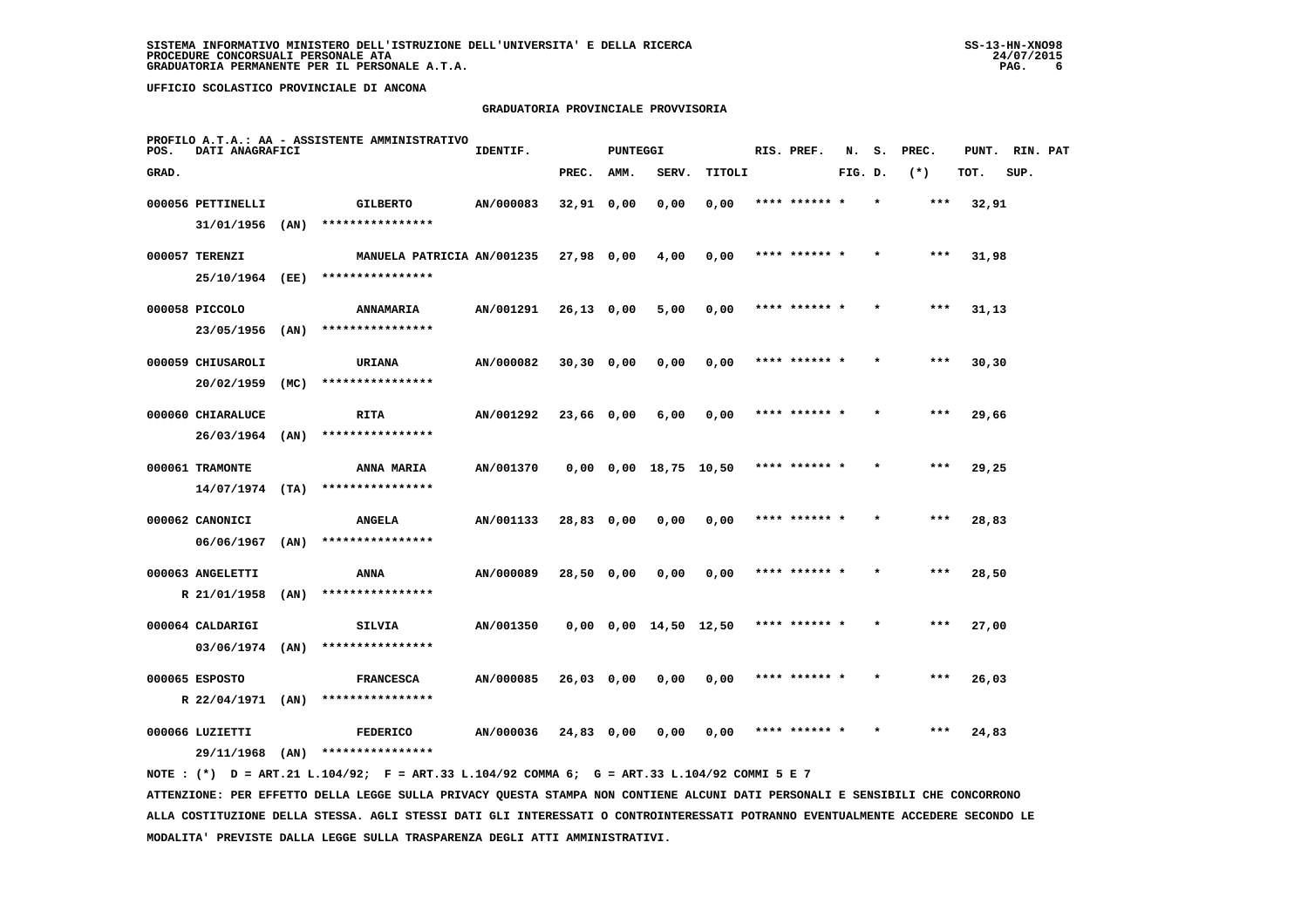# **GRADUATORIA PROVINCIALE PROVVISORIA**

| POS.  | DATI ANAGRAFICI    |      | PROFILO A.T.A.: AA - ASSISTENTE AMMINISTRATIVO                                              | IDENTIF.         |            | <b>PUNTEGGI</b> |                               |                                            | RIS. PREF.    | N.      | s.      | PREC.  | PUNT. RIN. PAT |      |  |
|-------|--------------------|------|---------------------------------------------------------------------------------------------|------------------|------------|-----------------|-------------------------------|--------------------------------------------|---------------|---------|---------|--------|----------------|------|--|
| GRAD. |                    |      |                                                                                             |                  | PREC.      | AMM.            | SERV.                         | TITOLI                                     |               | FIG. D. |         | $(* )$ | TOT.           | SUP. |  |
|       | 000067 DIRELLA     |      | FERNANDA                                                                                    | AN/001367        |            |                 | $0,00$ $0,00$ $12,20$ $12,00$ |                                            | **** ****** * |         | $\star$ | ***    | 24,20          |      |  |
|       | 16/05/1965         | (BO) | ****************                                                                            |                  |            |                 |                               |                                            |               |         |         |        |                |      |  |
|       | 000068 PICCIONI    |      | <b>ANNA RITA</b>                                                                            | AN/001351        |            |                 |                               | $0,00$ $0,00$ $14,60$ $9,33$ **** ****** * |               |         | $\star$ | $***$  | 23,93          |      |  |
|       | 25/07/1964 (AN)    |      | ****************                                                                            |                  |            |                 |                               |                                            |               |         |         |        |                |      |  |
|       | 000069 GRAVANTE    |      | <b>CRESCENZO</b>                                                                            | <b>AN/000034</b> | 23,90 0,00 |                 | 0,00                          | 0,00                                       | **** ****** * |         |         | ***    | 23,90          |      |  |
|       | 27/09/1961         | (EE) | ****************                                                                            |                  |            |                 |                               |                                            |               |         |         |        |                |      |  |
|       | 000070 CARLONI     |      | <b>ELISABETTA</b>                                                                           | AN/000087        | 23,66 0,00 |                 | 0,00                          | 0,00                                       | **** ****** * |         | $\star$ | ***    | 23,66          |      |  |
|       | R 09/04/1960       | (AN) | ****************                                                                            |                  |            |                 |                               |                                            |               |         |         |        |                |      |  |
|       | 000071 MENGONI     |      | <b>SILVANA</b>                                                                              | AN/000088        | 23,10 0,00 |                 | 0,00                          | 0,00                                       | **** ****** * |         | $\star$ | $***$  | 23,10          |      |  |
|       | R 09/06/1954 (AN)  |      | ****************                                                                            |                  |            |                 |                               |                                            |               |         |         |        |                |      |  |
|       | 000072 MARINI      |      | <b>MARINA</b>                                                                               | <b>AN/000829</b> | 22,16 0,00 |                 | 0,00                          | 0,00                                       | **** ****** * |         |         | ***    | 22,16          |      |  |
|       | 29/01/1962 (AN)    |      | ****************                                                                            |                  |            |                 |                               |                                            |               |         |         |        |                |      |  |
|       | 000073 MARADONNA   |      | <b>ELVIRA</b>                                                                               | AN/000090        | 22,10 0,00 |                 | 0,00                          | 0,00                                       | **** ****** * |         |         | ***    | 22,10          |      |  |
|       | R 15/03/1965 (AN)  |      | ****************                                                                            |                  |            |                 |                               |                                            |               |         |         |        |                |      |  |
|       | 000074 CORINALDESI |      | CLAUDIA                                                                                     | AN/000091        | 21,15 0,00 |                 | 0,00                          | 0,00                                       | **** ****** * |         | $\star$ | $***$  | 21,15          |      |  |
|       | R 15/02/1963 (AN)  |      | ****************                                                                            |                  |            |                 |                               |                                            |               |         |         |        |                |      |  |
|       | 000075 SANGERVASI  |      | <b>GINA</b>                                                                                 | <b>AN/001348</b> |            |                 | 0,00 0,00 13,00               | 8,00                                       | **** ****** * |         |         | $***$  | 21,00          |      |  |
|       |                    |      | 13/01/1960 (EE) ****************                                                            |                  |            |                 |                               |                                            |               |         |         |        |                |      |  |
|       |                    |      | NOTE: (*) D = ART.21 L.104/92; F = ART.33 L.104/92 COMMA 6; G = ART.33 L.104/92 COMMI 5 E 7 |                  |            |                 |                               |                                            |               |         |         |        |                |      |  |

 **ATTENZIONE: PER EFFETTO DELLA LEGGE SULLA PRIVACY QUESTA STAMPA NON CONTIENE ALCUNI DATI PERSONALI E SENSIBILI CHE CONCORRONO ALLA COSTITUZIONE DELLA STESSA. AGLI STESSI DATI GLI INTERESSATI O CONTROINTERESSATI POTRANNO EVENTUALMENTE ACCEDERE SECONDO LE MODALITA' PREVISTE DALLA LEGGE SULLA TRASPARENZA DEGLI ATTI AMMINISTRATIVI.**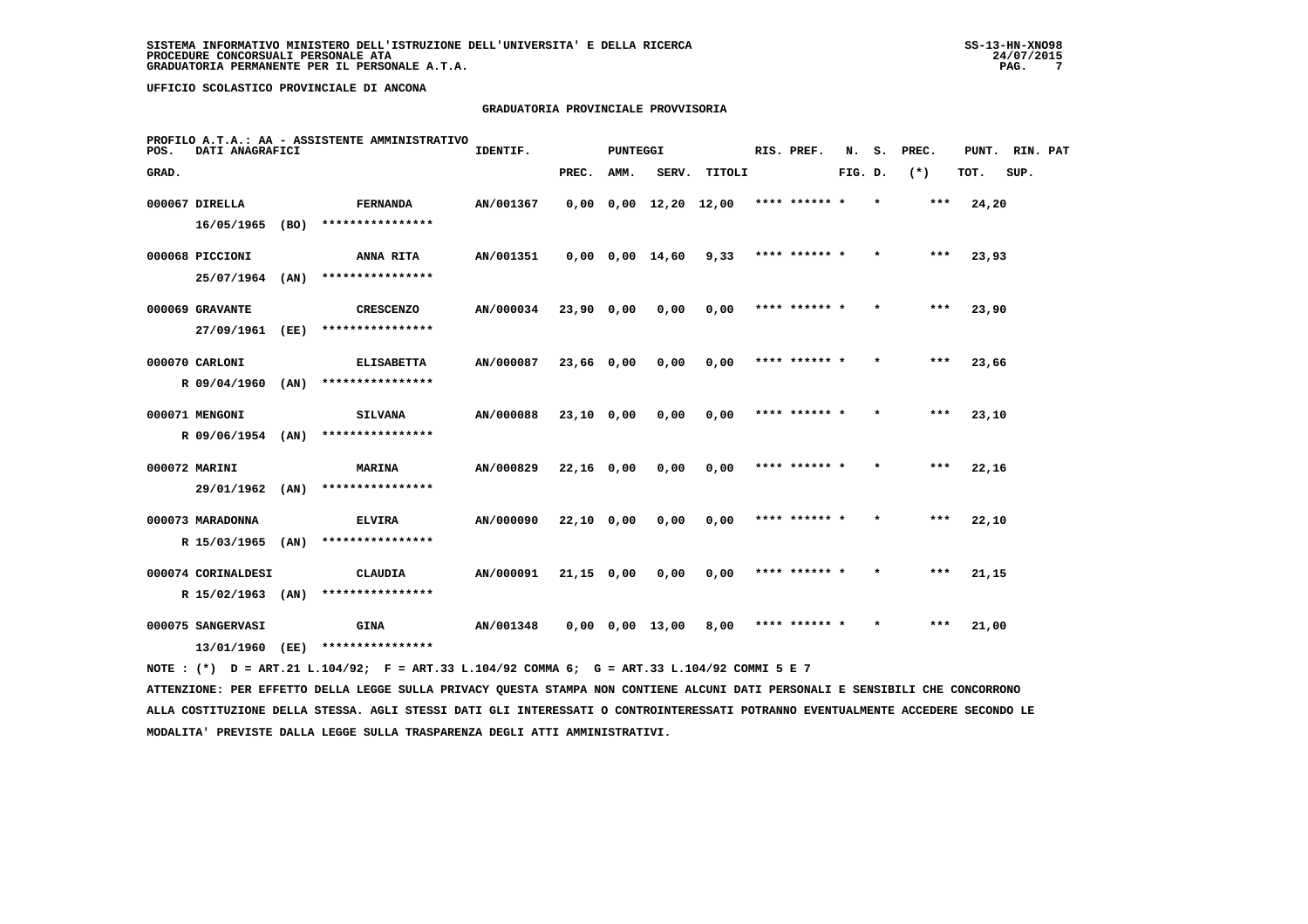#### **GRADUATORIA PROVINCIALE PROVVISORIA**

| POS.  | DATI ANAGRAFICI                         |      | PROFILO A.T.A.: AT - ASSISTENTE TECNICO                                                                                       | IDENTIF.                                              |              | PUNTEGGI |       |        | RIS. PREF.    | N.      | s. | PREC. | PUNT. | RIN. PAT |   |
|-------|-----------------------------------------|------|-------------------------------------------------------------------------------------------------------------------------------|-------------------------------------------------------|--------------|----------|-------|--------|---------------|---------|----|-------|-------|----------|---|
| GRAD. |                                         |      |                                                                                                                               |                                                       | PREC.        | AMM.     | SERV. | TITOLI |               | FIG. D. |    | $(*)$ | TOT.  | SUP.     |   |
|       | 000001 MONTEVERDI                       |      | <b>ANDREA</b>                                                                                                                 | AN/000736                                             | 90,70 0,00   |          | 5,50  | 0,00   | **** ****** * |         |    | ***   | 96,20 |          | D |
|       | 21/10/1966                              | (AN) | ****************                                                                                                              | AREE DI LABORATORIO POSSEDUTE: ARO1 ARO2 ARO8         |              |          |       |        |               |         |    |       |       |          |   |
|       | 000002 MOLINARI                         |      | <b>GIORGIO</b>                                                                                                                | AN/000731                                             | 91,16 0,00   |          | 5,00  | 0,00   | **** ****** * |         |    | ***   | 96,16 |          |   |
|       | 25/07/1972                              | (AN) | ****************                                                                                                              | AREE DI LABORATORIO POSSEDUTE: AR02 AR08              |              |          |       |        |               |         |    |       |       |          |   |
|       | 000003 CARLETTI                         |      | <b>MIRNA</b>                                                                                                                  | AN/000743                                             |              |          |       |        | **** ****** * |         |    |       |       |          |   |
|       | 08/09/1961                              | (AN) | ****************                                                                                                              | AREE DI LABORATORIO POSSEDUTE: AR02 AR08 AR21         | $90,50$ 0,00 |          | 5,50  | 0,00   |               |         |    |       | 96,00 |          |   |
|       |                                         |      |                                                                                                                               |                                                       |              |          |       |        |               |         |    |       |       |          |   |
|       | 000004 D'ORAZIO                         |      | <b>ORIETTA</b>                                                                                                                | AN/000665                                             | 89,00 0,00   |          | 5,00  | 0,00   | **** ****** * |         |    | ***   | 94,00 |          |   |
|       | 09/03/1971                              | (AN) | ****************                                                                                                              | AREE DI LABORATORIO POSSEDUTE: AR02 AR08 AR21         |              |          |       |        |               |         |    |       |       |          |   |
|       | 000005 BRATTI                           |      | <b>ROBERTO</b>                                                                                                                | AN/000713                                             | $87,50$ 0,00 |          | 5,00  | 0,00   | **** ****** * |         |    |       | 92,50 |          | D |
|       | 17/09/1973                              | (AN) | ****************                                                                                                              | AREE DI LABORATORIO POSSEDUTE: AR02 AR08              |              |          |       |        |               |         |    |       |       |          |   |
|       | 000006 PAOLONI                          |      | PINA                                                                                                                          | AN/000628                                             | 84,41 0,00   |          | 5,00  | 0,00   | **** ****** * |         |    |       | 89,41 |          |   |
|       | 06/11/1967                              | (AN) | ****************                                                                                                              | AREE DI LABORATORIO POSSEDUTE: AR02 AR08 AR21         |              |          |       |        |               |         |    |       |       |          |   |
|       | 000007 ARGENTATI                        |      | <b>ALBERTO</b>                                                                                                                | AN/000709                                             | 74,50 0,00   |          | 5,00  | 0,00   |               |         |    |       | 79,50 |          |   |
|       | 30/12/1978                              | (AN) | ****************                                                                                                              | AREE DI LABORATORIO POSSEDUTE: AR02 AR08              |              |          |       |        |               |         |    |       |       |          |   |
|       |                                         |      |                                                                                                                               |                                                       |              |          |       |        |               |         |    |       |       |          |   |
|       | 000008 BATTISTELLI<br>$14/04/1972$ (AN) |      | <b>MARCO</b><br>****************                                                                                              | AN/000799<br>AREE DI LABORATORIO POSSEDUTE: AR02 AR08 | 73,73 0,00   |          | 5,00  | 0,00   |               |         |    |       | 78,73 |          | D |
|       |                                         |      |                                                                                                                               |                                                       |              |          |       |        |               |         |    |       |       |          |   |
|       | 000009 CATALDI                          |      | CIRO                                                                                                                          | AN/000750                                             | 67,80 0,00   |          | 4,50  | 0,00   |               |         |    |       | 72,30 |          |   |
|       | $18/04/1974$ (NA)                       |      | ****************                                                                                                              | AREE DI LABORATORIO POSSEDUTE: AR01 AR03              |              |          |       |        |               |         |    |       |       |          |   |
|       | 000010 AGOSTINELLI                      |      | CATIUSCIA                                                                                                                     | AN/000703                                             | $64,40$ 0,00 |          | 1,00  | 0,00   |               |         |    |       | 65,40 |          |   |
|       | 26/09/1970 (AN)                         |      | ****************                                                                                                              | AREE DI LABORATORIO POSSEDUTE: AR02 AR08              |              |          |       |        |               |         |    |       |       |          |   |
|       | 000011 PRINCIPI                         |      | <b>GINA</b>                                                                                                                   | AN/001071                                             | 57,20 0,00   |          | 6,00  | 0,00   |               |         |    |       | 63,20 |          |   |
|       | 19/12/1958                              | (AN) | ****************                                                                                                              | AREE DI LABORATORIO POSSEDUTE: AR20                   |              |          |       |        |               |         |    |       |       |          |   |
|       |                                         |      | NOTE: (*) D = ART.21 L.104/92; F = ART.33 L.104/92 COMMA 6; G = ART.33 L.104/92 COMMI 5 E 7                                   |                                                       |              |          |       |        |               |         |    |       |       |          |   |
|       |                                         |      | ATTENZIONE: PER EFFETTO DELLA LEGGE SULLA PRIVACY QUESTA STAMPA NON CONTIENE ALCUNI DATI PERSONALI E SENSIBILI CHE CONCORRONO |                                                       |              |          |       |        |               |         |    |       |       |          |   |

 **ALLA COSTITUZIONE DELLA STESSA. AGLI STESSI DATI GLI INTERESSATI O CONTROINTERESSATI POTRANNO EVENTUALMENTE ACCEDERE SECONDO LE MODALITA' PREVISTE DALLA LEGGE SULLA TRASPARENZA DEGLI ATTI AMMINISTRATIVI.**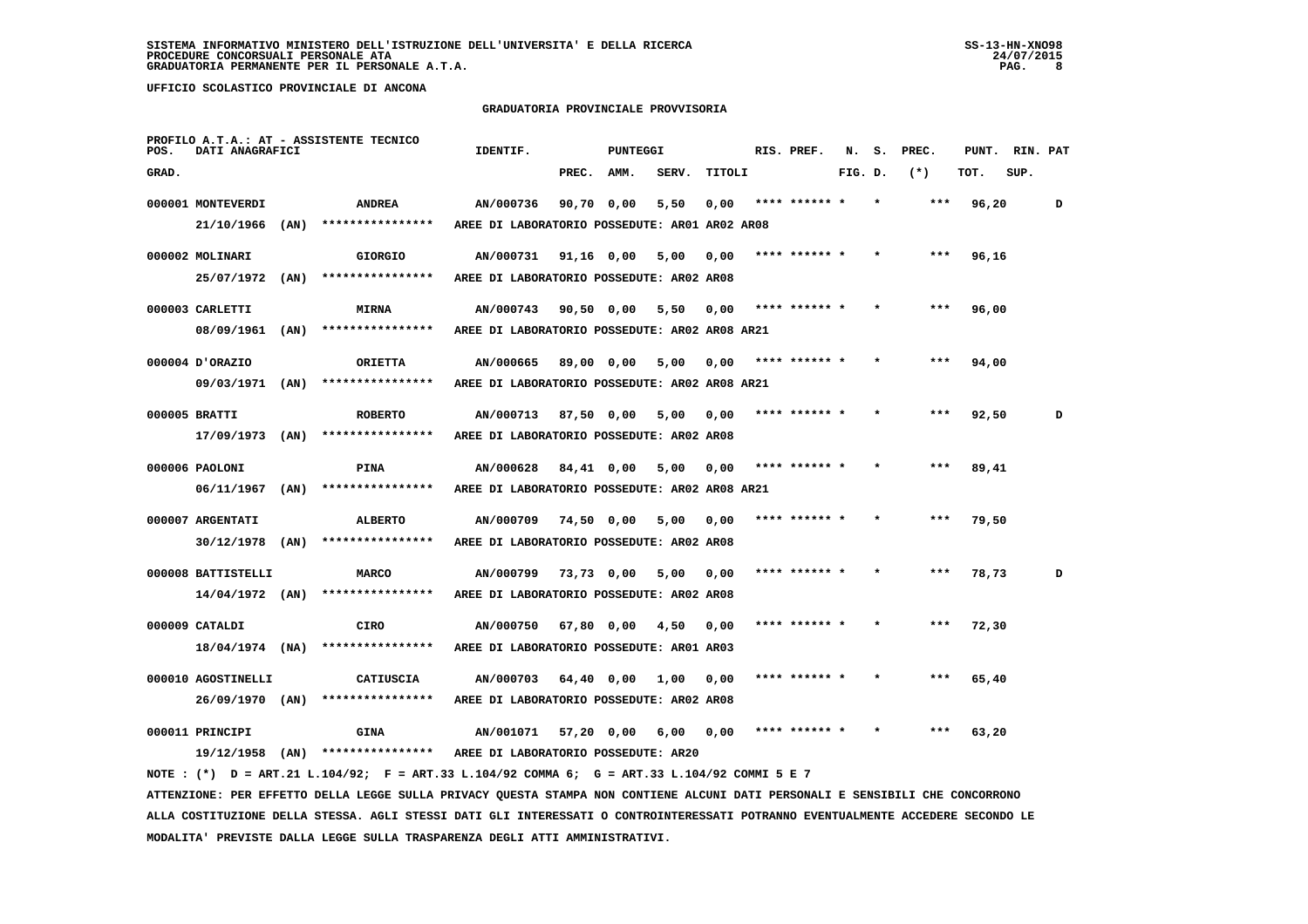#### **GRADUATORIA PROVINCIALE PROVVISORIA**

| POS.         | DATI ANAGRAFICI     |      | PROFILO A.T.A.: AT - ASSISTENTE TECNICO                                                                                         | IDENTIF.                                                |              | <b>PUNTEGGI</b>       |       |        | RIS. PREF.    | N.      | s. | PREC. | PUNT. | RIN. PAT |   |
|--------------|---------------------|------|---------------------------------------------------------------------------------------------------------------------------------|---------------------------------------------------------|--------------|-----------------------|-------|--------|---------------|---------|----|-------|-------|----------|---|
| GRAD.        |                     |      |                                                                                                                                 |                                                         | PREC.        | AMM.                  | SERV. | TITOLI |               | FIG. D. |    | $(*)$ | TOT.  | SUP.     |   |
|              | 000012 DI CHIACCHIO |      | PAOLA GRAZIA                                                                                                                    | AN/000663                                               | 56,60 0,00   |                       | 4,50  | 0,00   | **** ****** * |         |    | $***$ | 61,10 |          |   |
|              | 27/01/1960 (EE)     |      | ****************                                                                                                                | AREE DI LABORATORIO POSSEDUTE: AR02 AR08                |              |                       |       |        |               |         |    |       |       |          |   |
|              | 000013 CORALLINI    |      | <b>GIUSEPPE</b>                                                                                                                 | AN/001006                                               | $50,50$ 0,00 |                       | 0,00  | 0,00   | **** ****** * |         |    | $***$ | 50,50 |          |   |
|              | 10/04/1959          | (AN) | ****************                                                                                                                | AREE DI LABORATORIO POSSEDUTE: AR02 AR08 AR11 AR23 AR38 |              |                       |       |        |               |         |    |       |       |          |   |
|              | 000014 CIABUSCHI    |      | LUCA                                                                                                                            | AN/001008                                               | 45,65 0,00   |                       | 4,10  | 0,00   | **** ****** * |         |    | ***   | 49,75 |          |   |
|              | 27/02/1981 (AN)     |      | ****************                                                                                                                | AREE DI LABORATORIO POSSEDUTE: AR08 AR23 AR24           |              |                       |       |        |               |         |    |       |       |          |   |
|              | 000015 ALESSANDRONI |      | <b>SERGIO</b>                                                                                                                   | AN/000803                                               | 48,50 0,00   |                       | 1,00  | 0.00   |               |         |    |       | 49,50 |          | D |
|              | 15/09/1970 (AN)     |      | ****************                                                                                                                | AREE DI LABORATORIO POSSEDUTE: AR02 AR05 AR08           |              |                       |       |        |               |         |    |       |       |          |   |
|              | 000016 SPADONI      |      | <b>PATRIZIA</b>                                                                                                                 | AN/001068                                               | 46,85 0,00   |                       | 1,20  | 0,00   | **** ****** * |         |    |       | 48,05 |          |   |
|              | 03/01/1967 (AN)     |      | ****************                                                                                                                | AREE DI LABORATORIO POSSEDUTE: AR02 AR08 AR21           |              |                       |       |        |               |         |    |       |       |          |   |
|              | 000017 GRANATI      |      | <b>MASSIMO</b>                                                                                                                  | AN/000014                                               | 45,70 0,00   |                       | 1,40  | 0,00   |               |         |    |       | 47,10 |          |   |
|              | 19/11/1972 (AN)     |      | ****************                                                                                                                | AREE DI LABORATORIO POSSEDUTE: AR18 AR20 AR21           |              |                       |       |        |               |         |    |       |       |          |   |
|              | 000018 SAGRATI      |      | <b>SIMONE</b>                                                                                                                   | AN/001075                                               | $39,55$ 0,00 |                       | 4,50  | 0,00   | **** ****** * |         |    | ***   | 44,05 |          |   |
|              | $05/03/1965$ (AN)   |      | ****************                                                                                                                | AREE DI LABORATORIO POSSEDUTE: AR20                     |              |                       |       |        |               |         |    |       |       |          |   |
| 000019 TINTI |                     |      | <b>ANDREA</b>                                                                                                                   | AN/000802                                               | 40,50 0,00   |                       | 0.00  | 0.00   |               |         |    | ***   | 40,50 |          |   |
|              | $02/10/1972$ (AN)   |      | ****************                                                                                                                | AREE DI LABORATORIO POSSEDUTE: AR02 AR08                |              |                       |       |        |               |         |    |       |       |          |   |
|              | 000020 AMADIO       |      | <b>ENRICA</b>                                                                                                                   | AN/001205                                               |              | 37,90 0,00            | 1,20  | 0,00   | **** ****** * |         |    | ***   | 39,10 |          |   |
|              | 23/02/1961 (EE)     |      | ****************                                                                                                                | AREE DI LABORATORIO POSSEDUTE: AR18 AR21 AR22           |              |                       |       |        |               |         |    |       |       |          |   |
|              | 000021 SFORZA       |      | <b>ROBERTO</b>                                                                                                                  | AN/001368                                               |              | $0,00$ $0,00$ $32,35$ |       | 6,67   | **** ****** * |         |    | ***   | 39,02 |          |   |
|              | $16/01/1965$ (MC)   |      | ****************                                                                                                                | AREE DI LABORATORIO POSSEDUTE: AR02 AR08 AR10 AR15      |              |                       |       |        |               |         |    |       |       |          |   |
|              | 000022 LUDOLINI     |      | <b>EDGARDO</b>                                                                                                                  | AN/000008                                               | 38,60 0,00   |                       | 0,00  | 0.00   | **** ****** * |         |    | ***   | 38,60 |          |   |
|              |                     |      | $18/04/1960$ (AN) *****************                                                                                             | AREE DI LABORATORIO POSSEDUTE: AR01 AR02 AR08           |              |                       |       |        |               |         |    |       |       |          |   |
|              |                     |      | NOTE: (*) D = ART.21 L.104/92; F = ART.33 L.104/92 COMMA 6; G = ART.33 L.104/92 COMMI 5 E 7                                     |                                                         |              |                       |       |        |               |         |    |       |       |          |   |
|              |                     |      | ATTENZIONE: PER EFFETTO DELLA LEGGE SULLA PRIVACY QUESTA STAMPA NON CONTIENE ALCUNI DATI PERSONALI E SENSIBILI CHE CONCORRONO   |                                                         |              |                       |       |        |               |         |    |       |       |          |   |
|              |                     |      | ALLA COSTITUZIONE DELLA STESSA. AGLI STESSI DATI GLI INTERESSATI O CONTROINTERESSATI POTRANNO EVENTUALMENTE ACCEDERE SECONDO LE |                                                         |              |                       |       |        |               |         |    |       |       |          |   |

 **MODALITA' PREVISTE DALLA LEGGE SULLA TRASPARENZA DEGLI ATTI AMMINISTRATIVI.**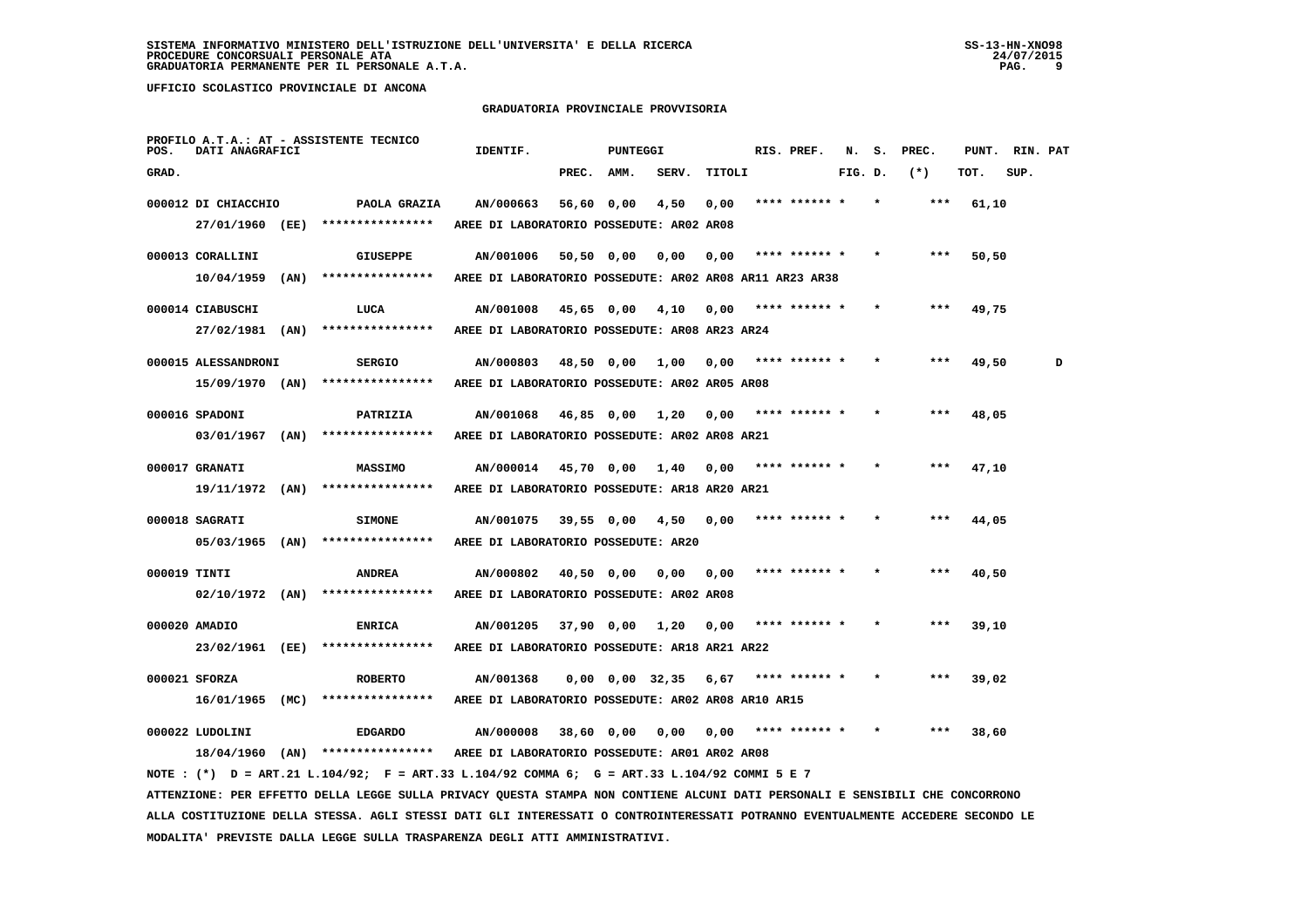#### **GRADUATORIA PROVINCIALE PROVVISORIA**

| POS.         | DATI ANAGRAFICI               |      | PROFILO A.T.A.: AT - ASSISTENTE TECNICO                                                                                       | IDENTIF.                                              |              | PUNTEGGI |                               |        | RIS. PREF.    | N.      | s. | PREC. | PUNT. | RIN. PAT |  |
|--------------|-------------------------------|------|-------------------------------------------------------------------------------------------------------------------------------|-------------------------------------------------------|--------------|----------|-------------------------------|--------|---------------|---------|----|-------|-------|----------|--|
| GRAD.        |                               |      |                                                                                                                               |                                                       | PREC.        | AMM.     | SERV.                         | TITOLI |               | FIG. D. |    | $(*)$ | TOT.  | SUP.     |  |
|              | 000023 LANUTI                 |      | <b>FABIO</b>                                                                                                                  | AN/001002                                             | 38,10 0,00   |          | 0,00                          | 0,00   | **** ****** * |         |    | ***   | 38,10 |          |  |
|              | 06/05/1969                    | (VT) | ****************                                                                                                              | AREE DI LABORATORIO POSSEDUTE: AR08 AR23 AR38         |              |          |                               |        |               |         |    |       |       |          |  |
|              | 000024 TAROUINIO              |      | MICHELE                                                                                                                       | AN/001269                                             | $29,25$ 0,00 |          | 6,00                          | 0.00   | **** ****** * |         |    | ***   | 35,25 |          |  |
|              | 05/05/1986 (PZ)               |      | ****************                                                                                                              | AREE DI LABORATORIO POSSEDUTE: AR01 AR07 AR08         |              |          |                               |        |               |         |    |       |       |          |  |
|              | 000025 LATINI                 |      | ERIKA                                                                                                                         | AN/001206                                             | 34,50 0,00   |          | 0,00                          | 0,00   | **** ****** * |         |    | ***   | 34,50 |          |  |
|              | 24/08/1975 (AN)               |      | ****************                                                                                                              | AREE DI LABORATORIO POSSEDUTE: AR33                   |              |          |                               |        |               |         |    |       |       |          |  |
|              | 000026 DEL GIUDICE            |      | MAURIZIO                                                                                                                      | AN/000006                                             | $31,45$ 0,00 |          | 0,00                          | 0,00   | **** ****** * |         |    | ***   | 31,45 |          |  |
|              | $03/04/1955$ (AN)             |      | ****************                                                                                                              | AREE DI LABORATORIO POSSEDUTE: AR36                   |              |          |                               |        |               |         |    |       |       |          |  |
| 000027 VESCE |                               |      | <b>MIRELLA MARIA</b>                                                                                                          | AN/000955                                             | 26,00 0,00   |          | 4,00                          | 0,00   | **** ****** * |         |    | ***   | 30,00 |          |  |
|              | 27/11/1960 (BN)               |      | ****************                                                                                                              | AREE DI LABORATORIO POSSEDUTE: AR02 AR08              |              |          |                               |        |               |         |    |       |       |          |  |
| 000028 CURZI |                               |      | <b>GRAZIANO</b>                                                                                                               | AN/000775                                             | 24,50 0,00   |          | 0,00                          | 0,00   |               |         |    |       | 24,50 |          |  |
|              | 29/01/1973                    | (AN) | ****************                                                                                                              | AREE DI LABORATORIO POSSEDUTE: AR01 AR08              |              |          |                               |        |               |         |    |       |       |          |  |
|              | 000029 SEVERINI               |      |                                                                                                                               | AN/001369                                             |              |          |                               |        | **** ****** * |         |    | ***   |       |          |  |
|              | 24/12/1978                    | (AN) | <b>SILVIA</b><br>****************                                                                                             | AREE DI LABORATORIO POSSEDUTE: AR02 AR08              |              |          | $0,00$ $0,00$ $12,00$ $12,00$ |        |               |         |    |       | 24,00 |          |  |
|              |                               |      |                                                                                                                               |                                                       |              |          |                               |        |               |         |    |       |       |          |  |
|              | 000030 GRAVANTE<br>27/09/1961 | (EE) | <b>CRESCENZO</b><br>****************                                                                                          | AN/000464<br>AREE DI LABORATORIO POSSEDUTE: AR02 AR08 | 24,00 0,00   |          | 0,00                          | 0,00   |               |         |    |       | 24,00 |          |  |
|              |                               |      |                                                                                                                               |                                                       |              |          |                               |        |               |         |    |       |       |          |  |
|              | 000031 PENSIERI               |      | <b>ANTONELLA</b>                                                                                                              | AN/001353                                             |              |          | $0,00$ $0,00$ $12,00$ $11,20$ |        | **** ****** * |         |    |       | 23,20 |          |  |
|              | 06/03/1971 (AN)               |      | ****************                                                                                                              | AREE DI LABORATORIO POSSEDUTE: AR08 AR11 AR23 AR38    |              |          |                               |        |               |         |    |       |       |          |  |
|              | 000032 GIOMMETTI              |      | <b>GIACOMO</b>                                                                                                                | AN/001236                                             | 22,80 0,00   |          | 0,00                          | 0,00   |               |         |    |       | 22,80 |          |  |
|              | 26/12/1977                    | (AN) | ****************                                                                                                              | AREE DI LABORATORIO POSSEDUTE: AR08 AR23 AR24         |              |          |                               |        |               |         |    |       |       |          |  |
|              | 000033 CHIUCCHI               |      | GIOVANNI                                                                                                                      | AN/000888                                             | 20,50 0,00   |          | 0,00                          | 0,00   | **** ****** * |         |    |       | 20,50 |          |  |
|              |                               |      | $07/02/1978$ (AN) ****************                                                                                            | AREE DI LABORATORIO POSSEDUTE: AR08 AR23 AR24         |              |          |                               |        |               |         |    |       |       |          |  |
|              |                               |      | NOTE: (*) D = ART.21 L.104/92; F = ART.33 L.104/92 COMMA 6; G = ART.33 L.104/92 COMMI 5 E 7                                   |                                                       |              |          |                               |        |               |         |    |       |       |          |  |
|              |                               |      | ATTENZIONE: PER EFFETTO DELLA LEGGE SULLA PRIVACY QUESTA STAMPA NON CONTIENE ALCUNI DATI PERSONALI E SENSIBILI CHE CONCORRONO |                                                       |              |          |                               |        |               |         |    |       |       |          |  |

 **ALLA COSTITUZIONE DELLA STESSA. AGLI STESSI DATI GLI INTERESSATI O CONTROINTERESSATI POTRANNO EVENTUALMENTE ACCEDERE SECONDO LE MODALITA' PREVISTE DALLA LEGGE SULLA TRASPARENZA DEGLI ATTI AMMINISTRATIVI.**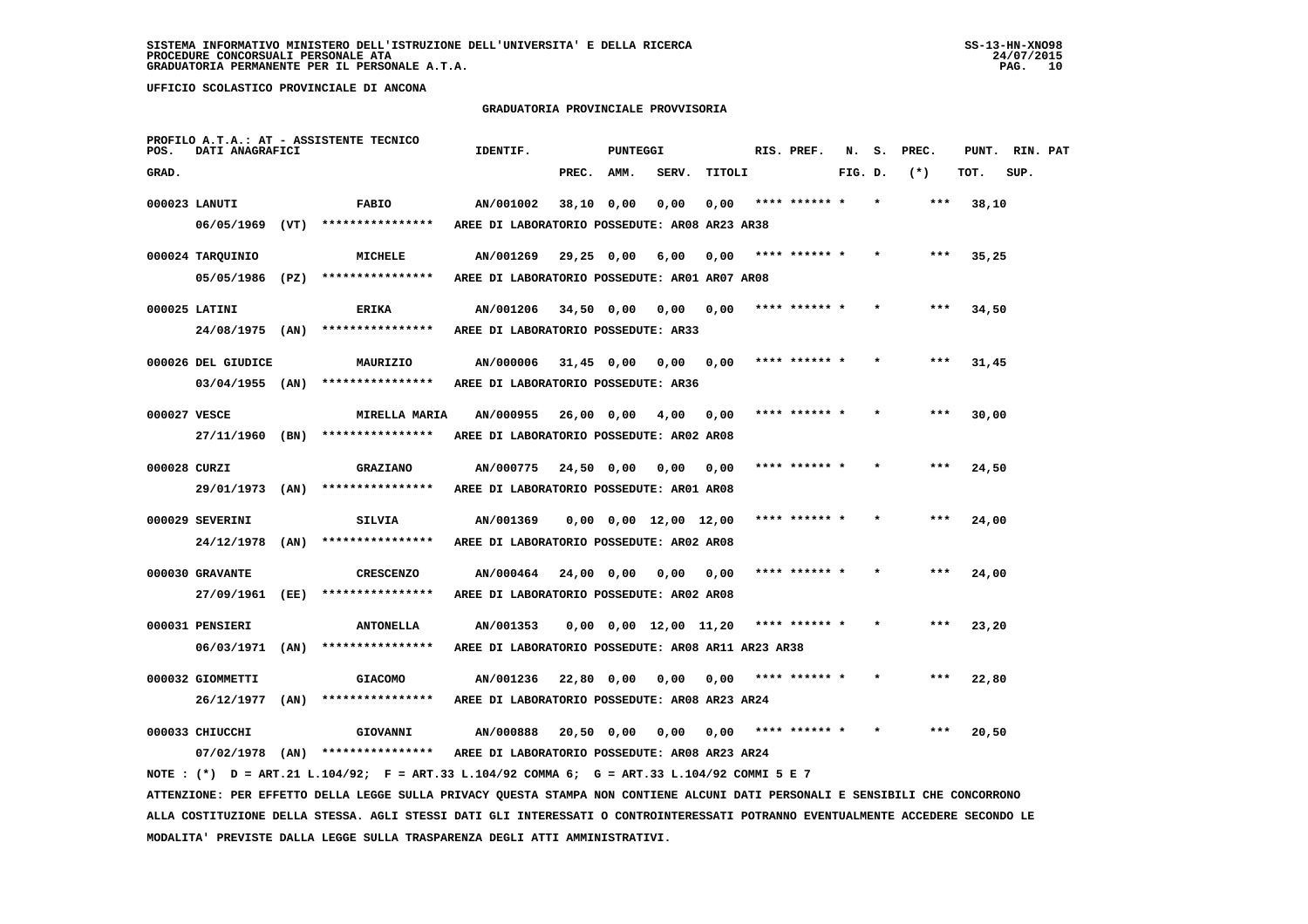## **GRADUATORIA PROVINCIALE PROVVISORIA**

| PROFILO A.T.A.: AT - ASSISTENTE TECNICO<br>POS.<br>DATI ANAGRAFICI                                                            |                  | IDENTIF.                            |            | PUNTEGGI |       |        | RIS. PREF.    |         |         | N. S. PREC. | PUNT. | RIN. PAT |  |
|-------------------------------------------------------------------------------------------------------------------------------|------------------|-------------------------------------|------------|----------|-------|--------|---------------|---------|---------|-------------|-------|----------|--|
| GRAD.                                                                                                                         |                  |                                     | PREC.      | AMM.     | SERV. | TITOLI |               | FIG. D. |         | $(*)$       | тот.  | SUP.     |  |
| 000034 MANTONI                                                                                                                | <b>MORENO</b>    | AN/001091                           | 19,80 0,00 |          | 0,50  | 0,00   | **** ****** * |         | $\star$ | ***         | 20,30 |          |  |
| 28/04/1965<br>(EE)                                                                                                            | **************** | AREE DI LABORATORIO POSSEDUTE: AR20 |            |          |       |        |               |         |         |             |       |          |  |
| NOTE: (*) D = ART.21 L.104/92; F = ART.33 L.104/92 COMMA 6; G = ART.33 L.104/92 COMMI 5 E 7                                   |                  |                                     |            |          |       |        |               |         |         |             |       |          |  |
| ATTENZIONE: PER EFFETTO DELLA LEGGE SULLA PRIVACY QUESTA STAMPA NON CONTIENE ALCUNI DATI PERSONALI E SENSIBILI CHE CONCORRONO |                  |                                     |            |          |       |        |               |         |         |             |       |          |  |

 **ALLA COSTITUZIONE DELLA STESSA. AGLI STESSI DATI GLI INTERESSATI O CONTROINTERESSATI POTRANNO EVENTUALMENTE ACCEDERE SECONDO LE MODALITA' PREVISTE DALLA LEGGE SULLA TRASPARENZA DEGLI ATTI AMMINISTRATIVI.**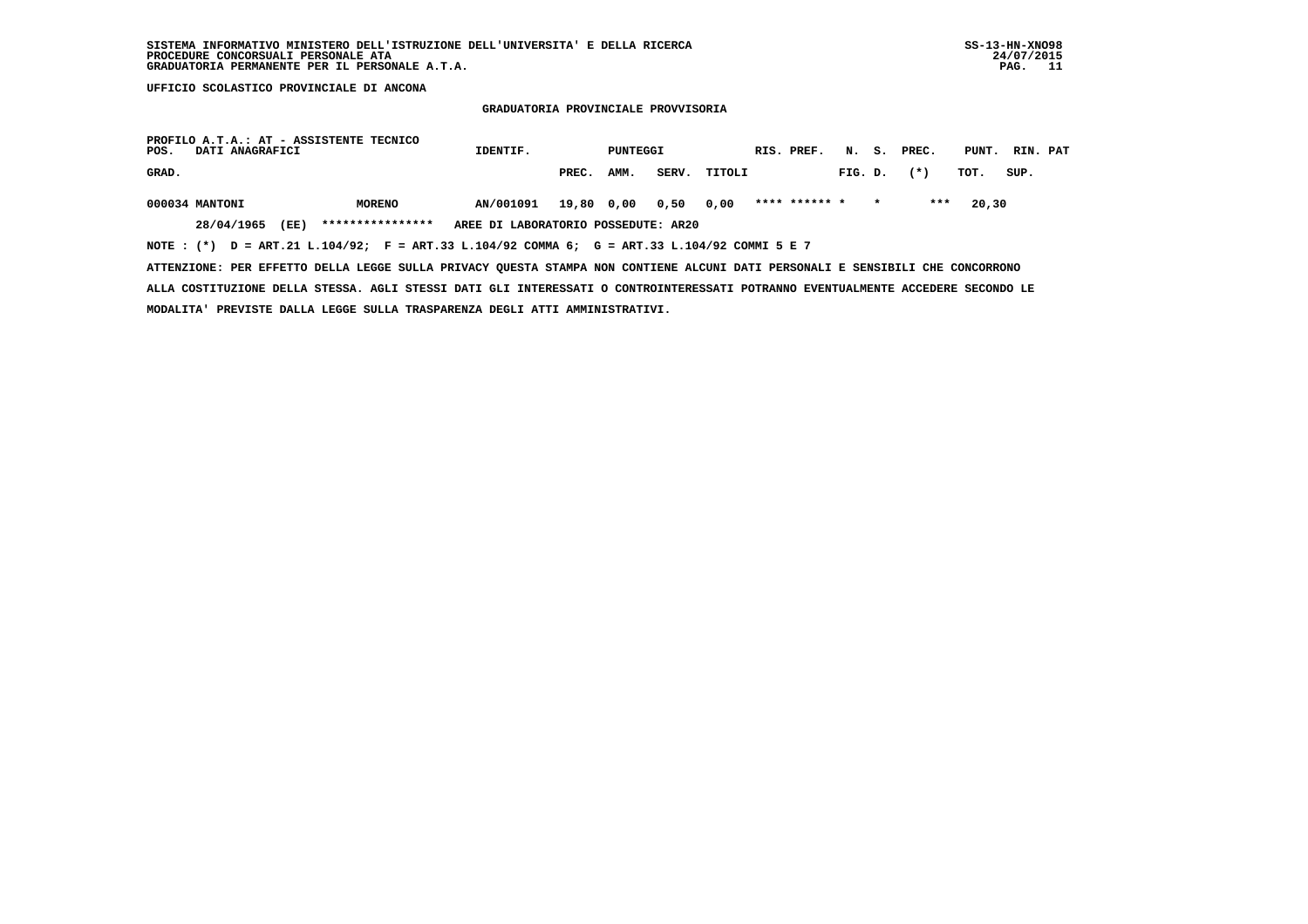**GRADUATORIA PROVINCIALE PROVVISORIA**

 **PROFILO A.T.A.: CO - CUOCO**

 **NON CI SONO ASPIRANTI DA STAMPARE**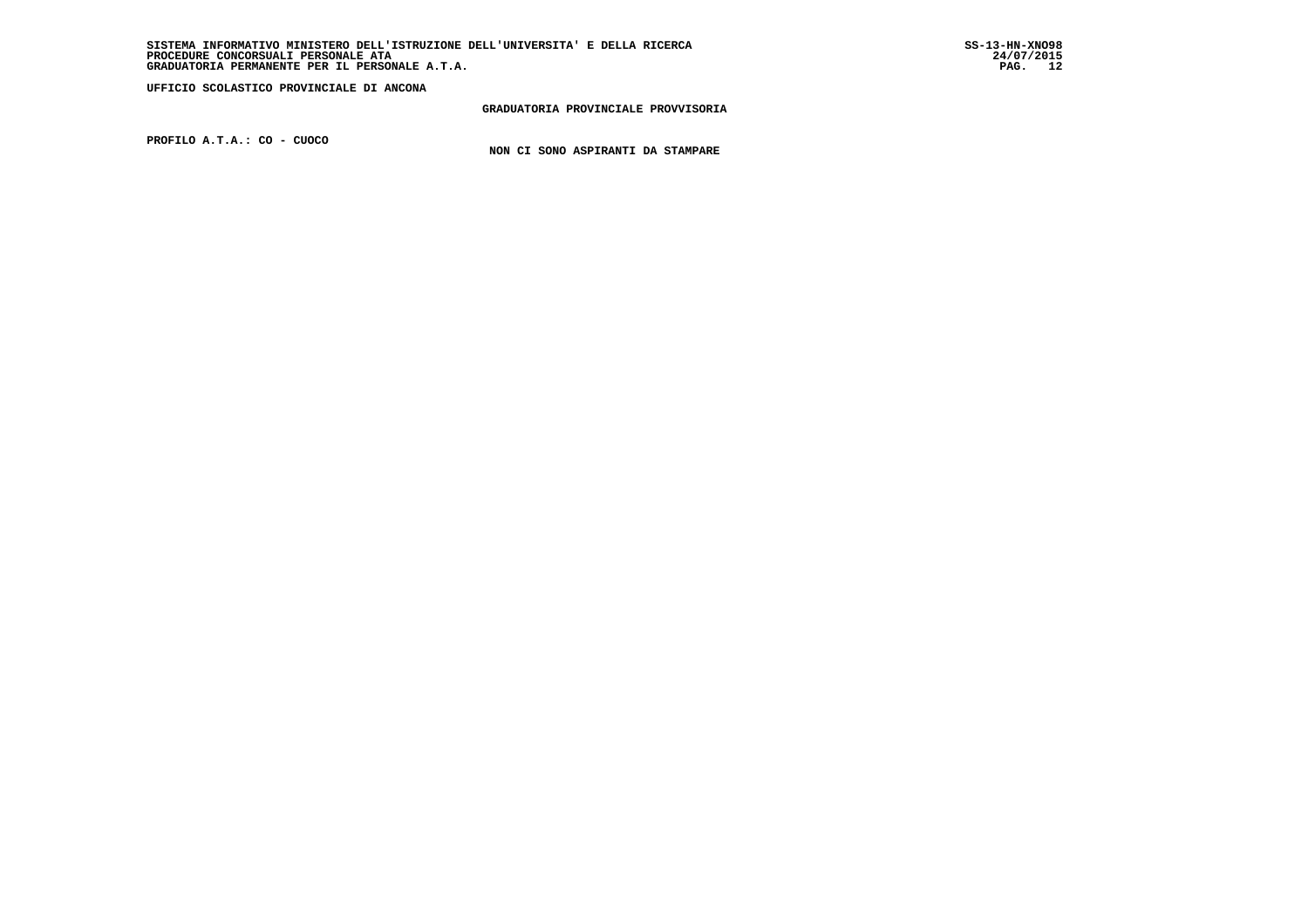## **GRADUATORIA PROVINCIALE PROVVISORIA**

 **PROFILO A.T.A.: CR - COLLABORATORE SCOLASTICO TECNICO (ADDETTO AZIENDE AGRARIE) NON CI SONO ASPIRANTI DA STAMPARE**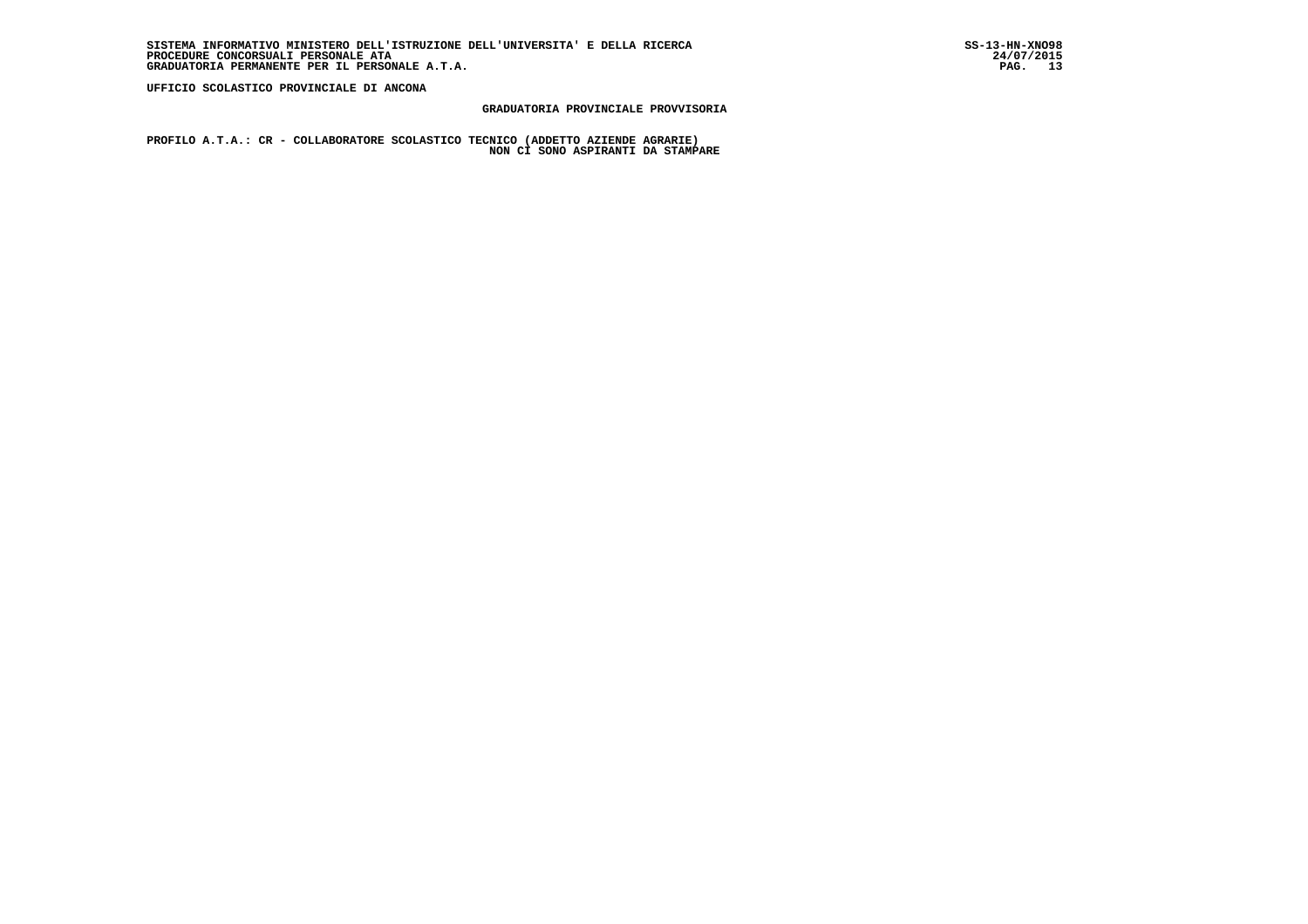## **GRADUATORIA PROVINCIALE PROVVISORIA**

| POS.         | DATI ANAGRAFICI   |      | PROFILO A.T.A.: CS - COLLABORATORE SCOLASTICO | IDENTIF.              |            | <b>PUNTEGGI</b> |                       |        | RIS. PREF.    | N.      | s.      | PREC. | PUNT.      | RIN. PAT |  |
|--------------|-------------------|------|-----------------------------------------------|-----------------------|------------|-----------------|-----------------------|--------|---------------|---------|---------|-------|------------|----------|--|
| GRAD.        |                   |      |                                               |                       | PREC.      | AMM.            | SERV.                 | TITOLI |               | FIG. D. |         | $(*)$ | TOT.       | SUP.     |  |
|              | 000001 GALDELLI   |      | <b>SIMONETTA</b>                              | AN/000155 123,50 0,00 |            |                 | 0,00                  | 0,00   | **** ****** * |         | $\star$ |       | *** 123,50 |          |  |
|              | R 04/07/1958      | (AN) | ****************                              |                       |            |                 |                       |        |               |         |         |       |            |          |  |
|              | 000002 PAGNANELLI |      | <b>ELISA</b>                                  | AN/001244             | 79,00 0,00 |                 | 3,50                  | 0,00   | **** ****** * |         |         | $***$ | 82,50      |          |  |
|              | 01/03/1971        | (MC) | ****************                              |                       |            |                 |                       |        |               |         |         |       |            |          |  |
|              | 000003 MARCHIONNE |      | <b>SANDRINA</b>                               | AN/001359             |            |                 | $0,00$ $0,00$ $74,75$ | 2,00   | **** ****** * |         |         | $***$ | 76,75      |          |  |
|              | 12/12/1967        | (AN) | ****************                              |                       |            |                 |                       |        |               |         |         |       |            |          |  |
|              | 000004 MONTAGNOLI |      | <b>IVANA</b>                                  | AN/000538             | 69,50 0,00 |                 | 5,00                  | 0,00   | **** ****** * |         |         | ***   | 74,50      |          |  |
|              | 18/03/1958        | (AN) | ****************                              |                       |            |                 |                       |        |               |         |         |       |            |          |  |
|              | 000005 FRAIOLI    |      | LUCIANA                                       | AN/001360             |            |                 | $0,00$ $0,00$ $65,00$ | 2,00   | **** ****** * |         |         | $***$ | 67,00      |          |  |
|              | 21/11/1966        | (FR) | ****************                              |                       |            |                 |                       |        |               |         |         |       |            |          |  |
|              | 000006 ARMELLINO  |      | <b>PAOLA</b>                                  | AN/001051             | 55,20 0,00 |                 | 6,00                  | 0,00   | **** ****** * |         |         | $***$ | 61,20      |          |  |
|              | 08/06/1968        | (AV) | ****************                              |                       |            |                 |                       |        |               |         |         |       |            |          |  |
|              | 000007 BUONOMO    |      | <b>SUSANNA</b>                                | AN/000512             | 61,00 0,00 |                 | 0,00                  | 0,00   | **** ****** * |         |         | ***   | 61,00      |          |  |
|              | 28/07/1961 (AN)   |      | ****************                              |                       |            |                 |                       |        |               |         |         |       |            |          |  |
| 000008 SILVI |                   |      | <b>STEFANIA</b>                               | AN/000984             | 54,50 0,00 |                 | 5,50                  | 0,00   |               |         |         | ***   | 60,00      |          |  |
|              | $30/08/1969$ (AN) |      | ****************                              |                       |            |                 |                       |        |               |         |         |       |            |          |  |
|              | 000009 LORENZETTI |      | <b>STEFANIA</b>                               | AN/001033             | 55,00 0,00 |                 | 5,00                  | 0,00   | **** ****** * |         |         | $***$ | 60,00      |          |  |
|              | 23/04/1962        | (AN) | ****************                              |                       |            |                 |                       |        |               |         |         |       |            |          |  |
|              | 000010 MARTINELLI |      | CINZIA                                        | AN/001062             | 53,40 0,00 |                 | 6,00                  | 0,00   | **** ****** * |         | $\star$ | ***   | 59,40      |          |  |
|              | 07/03/1956        | (RM) | ****************                              |                       |            |                 |                       |        |               |         |         |       |            |          |  |
|              | 000011 MARIOTTI   |      | <b>ANTONELLA</b>                              | AN/001042             | 53,20 0,00 |                 | 6,00                  | 0,00   | **** ****** * |         |         | ***   | 59,20      |          |  |
|              | 28/03/1958        | (MC) | ****************                              |                       |            |                 |                       |        |               |         |         |       |            |          |  |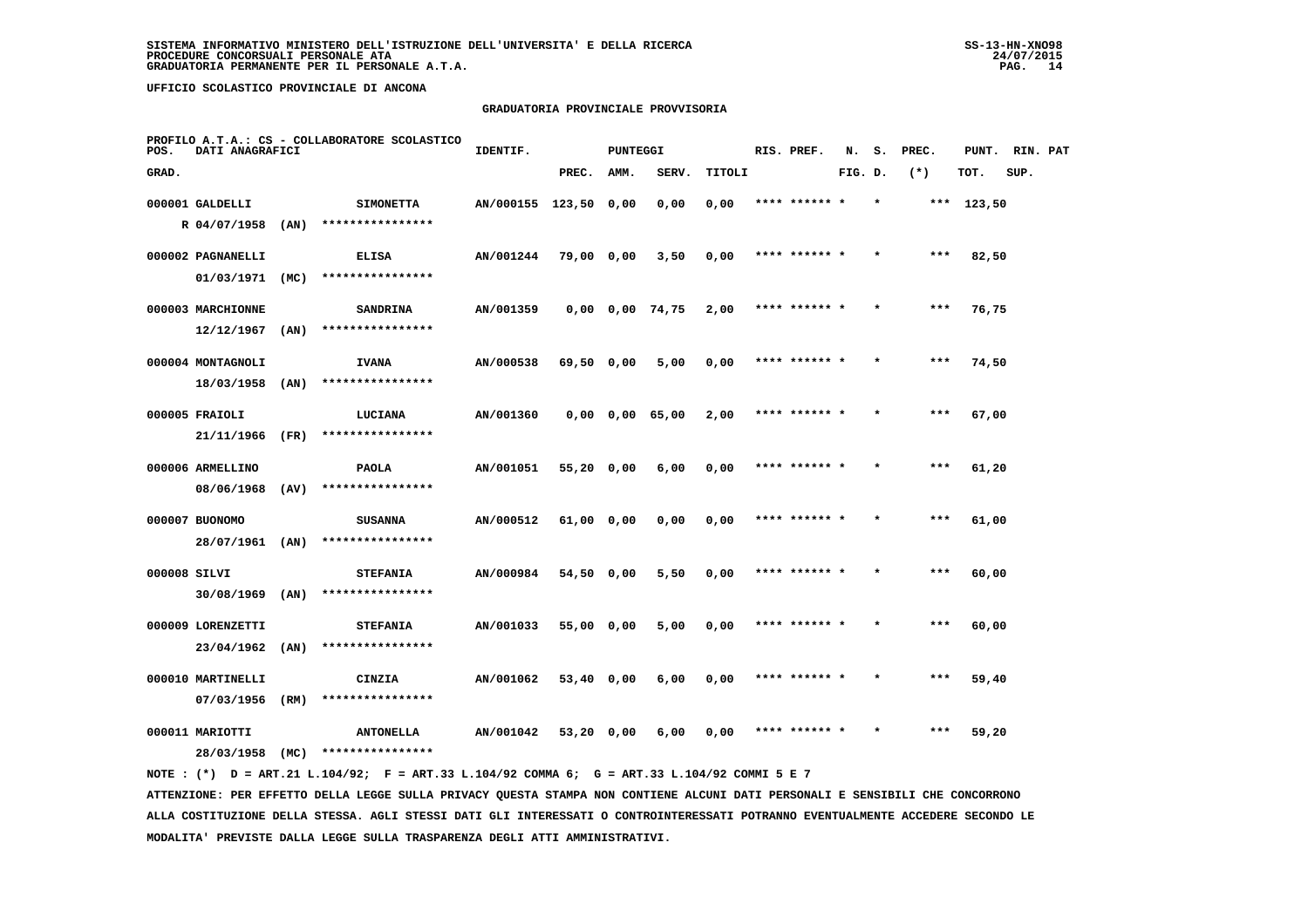## **GRADUATORIA PROVINCIALE PROVVISORIA**

| POS.  | DATI ANAGRAFICI                  |      | PROFILO A.T.A.: CS - COLLABORATORE SCOLASTICO | IDENTIF.  |              | <b>PUNTEGGI</b> |       |        | RIS. PREF.    | N.      | s.      | PREC. | PUNT. | RIN. PAT |  |
|-------|----------------------------------|------|-----------------------------------------------|-----------|--------------|-----------------|-------|--------|---------------|---------|---------|-------|-------|----------|--|
| GRAD. |                                  |      |                                               |           | PREC.        | AMM.            | SERV. | TITOLI |               | FIG. D. |         | $(*)$ | TOT.  | SUP.     |  |
|       | 000012 ALBANI                    |      | <b>PAOLA</b>                                  | AN/001025 | 53,10 0,00   |                 | 6,00  | 0,00   | **** ****** * |         |         | $***$ | 59,10 |          |  |
|       | 24/01/1960                       | (AN) | ****************                              |           |              |                 |       |        |               |         |         |       |       |          |  |
|       | 000013 PASCUCCI                  |      | <b>ARCANGELO</b>                              | AN/001036 | 53,00 0,00   |                 | 6,00  | 0,00   | **** ****** * |         |         | ***   | 59,00 |          |  |
|       | 31/08/1975                       | (MC) | ****************                              |           |              |                 |       |        |               |         |         |       |       |          |  |
|       | 000014 CAPOTONDI                 |      | <b>PAOLO</b>                                  | AN/001048 | 54,00 0,00   |                 | 5,00  | 0,00   | **** ****** * |         |         | $***$ | 59,00 |          |  |
|       | 12/01/1968                       | (AN) | ****************                              |           |              |                 |       |        |               |         |         |       |       |          |  |
|       | 000015 SARACINELLI               |      | <b>MICHELA</b>                                | AN/000986 | 53,00 0,00   |                 | 6,00  | 0,00   | **** ****** * |         |         | ***   | 59,00 |          |  |
|       | 10/03/1961                       | (AN) | ****************                              |           |              |                 |       |        |               |         |         |       |       |          |  |
|       | 000016 DE FILIPPO                |      | <b>PAOLA</b>                                  | AN/000957 | $52,65$ 0,00 |                 | 6,00  | 0,00   | **** ****** * |         |         | ***   | 58,65 |          |  |
|       | 11/07/1963                       | (RM) | ****************                              |           |              |                 |       |        |               |         |         |       |       |          |  |
|       | 000017 FALANGA                   |      | <b>MARIA TERESA</b>                           | AN/001031 | $52,45$ 0,00 |                 | 6,00  | 0,00   | **** ****** * |         |         | $***$ | 58,45 |          |  |
|       | 11/03/1961                       | (NA) | ****************                              |           |              |                 |       |        |               |         |         |       |       |          |  |
|       | 000018 MARIANTONI<br>02/06/1953  | (MC) | MARIANNINA<br>****************                | AN/000990 | 53,30 0,00   |                 | 5,00  | 0,00   | **** ****** * |         |         | $***$ | 58,30 |          |  |
|       |                                  |      |                                               |           |              |                 |       |        |               |         |         |       |       |          |  |
|       | 000019 MONTEVECCHI<br>10/08/1949 | (AN) | <b>ROSITA</b><br>****************             | AN/001035 | 53,20 0,00   |                 | 5,00  | 0,00   |               |         |         | ***   | 58,20 |          |  |
|       |                                  |      |                                               |           |              |                 |       |        |               |         |         |       |       |          |  |
|       | 000020 CAPPANNARI<br>01/09/1950  | (AN) | LIBERA<br>****************                    | AN/000904 | 53,75 0,00   |                 | 4,00  | 0,00   | **** ****** * |         |         | $***$ | 57,75 |          |  |
|       |                                  |      |                                               |           |              |                 |       |        |               |         |         |       |       |          |  |
|       | 000021 ACCATTOLI<br>19/06/1968   | (AN) | <b>FABIO</b><br>****************              | AN/001053 | 51,50 0,00   |                 | 6,00  | 0,00   | **** ****** * |         | $\star$ | $***$ | 57,50 |          |  |
|       |                                  |      |                                               |           |              |                 |       |        | **** ****** * |         |         | ***   |       |          |  |
|       | 000022 BAGNARELLI<br>04/04/1957  | (AN) | <b>EMILIETTA</b><br>****************          | AN/001066 | 51,80 0,00   |                 | 5,50  | 0,00   |               |         |         |       | 57,30 |          |  |
|       |                                  |      |                                               |           |              |                 |       |        |               |         |         |       |       |          |  |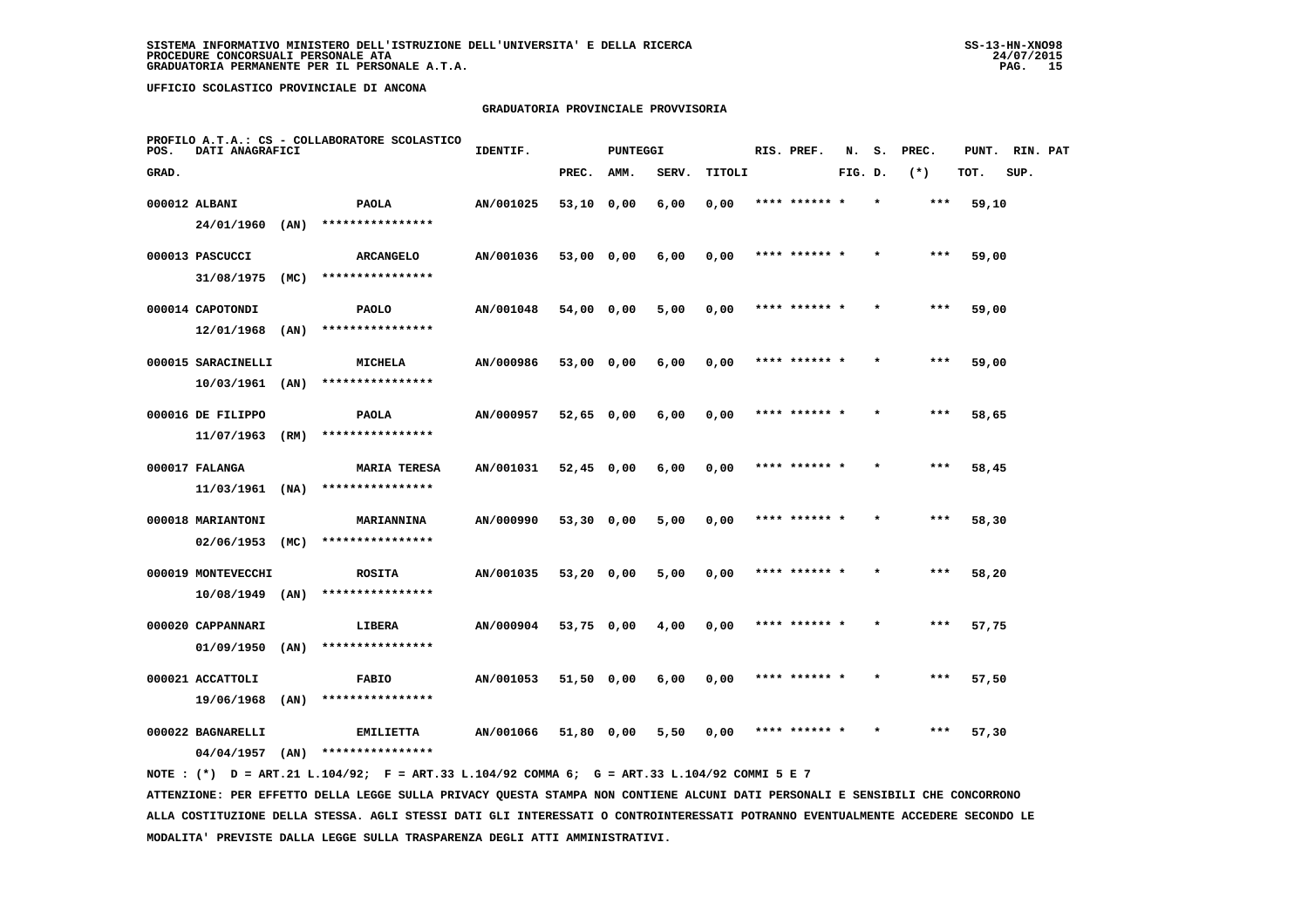## **GRADUATORIA PROVINCIALE PROVVISORIA**

| POS.        | DATI ANAGRAFICI                      |      | PROFILO A.T.A.: CS - COLLABORATORE SCOLASTICO | IDENTIF.  |              | <b>PUNTEGGI</b> |       |        | RIS. PREF.    | N.      | s.      | PREC. | PUNT. | RIN. PAT |  |
|-------------|--------------------------------------|------|-----------------------------------------------|-----------|--------------|-----------------|-------|--------|---------------|---------|---------|-------|-------|----------|--|
| GRAD.       |                                      |      |                                               |           | PREC.        | AMM.            | SERV. | TITOLI |               | FIG. D. |         | $(*)$ | TOT.  | SUP.     |  |
|             | 000023 LORONI                        |      | LETIZIA                                       | AN/001248 | 57,00 0,00   |                 | 0,00  | 0,00   | **** ****** * |         |         | ***   | 57,00 |          |  |
|             | 28/12/1954 (AN)                      |      | ****************                              |           |              |                 |       |        |               |         |         |       |       |          |  |
| 000024 SORU |                                      |      | <b>MARIA GRAZIA</b>                           | AN/001045 | 52,00 0,00   |                 | 5,00  | 0,00   | **** ****** * |         |         | $***$ | 57,00 |          |  |
|             | $02/02/1954$ (CA)                    |      | ****************                              |           |              |                 |       |        |               |         |         |       |       |          |  |
|             | 000025 CACCHIONE                     |      | <b>ROSARIA</b>                                | AN/001049 | 51,90 0,00   |                 | 5,00  | 0,00   | **** ****** * |         |         | ***   | 56,90 |          |  |
|             | 25/05/1967                           | (FG) | ****************                              |           |              |                 |       |        |               |         |         |       |       |          |  |
|             | 000026 POLLI                         |      | <b>MARIA BRUNELLA</b>                         | AN/001156 | 50,85 0,00   |                 | 6,00  | 0,00   | **** ****** * |         |         | ***   | 56,85 |          |  |
|             | 09/02/1957                           | (AN) | ****************                              |           |              |                 |       |        |               |         |         |       |       |          |  |
|             | 000027 RIDOLFI                       |      | <b>ROBERTA</b>                                | AN/001056 | $52,30$ 0,00 |                 | 4,00  | 0,00   | **** ****** * |         |         | ***   | 56,30 |          |  |
|             | 01/03/1971 (CR)                      |      | ****************                              |           |              |                 |       |        |               |         |         |       |       |          |  |
|             | 000028 MINNELLI                      |      | <b>VINCENZO</b>                               | AN/001246 | 56,10 0,00   |                 | 0,00  | 0,00   | **** ****** * |         |         | $***$ | 56,10 |          |  |
|             | 29/07/1964                           | (KR) | ****************                              |           |              |                 |       |        |               |         |         |       |       |          |  |
|             | 000029 GAROFALO                      |      | <b>MATTIA</b><br>****************             | AN/001054 | 49,60 0,00   |                 | 6,00  | 0,00   | **** ****** * |         | $\star$ | ***   | 55,60 |          |  |
|             | 30/01/1962 (FG)                      |      |                                               |           |              |                 |       |        |               |         |         |       |       |          |  |
|             | 000030 BACCELLI<br>$24/10/1973$ (AN) |      | CATIUSCIA<br>****************                 | AN/001050 | 50,50 0,00   |                 | 5,00  | 0,00   | **** ****** * |         |         | ***   | 55,50 |          |  |
|             |                                      |      |                                               |           |              |                 |       |        |               |         |         |       |       |          |  |
|             | 000031 CASTRONOVO<br>17/04/1973      | (AG) | <b>ANGELA</b><br>****************             | AN/001040 | 50,50 0,00   |                 | 5,00  | 0,00   | **** ****** * |         |         | ***   | 55,50 |          |  |
|             |                                      |      |                                               |           |              |                 |       |        |               |         |         |       |       |          |  |
|             | 000032 TERRASI<br>16/04/1947         | (TN) | <b>ROSARIA</b><br>****************            | AN/001352 |              | 0,00 50,00      | 5,00  | 0,00   | **** ****** * |         |         | ***   | 55,00 |          |  |
|             | 000033 TRIONFETTI                    |      |                                               |           |              |                 |       |        | **** ****** * |         |         | ***   |       |          |  |
|             | 28/06/1957                           | (AN) | <b>ROSINA</b><br>****************             | AN/001038 | 49,50 0,00   |                 | 5,00  | 0,00   |               |         |         |       | 54,50 |          |  |
|             |                                      |      |                                               |           |              |                 |       |        |               |         |         |       |       |          |  |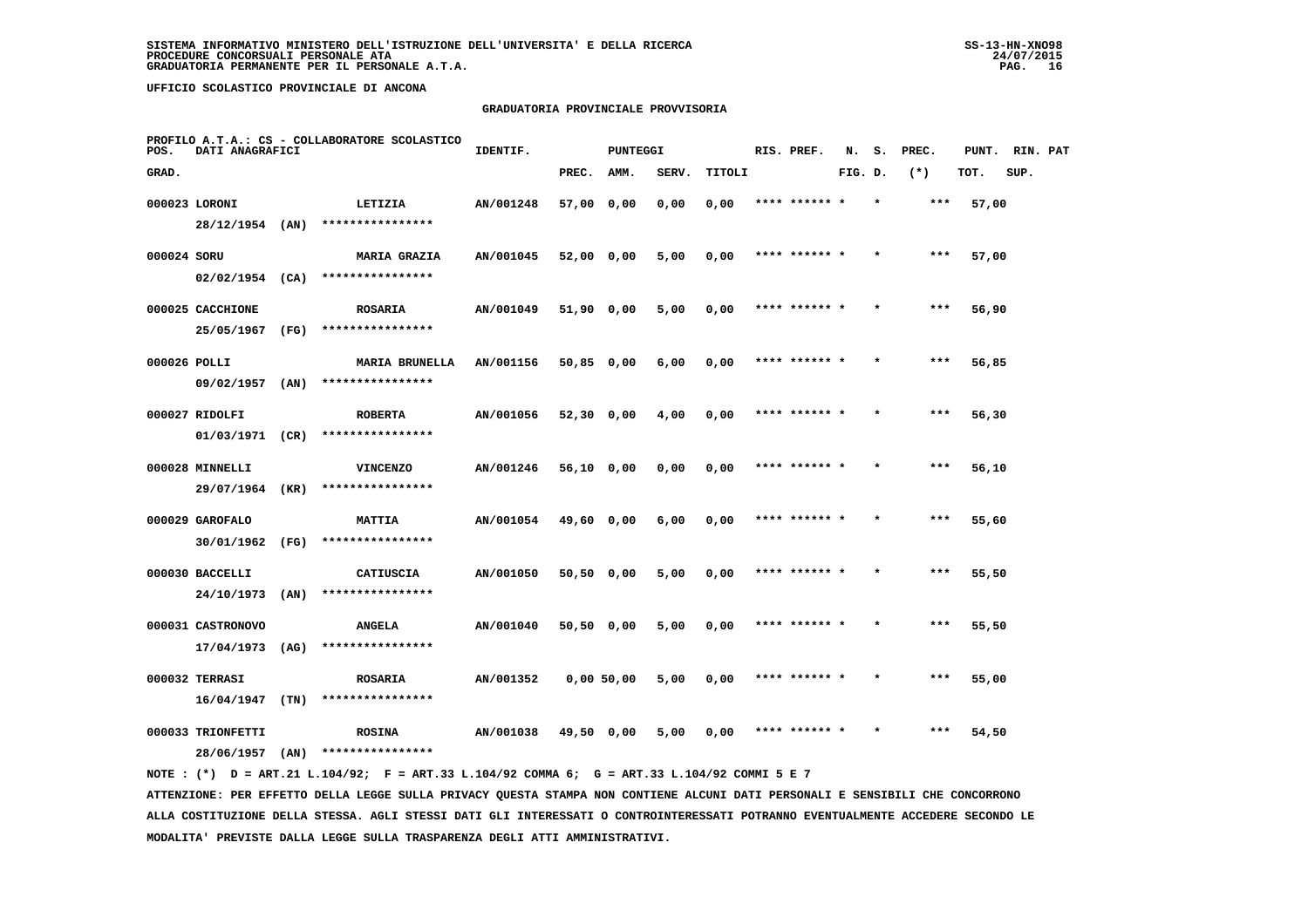## **GRADUATORIA PROVINCIALE PROVVISORIA**

| POS.         | DATI ANAGRAFICI                         |      | PROFILO A.T.A.: CS - COLLABORATORE SCOLASTICO | IDENTIF.  |            | <b>PUNTEGGI</b> |       |        | RIS. PREF.    | N.      | s.      | PREC. | PUNT. | RIN. PAT |  |
|--------------|-----------------------------------------|------|-----------------------------------------------|-----------|------------|-----------------|-------|--------|---------------|---------|---------|-------|-------|----------|--|
| GRAD.        |                                         |      |                                               |           | PREC.      | AMM.            | SERV. | TITOLI |               | FIG. D. |         | $(*)$ | TOT.  | SUP.     |  |
|              | 000034 PRIMIANI                         |      | LUCIA                                         | AN/001037 | 49,45 0,00 |                 | 5,00  | 0,00   | **** ****** * |         |         | ***   | 54,45 |          |  |
|              | 12/03/1957                              | (CB) | ****************                              |           |            |                 |       |        |               |         |         |       |       |          |  |
|              | 000035 CARLETTI                         |      | CARLA                                         | AN/001299 | 50,90 0,00 |                 | 3,50  | 0,00   | **** ****** * |         |         | ***   | 54,40 |          |  |
|              | 12/11/1957                              | (AN) | ****************                              |           |            |                 |       |        |               |         |         |       |       |          |  |
| 000036 FIORI |                                         |      | <b>DIEGO</b>                                  | AN/001064 | 49,20 0,00 |                 | 5,00  | 0,00   | **** ****** * |         |         | $***$ | 54,20 |          |  |
|              | 12/12/1968                              | (AN) | ****************                              |           |            |                 |       |        |               |         |         |       |       |          |  |
|              | 000037 TORRINI                          |      | <b>MARIA SERENA</b>                           | AN/001046 | 49,15 0,00 |                 | 5,00  | 0,00   | **** ****** * |         | $\star$ | ***   | 54,15 |          |  |
|              | 12/06/1969                              | (AN) | ****************                              |           |            |                 |       |        |               |         |         |       |       |          |  |
|              | 000038 ARGANARAZ                        |      | ALCIRA MARGARITA AN/001140                    |           | 49,00 0,00 |                 | 5,00  | 0,00   | **** ****** * |         |         | ***   | 54,00 |          |  |
|              | 23/09/1960                              | (EE) | ****************                              |           |            |                 |       |        |               |         |         |       |       |          |  |
|              | 000039 FALASCONI                        |      | <b>ROSALBA</b>                                | AN/001060 | 48,50 0,00 |                 | 5,50  | 0,00   | **** ****** * |         |         | ***   | 54,00 |          |  |
|              | 30/06/1958                              | (MC) | ****************                              |           |            |                 |       |        |               |         |         |       |       |          |  |
|              | 000040 SFORZA                           |      | <b>MARIA OFELIA</b><br>****************       | AN/001162 | 48,50 0,00 |                 | 5,00  | 0,00   | **** ****** * |         |         | $***$ | 53,50 |          |  |
|              | 11/08/1965 (MC)                         |      |                                               |           |            |                 |       |        |               |         |         |       |       |          |  |
|              | 000041 BEDINI                           |      | <b>MARA</b><br>****************               | AN/001081 | 47,90 0,00 |                 | 5,50  | 0,00   | **** ****** * |         |         | ***   | 53,40 |          |  |
|              | 23/08/1964 (AN)                         |      |                                               |           |            |                 |       |        |               |         |         |       |       |          |  |
|              | 000042 D'ANIELLO<br>14/01/1964 (CE)     |      | <b>GAETANO</b><br>****************            | AN/001125 | 48,00 0,00 |                 | 5,00  | 0,00   |               |         |         | ***   | 53,00 |          |  |
|              |                                         |      |                                               |           |            |                 |       |        |               |         |         |       |       |          |  |
| 000043 ADAMO | 11/05/1957                              | (FR) | RITA<br>****************                      | AN/000586 | 53,00 0,00 |                 | 0,00  | 0,00   | **** ****** * |         |         | $***$ | 53,00 |          |  |
|              |                                         |      |                                               |           |            |                 |       |        |               |         |         |       |       |          |  |
|              | 000044 MARCHEGIANI<br>$18/07/1967$ (AN) |      | DANIELA<br>****************                   | AN/001086 | 47,95 0,00 |                 | 5,00  | 0,00   | **** ****** * |         | $\star$ | ***   | 52,95 |          |  |
|              |                                         |      |                                               |           |            |                 |       |        |               |         |         |       |       |          |  |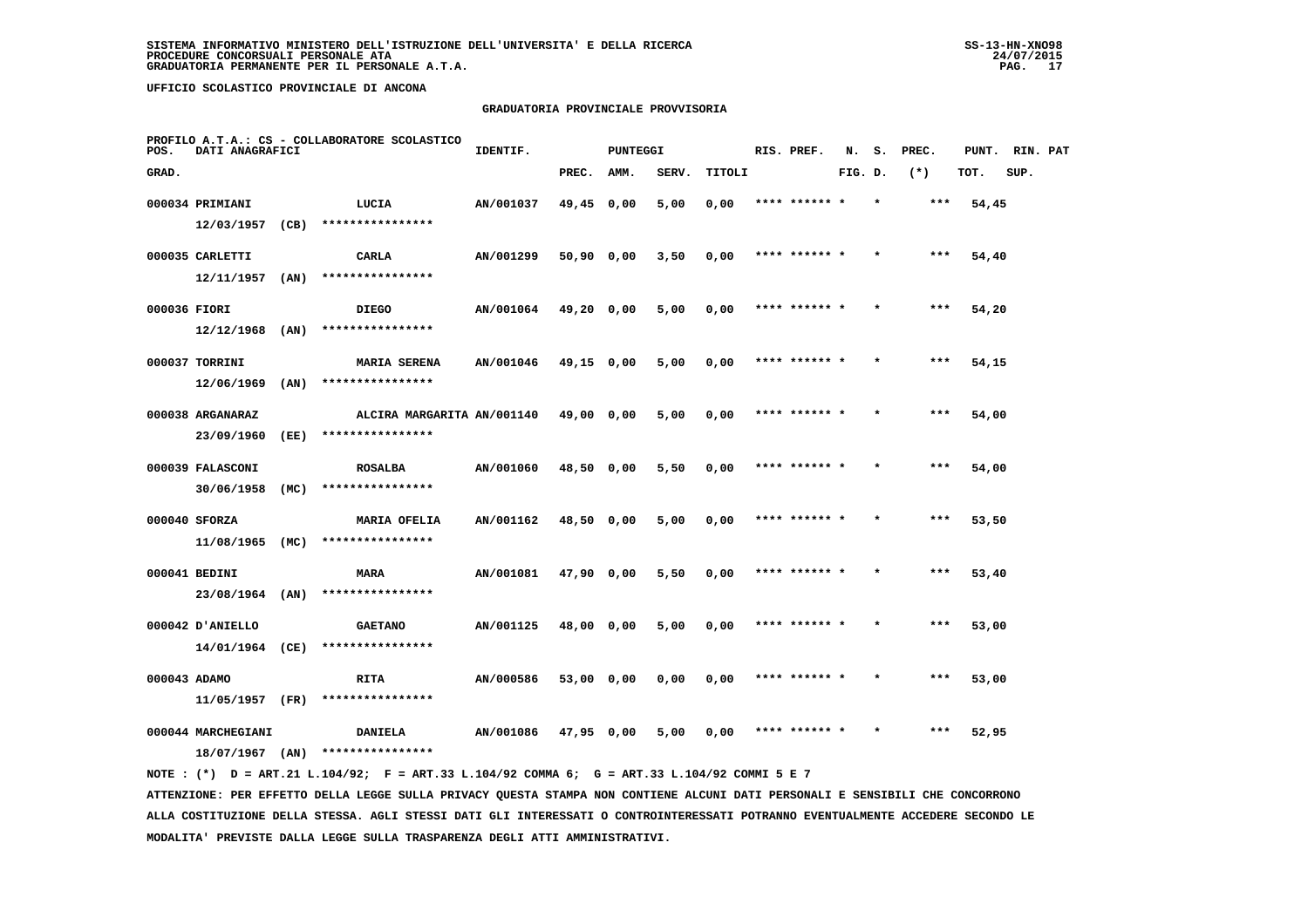# **GRADUATORIA PROVINCIALE PROVVISORIA**

| POS.  | DATI ANAGRAFICI                |      | PROFILO A.T.A.: CS - COLLABORATORE SCOLASTICO | IDENTIF.  |              | <b>PUNTEGGI</b> |       |        | RIS. PREF.    | N.      | s.      | PREC. | PUNT. | RIN. PAT |   |
|-------|--------------------------------|------|-----------------------------------------------|-----------|--------------|-----------------|-------|--------|---------------|---------|---------|-------|-------|----------|---|
| GRAD. |                                |      |                                               |           | PREC.        | AMM.            | SERV. | TITOLI |               | FIG. D. |         | $(*)$ | TOT.  | SUP.     |   |
|       | 000045 MACRI'                  |      | <b>PASQUALINA</b>                             | AN/001034 | 47,80 0,00   |                 | 5,00  | 0,00   | **** ****** * |         | $\star$ | $***$ | 52,80 |          |   |
|       | 05/01/1965 (RC)                |      | ****************                              |           |              |                 |       |        |               |         |         |       |       |          |   |
|       | 000046 CHIODI                  |      | GABRIELLA                                     | AN/001114 | $47,65$ 0,00 |                 | 5,00  | 0,00   | **** ******   |         |         | ***   | 52,65 |          |   |
|       | 25/04/1959                     | (AN) | ****************                              |           |              |                 |       |        |               |         |         |       |       |          |   |
|       | 000047 BRIGATTI                |      | GABRIELLA                                     | AN/000859 | 52,60 0,00   |                 | 0,00  | 0,00   | **** ****** * |         |         | ***   | 52,60 |          |   |
|       | 05/01/1950                     | (VB) | ****************                              |           |              |                 |       |        |               |         |         |       |       |          |   |
|       | 000048 ARGALIA                 |      | <b>ANDREA</b>                                 | AN/001153 | $47,10$ 0,00 |                 | 5,00  | 0,00   | **** ****** * |         | $\star$ | ***   | 52,10 |          | D |
|       | 10/08/1968                     | (MC) | ****************                              |           |              |                 |       |        |               |         |         |       |       |          |   |
|       | 000049 CARRASSI                |      | <b>ROSA</b>                                   | AN/001088 | 46,00 0,00   |                 | 6,00  | 0,00   | **** ****** * |         |         | ***   | 52,00 |          |   |
|       | 05/05/1963                     | (BA) | ****************                              |           |              |                 |       |        |               |         |         |       |       |          |   |
|       | 000050 BARTOLI                 |      | <b>SABRINA</b><br>****************            | AN/001154 | 46,80 0,00   |                 | 5,00  | 0,00   | **** ****** * |         |         | ***   | 51,80 |          |   |
|       | 27/02/1965                     | (AN) |                                               |           |              |                 |       |        |               |         |         |       |       |          |   |
|       | 000051 ALAGIA<br>28/05/1961    | (PZ) | ANNA ANTONIA<br>****************              | AN/001113 | 45,75 0,00   |                 | 6,00  | 0,00   | **** ****** * |         | $\star$ | $***$ | 51,75 |          |   |
|       |                                |      |                                               |           |              |                 |       |        |               |         |         |       |       |          |   |
|       | 000052 MESSINESE<br>04/08/1962 | (BA) | ADELE<br>****************                     | AN/001078 | 46,75 0,00   |                 | 5,00  | 0,00   | **** ****** * |         |         | ***   | 51,75 |          |   |
|       |                                |      |                                               |           |              |                 |       |        |               |         |         |       |       |          |   |
|       | 000053 ARMENZANI<br>02/06/1970 | (AN) | <b>ROSITA</b><br>****************             | AN/001103 | 46,50 0,00   |                 | 5,00  | 0,00   | **** ****** * |         |         | ***   | 51,50 |          |   |
|       |                                |      |                                               |           |              |                 |       |        | **** ****** * |         |         | ***   |       |          |   |
|       | 000054 MORLACCHI<br>03/08/1967 | (AN) | <b>PAOLA</b><br>****************              | AN/001100 | 46,15 0,00   |                 | 5,00  | 0,00   |               |         |         |       | 51,15 |          |   |
|       | 000055 FELICIANI               |      | <b>ELISABETTA</b>                             | AN/001126 | 46,00 0,00   |                 | 5,00  | 0,00   | **** ****** * |         |         | ***   | 51,00 |          |   |
|       | 14/08/1967                     | (AN) | ****************                              |           |              |                 |       |        |               |         |         |       |       |          |   |
|       |                                |      |                                               |           |              |                 |       |        |               |         |         |       |       |          |   |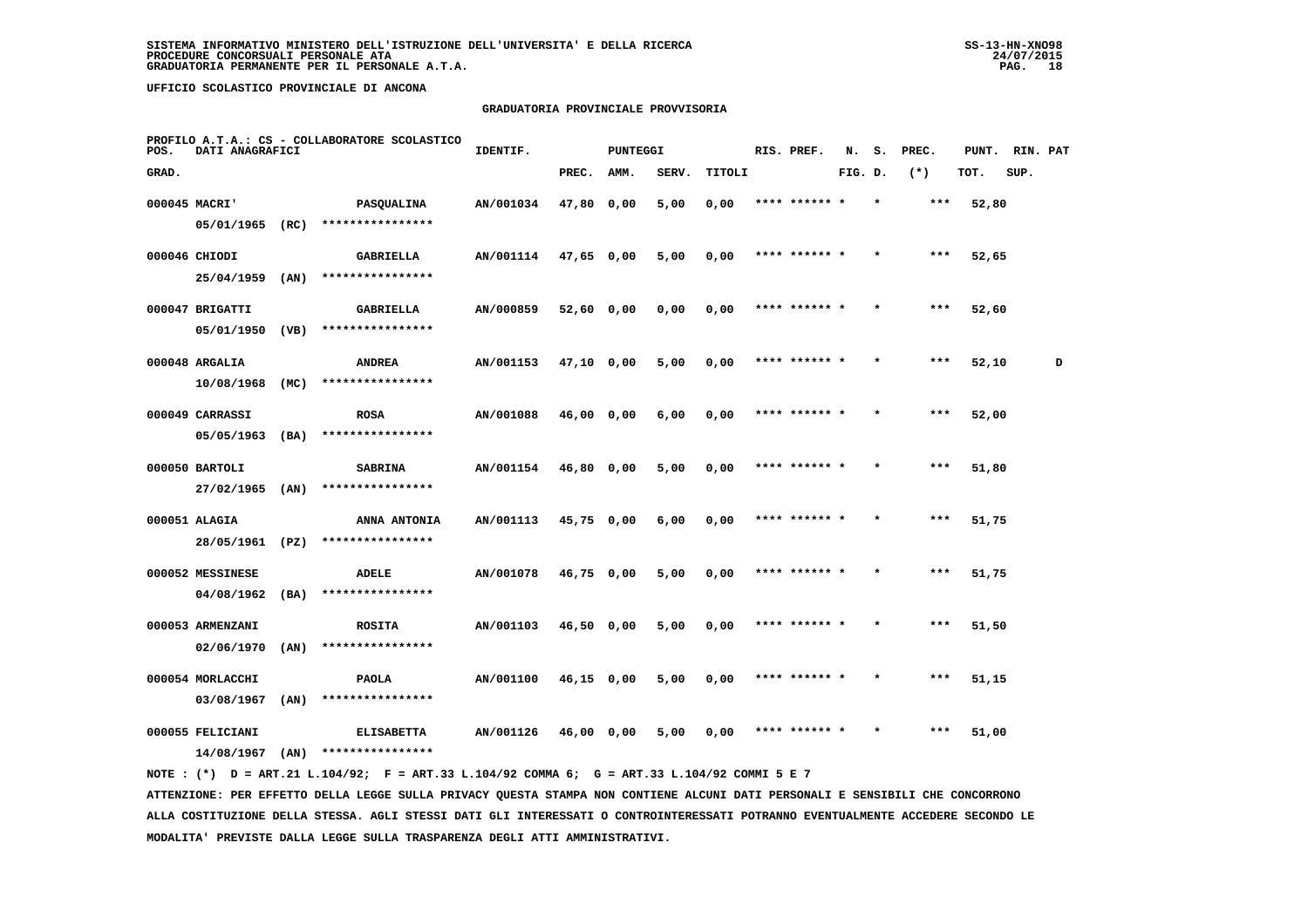## **GRADUATORIA PROVINCIALE PROVVISORIA**

| POS.         | DATI ANAGRAFICI    |      | PROFILO A.T.A.: CS - COLLABORATORE SCOLASTICO | IDENTIF.  |              | <b>PUNTEGGI</b> |       |        | RIS. PREF.    | N.      | s.      | PREC. | PUNT. | RIN. PAT |  |
|--------------|--------------------|------|-----------------------------------------------|-----------|--------------|-----------------|-------|--------|---------------|---------|---------|-------|-------|----------|--|
| GRAD.        |                    |      |                                               |           | PREC.        | AMM.            | SERV. | TITOLI |               | FIG. D. |         | $(*)$ | TOT.  | SUP.     |  |
|              | 000056 TONELLI     |      | <b>FLAVIA</b>                                 | AN/001124 | 45,50 0,00   |                 | 5,50  | 0,00   | **** ****** * |         |         | ***   | 51,00 |          |  |
|              | 14/09/1958         | (AN) | ****************                              |           |              |                 |       |        |               |         |         |       |       |          |  |
|              | 000057 FALAPPA     |      | FIORELLA                                      | AN/001115 | 46,00 0,00   |                 | 5,00  | 0,00   | **** ****** * |         |         | ***   | 51,00 |          |  |
|              | 27/05/1956         | (MC) | ****************                              |           |              |                 |       |        |               |         |         |       |       |          |  |
|              | 000058 PETRONILLI  |      | PAOLA                                         | AN/000166 | $50,75$ 0,00 |                 | 0,00  | 0,00   | **** ****** * |         |         | ***   | 50,75 |          |  |
|              | 26/08/1952 (AN)    |      | ****************                              |           |              |                 |       |        |               |         |         |       |       |          |  |
|              | 000059 ANSELMI     |      | <b>DONATELLA</b>                              | AN/001105 | 45,50 0,00   |                 | 5,00  | 0,00   | **** ****** * |         |         | ***   | 50,50 |          |  |
|              | $10/02/1960$ (AN)  |      | ****************                              |           |              |                 |       |        |               |         |         |       |       |          |  |
|              | 000060 BASTIANELLI |      | <b>GIORGIO</b>                                | AN/001155 | $45,50$ 0,00 |                 | 5,00  | 0,00   | **** ****** * |         |         | $***$ | 50,50 |          |  |
|              | $20/11/1966$ (AN)  |      | ****************                              |           |              |                 |       |        |               |         |         |       |       |          |  |
|              | 000061 LATINI      |      | LORELLA                                       | AN/001300 | 46,90 0,00   |                 | 3,50  | 0,00   | **** ****** * |         |         | $***$ | 50,40 |          |  |
|              | $04/08/1961$ (AN)  |      | ****************                              |           |              |                 |       |        |               |         |         |       |       |          |  |
|              | 000062 LAURETTI    |      | LORENA                                        | AN/001104 | 44,00 0,00   |                 | 6,00  | 0,00   | **** ****** * |         |         | ***   | 50,00 |          |  |
|              | $05/02/1965$ (AN)  |      | ****************                              |           |              |                 |       |        |               |         |         |       |       |          |  |
| 000063 ZANCA |                    |      | IGNAZIA                                       | AN/000938 | 46,00 0,00   |                 | 4,00  | 0,00   |               |         |         | ***   | 50,00 |          |  |
|              | 29/01/1961 (PA)    |      | ****************                              |           |              |                 |       |        |               |         |         |       |       |          |  |
|              | 000064 FALCETELLI  |      | <b>STEFANO</b>                                | AN/001107 | 44,65 0,00   |                 | 5,00  | 0,00   | **** ****** * |         |         | $***$ | 49,65 |          |  |
|              | 22/10/1962         | (AN) | ****************                              |           |              |                 |       |        |               |         |         |       |       |          |  |
|              | 000065 DELLABELLA  |      | <b>EMANUELA</b>                               | AN/001119 | 44,50 0,00   |                 | 5,00  | 0,00   | **** ****** * |         | $\star$ | ***   | 49,50 |          |  |
|              | 08/12/1967         | (AN) | ****************                              |           |              |                 |       |        |               |         |         |       |       |          |  |
|              | 000066 VALENTI     |      | CARLA                                         | AN/001121 | 44,50 0,00   |                 | 5,00  | 0,00   | **** ****** * |         |         | ***   | 49,50 |          |  |
|              | $02/07/1967$ (AN)  |      | ****************                              |           |              |                 |       |        |               |         |         |       |       |          |  |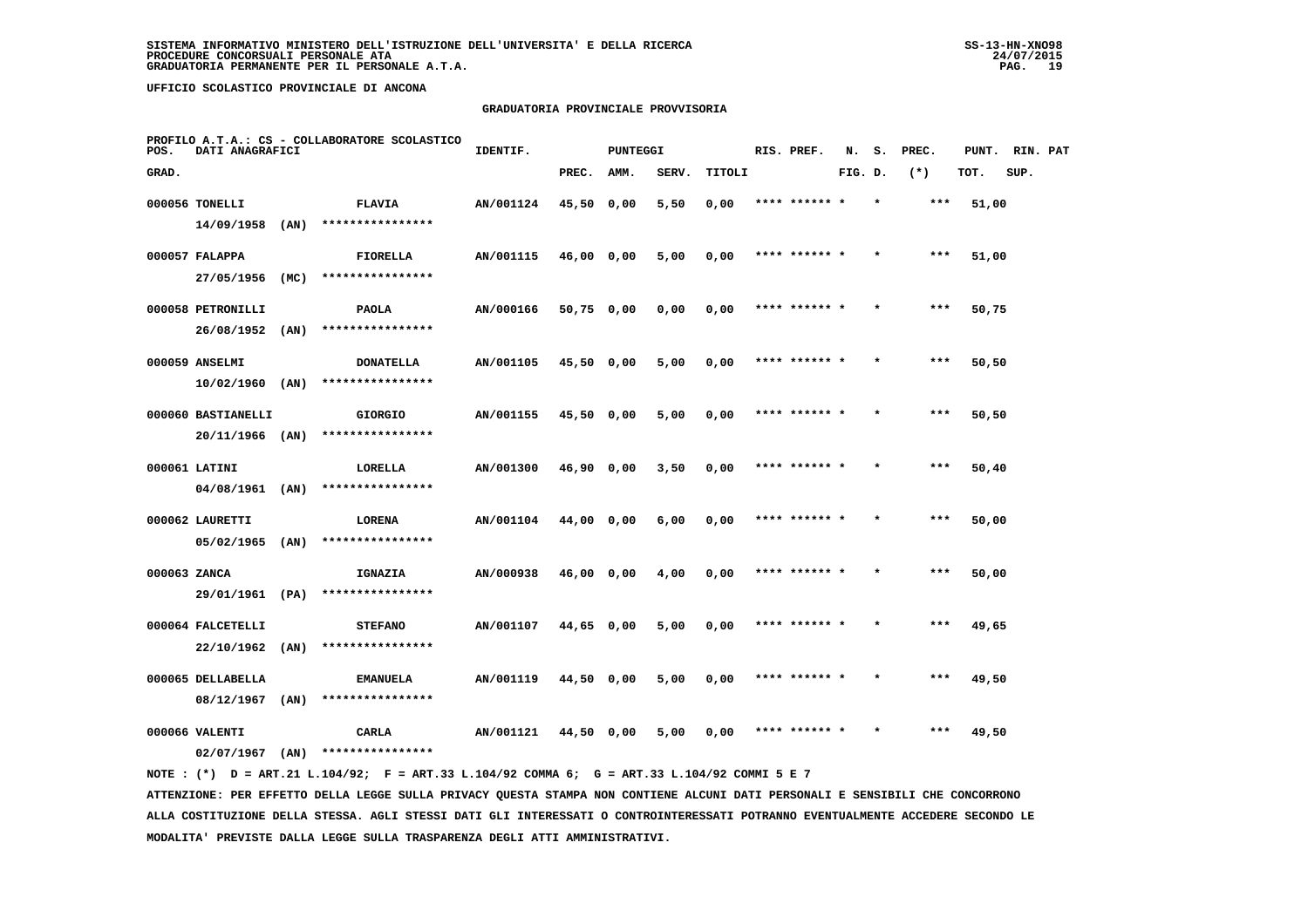## **GRADUATORIA PROVINCIALE PROVVISORIA**

| POS.         | DATI ANAGRAFICI   |      | PROFILO A.T.A.: CS - COLLABORATORE SCOLASTICO | IDENTIF.  |              | <b>PUNTEGGI</b> |       |        | RIS. PREF.    | N.      | s. | PREC. | PUNT. | RIN. PAT |  |
|--------------|-------------------|------|-----------------------------------------------|-----------|--------------|-----------------|-------|--------|---------------|---------|----|-------|-------|----------|--|
| GRAD.        |                   |      |                                               |           | PREC.        | AMM.            | SERV. | TITOLI |               | FIG. D. |    | $(*)$ | TOT.  | SUP.     |  |
|              | 000067 MANFREDI   |      | <b>MANUELA</b>                                | AN/001135 | 44,50 0,00   |                 | 5,00  | 0,00   | **** ****** * |         |    | ***   | 49,50 |          |  |
|              | 08/01/1976        | (AN) | ****************                              |           |              |                 |       |        |               |         |    |       |       |          |  |
|              | 000068 SANTORO    |      | CINZIA                                        | AN/001044 | $44,20$ 0,00 |                 | 5,00  | 0,00   | **** ****** * |         |    | $***$ | 49,20 |          |  |
|              | $10/10/1974$ (AN) |      | ****************                              |           |              |                 |       |        |               |         |    |       |       |          |  |
|              | 000069 MELONI     |      | <b>ORIANA</b>                                 | AN/001123 | 44,00 0,00   |                 | 5,00  | 0,00   | **** ****** * |         |    | $***$ | 49,00 |          |  |
|              | $18/11/1965$ (AN) |      | ****************                              |           |              |                 |       |        |               |         |    |       |       |          |  |
|              | 000070 VENTURI    |      | <b>GIUSEPPINA</b>                             | AN/001082 | 44,00 0,00   |                 | 5,00  | 0,00   | **** ****** * |         |    | $***$ | 49,00 |          |  |
|              | 08/09/1950        | (AN) | ****************                              |           |              |                 |       |        |               |         |    |       |       |          |  |
|              | 000071 AMBROSI    |      | <b>PAOLA</b>                                  | AN/001167 | 43,95 0,00   |                 | 5,00  | 0,00   | **** ****** * |         |    | $***$ | 48,95 |          |  |
|              | $04/03/1963$ (AN) |      | ****************                              |           |              |                 |       |        |               |         |    |       |       |          |  |
| 000072 ROSSI |                   |      | MARIO                                         | AN/001079 | 44,00 0,00   |                 | 3,50  | 0,00   | **** ****** * |         |    | ***   | 47,50 |          |  |
|              | 09/05/1963 (AN)   |      | ****************                              |           |              |                 |       |        |               |         |    |       |       |          |  |
|              | 000073 SASSAROLI  |      | <b>IVANA</b>                                  | AN/001087 | 42,50 0,00   |                 | 5,00  | 0,00   | **** ****** * |         |    | $***$ | 47,50 |          |  |
|              | 30/09/1958        | (AN) | ****************                              |           |              |                 |       |        |               |         |    |       |       |          |  |
|              | 000074 MATTEI     |      | LUCIANA                                       | AN/001158 | 43,10 0,00   |                 | 4,00  | 0,00   | **** ******   |         |    | ***   | 47,10 |          |  |
|              | 04/07/1959        | (AN) | ****************                              |           |              |                 |       |        |               |         |    |       |       |          |  |
|              | 000075 BALDUCCI   |      | <b>ELISABETTA</b>                             | AN/001120 | $42,00$ 0,00 |                 | 5,00  | 0,00   | **** ****** * |         |    | $***$ | 47,00 |          |  |
|              | 13/04/1963        | (AN) | ****************                              |           |              |                 |       |        |               |         |    |       |       |          |  |
|              | 000076 SERINI     |      | LORELLA                                       | AN/001190 | 41,50 0,00   |                 | 5,00  | 0,00   | **** ****** * |         |    | ***   | 46,50 |          |  |
|              | 04/04/1966        | (AN) | ****************                              |           |              |                 |       |        |               |         |    |       |       |          |  |
|              | 000077 PIERELLI   |      | <b>DANIELA</b>                                | AN/001138 | $39,65$ 0,00 |                 | 6,00  | 0,00   | **** ****** * |         |    | ***   | 45,65 |          |  |
|              | 13/08/1962        | (AN) | ****************                              |           |              |                 |       |        |               |         |    |       |       |          |  |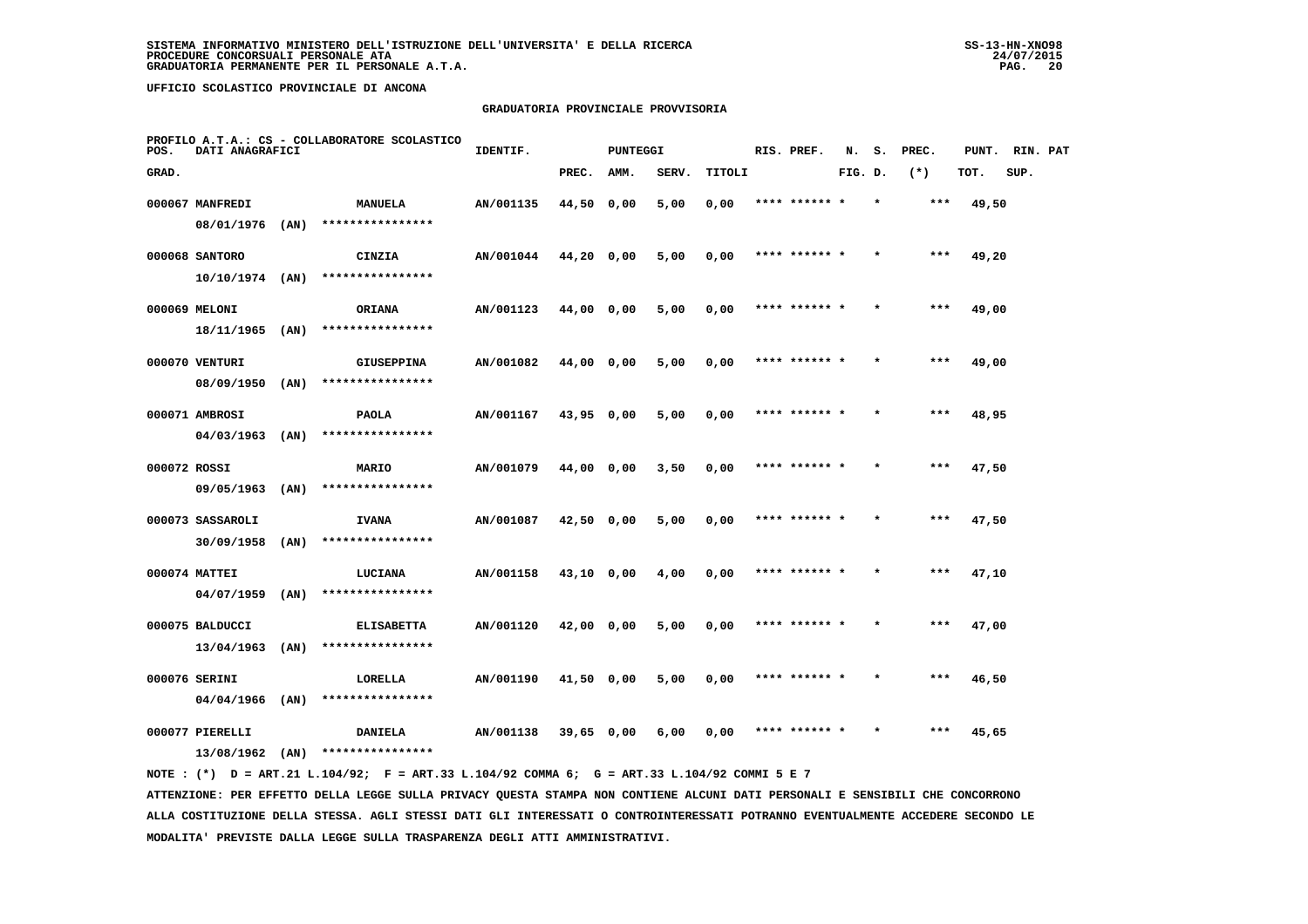## **GRADUATORIA PROVINCIALE PROVVISORIA**

| POS.         | DATI ANAGRAFICI         |      | PROFILO A.T.A.: CS - COLLABORATORE SCOLASTICO | IDENTIF.  |            | PUNTEGGI |       |        | RIS. PREF.    | N.      | s.      | PREC. | PUNT. | RIN. PAT |  |
|--------------|-------------------------|------|-----------------------------------------------|-----------|------------|----------|-------|--------|---------------|---------|---------|-------|-------|----------|--|
| GRAD.        |                         |      |                                               |           | PREC.      | AMM.     | SERV. | TITOLI |               | FIG. D. |         | $(*)$ | TOT.  | SUP.     |  |
|              | 000078 BONACCI          |      | <b>ORIETTA</b>                                | AN/001129 | 40,50 0,00 |          | 5,00  | 0,00   | **** ****** * |         |         | $***$ | 45,50 |          |  |
|              | $10/09/1967$ (AN)       |      | ****************                              |           |            |          |       |        |               |         |         |       |       |          |  |
| 000079 TESEI |                         |      | <b>RITA</b>                                   | AN/000521 | 45,50 0,00 |          | 0,00  | 0,00   | **** ****** * |         |         | $***$ | 45,50 |          |  |
|              | 23/06/1954 (AN)         |      | ****************                              |           |            |          |       |        |               |         |         |       |       |          |  |
|              | 000080 SEVERINI         |      | GIULIANA                                      | AN/001116 | 40,35 0,00 |          | 5,00  | 0,00   | **** ****** * |         | $\star$ | $***$ | 45,35 |          |  |
|              | 05/02/1955              | (AN) | ****************                              |           |            |          |       |        |               |         |         |       |       |          |  |
|              | 000081 PIAGGESI         |      | LUCIANA                                       | AN/001170 | 40,15 0,00 |          | 5,00  | 0,00   | **** ****** * |         |         | ***   | 45,15 |          |  |
|              | $19/02/1956$ (AN)       |      | ****************                              |           |            |          |       |        |               |         |         |       |       |          |  |
|              | 000082 GIORGI           |      | <b>VERUSCA</b>                                | AN/001194 | 40,00 0,00 |          | 5,00  | 0,00   | **** ****** * |         | $\star$ | $***$ | 45,00 |          |  |
|              | 20/03/1978 (AN)         |      | ****************                              |           |            |          |       |        |               |         |         |       |       |          |  |
|              | 000083 JACHINI MARZIALI |      | <b>TERESA</b>                                 | AN/001152 | 39,75 0,00 |          | 5,00  | 0,00   | **** ****** * |         | $\star$ | $***$ | 44,75 |          |  |
|              | 08/08/1961 (AP)         |      | ****************                              |           |            |          |       |        |               |         |         |       |       |          |  |
| 000084 NUZZO |                         |      | <b>SERENA</b>                                 | AN/001117 | 38,50 0,00 |          | 6,00  | 0,00   |               |         |         | ***   | 44,50 |          |  |
|              | 05/07/1961 (LE)         |      | ****************                              |           |            |          |       |        |               |         |         |       |       |          |  |
|              | 000085 BAZZANI          |      | MARINELLA                                     | AN/000916 | 44,50 0,00 |          | 0,00  | 0,00   | **** ****** * |         |         | $***$ | 44,50 |          |  |
|              | 27/02/1966              | (AN) | ****************                              |           |            |          |       |        |               |         |         |       |       |          |  |
|              | 000086 PAOLETTI         |      | LUCIA                                         | AN/001092 | 40,00 0,00 |          | 4,50  | 0,00   | **** ****** * |         |         | $***$ | 44,50 |          |  |
|              | 10/12/1954              | (AN) | ****************                              |           |            |          |       |        |               |         |         |       |       |          |  |
|              | 000087 MANCINI          |      | TERESITA                                      | AN/001059 | 39,00 0,00 |          | 5,00  | 0,00   | **** ****** * |         |         | ***   | 44,00 |          |  |
|              | 29/12/1955 (AN)         |      | ****************                              |           |            |          |       |        |               |         |         |       |       |          |  |
| 000088 PAPA  |                         |      | LUISA<br>****************                     | AN/001130 | 39,50 0,00 |          | 4,50  | 0,00   |               |         |         | ***   | 44,00 |          |  |
|              | 27/02/1957              | (NA) |                                               |           |            |          |       |        |               |         |         |       |       |          |  |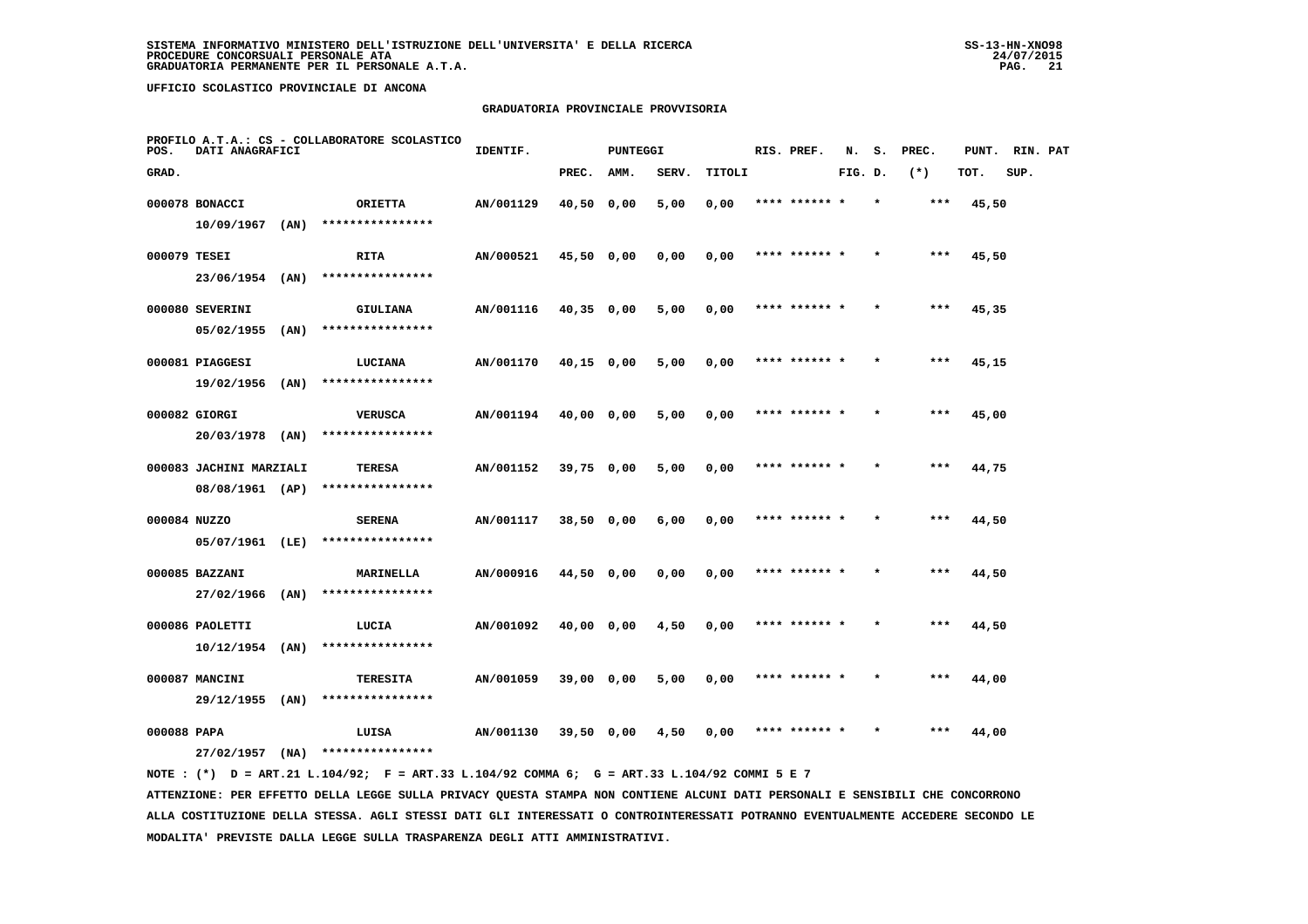## **GRADUATORIA PROVINCIALE PROVVISORIA**

| POS.  | DATI ANAGRAFICI                           |      | PROFILO A.T.A.: CS - COLLABORATORE SCOLASTICO | IDENTIF.  |              | <b>PUNTEGGI</b> |       |        | RIS. PREF.    | N.      | s. | PREC. | PUNT. | RIN. PAT |  |
|-------|-------------------------------------------|------|-----------------------------------------------|-----------|--------------|-----------------|-------|--------|---------------|---------|----|-------|-------|----------|--|
| GRAD. |                                           |      |                                               |           | PREC.        | AMM.            | SERV. | TITOLI |               | FIG. D. |    | $(*)$ | TOT.  | SUP.     |  |
|       | 000089 VITALE                             |      | MARIA                                         | AN/001189 | 38,85 0,00   |                 | 5,00  | 0,00   | **** ****** * |         |    | ***   | 43,85 |          |  |
|       | $02/12/1965$ (TP)                         |      | ****************                              |           |              |                 |       |        |               |         |    |       |       |          |  |
|       | 000090 NICOLETTI                          |      | MIRELLA                                       | AN/000892 | 43,75 0,00   |                 | 0,00  | 0,00   | **** ****** * |         |    | $***$ | 43,75 |          |  |
|       | 22/11/1950                                | (AN) | ****************                              |           |              |                 |       |        |               |         |    |       |       |          |  |
|       | 000091 SARACINELLI                        |      | <b>SIMONETTA</b>                              | AN/001108 | 38,70 0,00   |                 | 5,00  | 0,00   | **** ****** * |         |    | $***$ | 43,70 |          |  |
|       | $05/02/1954$ (AN)                         |      | ****************                              |           |              |                 |       |        |               |         |    |       |       |          |  |
|       | 000092 STRONATI                           |      | <b>CESARE</b>                                 | AN/001102 | $39,15$ 0,00 |                 | 4,50  | 0,00   | **** ****** * |         |    | ***   | 43,65 |          |  |
|       | 01/07/1968                                | (AN) | ****************                              |           |              |                 |       |        |               |         |    |       |       |          |  |
|       | 000093 POLLONARA                          |      | <b>GIORGIO</b>                                | AN/001188 | 38,00 0,00   |                 | 5,50  | 0,00   | **** ****** * |         |    | $***$ | 43,50 |          |  |
|       | 17/05/1965                                | (AN) | ****************                              |           |              |                 |       |        |               |         |    |       |       |          |  |
|       | 000094 SANTINELLI                         |      | <b>MARIA GRAZIA</b>                           | AN/001080 | 38,50 0,00   |                 | 5,00  | 0,00   | **** ****** * |         |    | $***$ | 43,50 |          |  |
|       | $05/10/1959$ (AN)                         |      | ****************                              |           |              |                 |       |        |               |         |    |       |       |          |  |
|       | 000095 CICETTI                            |      | PATRIZIA                                      | AN/001028 | $41,50$ 0,00 |                 | 2,00  | 0,00   | **** ****** * |         |    | $***$ | 43,50 |          |  |
|       | 08/09/1952 (AN)                           |      | ****************                              |           |              |                 |       |        |               |         |    |       |       |          |  |
|       | 000096 BANWINKLER                         |      | ANNAMARIA<br>****************                 | AN/000958 | 38,80 0,00   |                 | 4,50  | 0,00   | **** ******   |         |    | ***   | 43,30 |          |  |
|       | 12/10/1954 (TO)                           |      |                                               |           |              |                 |       |        |               |         |    |       |       |          |  |
|       | 000097 VALERI<br>06/03/1963               | (MC) | <b>MOIRA</b><br>****************              | AN/001101 | 38,00 0,00   |                 | 5,00  | 0,00   | **** ****** * |         |    | $***$ | 43,00 |          |  |
|       |                                           |      |                                               |           |              |                 |       |        |               |         |    |       |       |          |  |
|       | 000098 BIANCAROSA<br>$04/08/1955$ (RC)    |      | <b>FILOMENA</b><br>****************           | AN/001026 | 41,60 0,00   |                 | 1,00  | 0,00   | **** ****** * |         |    | ***   | 42,60 |          |  |
|       |                                           |      |                                               |           |              |                 |       |        |               |         |    |       |       |          |  |
|       | 000099 SEBASTIANELLI<br>R 21/08/1949 (AN) |      | <b>IRENE</b><br>****************              | AN/000140 | 42,50 0,00   |                 | 0,00  | 0,00   |               |         |    | ***   | 42,50 |          |  |
|       |                                           |      |                                               |           |              |                 |       |        |               |         |    |       |       |          |  |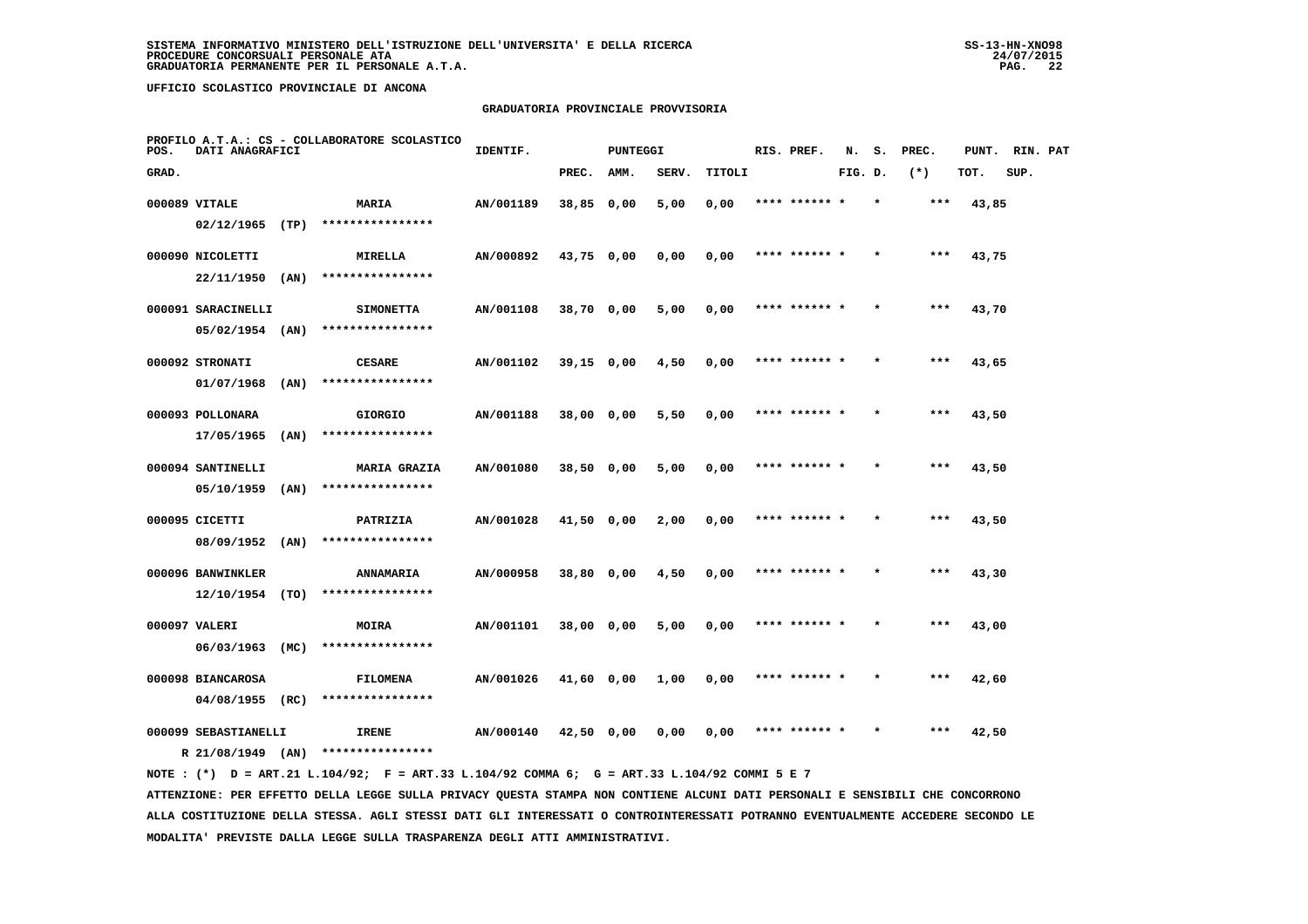## **GRADUATORIA PROVINCIALE PROVVISORIA**

| POS.  | DATI ANAGRAFICI                |      | PROFILO A.T.A.: CS - COLLABORATORE SCOLASTICO | IDENTIF.  |              | <b>PUNTEGGI</b> |       |        | RIS. PREF.    | N.      | s.      | PREC. | PUNT. | RIN. PAT |   |
|-------|--------------------------------|------|-----------------------------------------------|-----------|--------------|-----------------|-------|--------|---------------|---------|---------|-------|-------|----------|---|
| GRAD. |                                |      |                                               |           | PREC.        | AMM.            | SERV. | TITOLI |               | FIG. D. |         | $(*)$ | TOT.  | SUP.     |   |
|       | 000100 MARTELLI                |      | <b>ROSA</b>                                   | AN/001067 | $37,90$ 0,00 |                 | 4,50  | 0,00   | **** ****** * |         |         | ***   | 42,40 |          |   |
|       | 03/10/1955                     | (AN) | ****************                              |           |              |                 |       |        |               |         |         |       |       |          |   |
|       | 000101 SBAFFI                  |      | <b>SIMONETTA</b>                              | AN/001083 | $36,50$ 0,00 |                 | 5,00  | 0,00   | **** ****** * |         |         | ***   | 41,50 |          |   |
|       | 13/02/1961                     | (AN) | ****************                              |           |              |                 |       |        |               |         |         |       |       |          |   |
|       | 000102 SANTINELLI              |      | LINA                                          | AN/001136 | 37,50 0,00   |                 | 4,00  | 0,00   | **** ****** * |         |         | ***   | 41,50 |          |   |
|       | 05/03/1950                     | (AN) | ****************                              |           |              |                 |       |        |               |         |         |       |       |          |   |
|       | 000103 ROCCHETTI               |      | <b>ROBERTA</b>                                | AN/001168 | $36,15$ 0,00 |                 | 5,00  | 0,00   | **** ****** * |         | $\star$ | ***   | 41,15 |          |   |
|       | 13/10/1955                     | (AN) | ****************                              |           |              |                 |       |        |               |         |         |       |       |          |   |
|       | 000104 PENNONI                 |      | <b>GABRIELLA</b>                              | AN/001198 | $35,10$ 0,00 |                 | 5,00  | 0,00   | **** ****** * |         |         | ***   | 40,10 |          |   |
|       | 27/10/1958                     | (PG) | ****************                              |           |              |                 |       |        |               |         |         |       |       |          |   |
|       | 000105 ROCCHETTI               |      | MONICA                                        | AN/001137 | $35,00$ 0,00 |                 | 5,00  | 0,00   | **** ****** * |         |         | $***$ | 40,00 |          |   |
|       | 12/03/1967                     | (AN) | ****************                              |           |              |                 |       |        |               |         |         |       |       |          |   |
|       | 000106 MANTINI                 |      | <b>ORIETTA</b><br>****************            | AN/001201 | 34,75 0,00   |                 | 5,00  | 0,00   | **** ****** * |         | $\star$ | ***   | 39,75 |          |   |
|       | 31/07/1958                     | (AN) |                                               |           |              |                 |       |        |               |         |         |       |       |          |   |
|       | 000107 GIACOMONI<br>21/07/1962 | (MC) | <b>CESARE</b><br>****************             | AN/000211 | 39,75 0,00   |                 | 0,00  | 0,00   | **** ******   |         |         | ***   | 39,75 |          | D |
|       |                                |      |                                               |           |              |                 |       |        |               |         |         |       |       |          |   |
|       | 000108 ORLANDINI<br>01/04/1974 | (AN) | <b>ARIANNA</b><br>****************            | AN/001196 | $35,20$ 0,00 |                 | 4,50  | 0,00   | **** ****** * |         |         | ***   | 39,70 |          |   |
|       |                                |      |                                               |           |              |                 |       |        |               |         |         |       |       |          |   |
|       | 000109 PALUMBO<br>18/10/1962   | (NA) | <b>BRUNO</b><br>****************              | AN/001226 | 34,00 0,00   |                 | 5,00  | 0,00   | **** ****** * |         |         | ***   | 39,00 |          |   |
|       |                                |      |                                               |           |              |                 |       |        | **** ****** * |         |         | $***$ |       |          |   |
|       | 000110 AMBROSINI<br>02/02/1950 | (AN) | <b>BRUNELLA</b><br>****************           | AN/001146 | 33,80 0,00   |                 | 5,00  | 0,00   |               |         |         |       | 38,80 |          |   |
|       |                                |      |                                               |           |              |                 |       |        |               |         |         |       |       |          |   |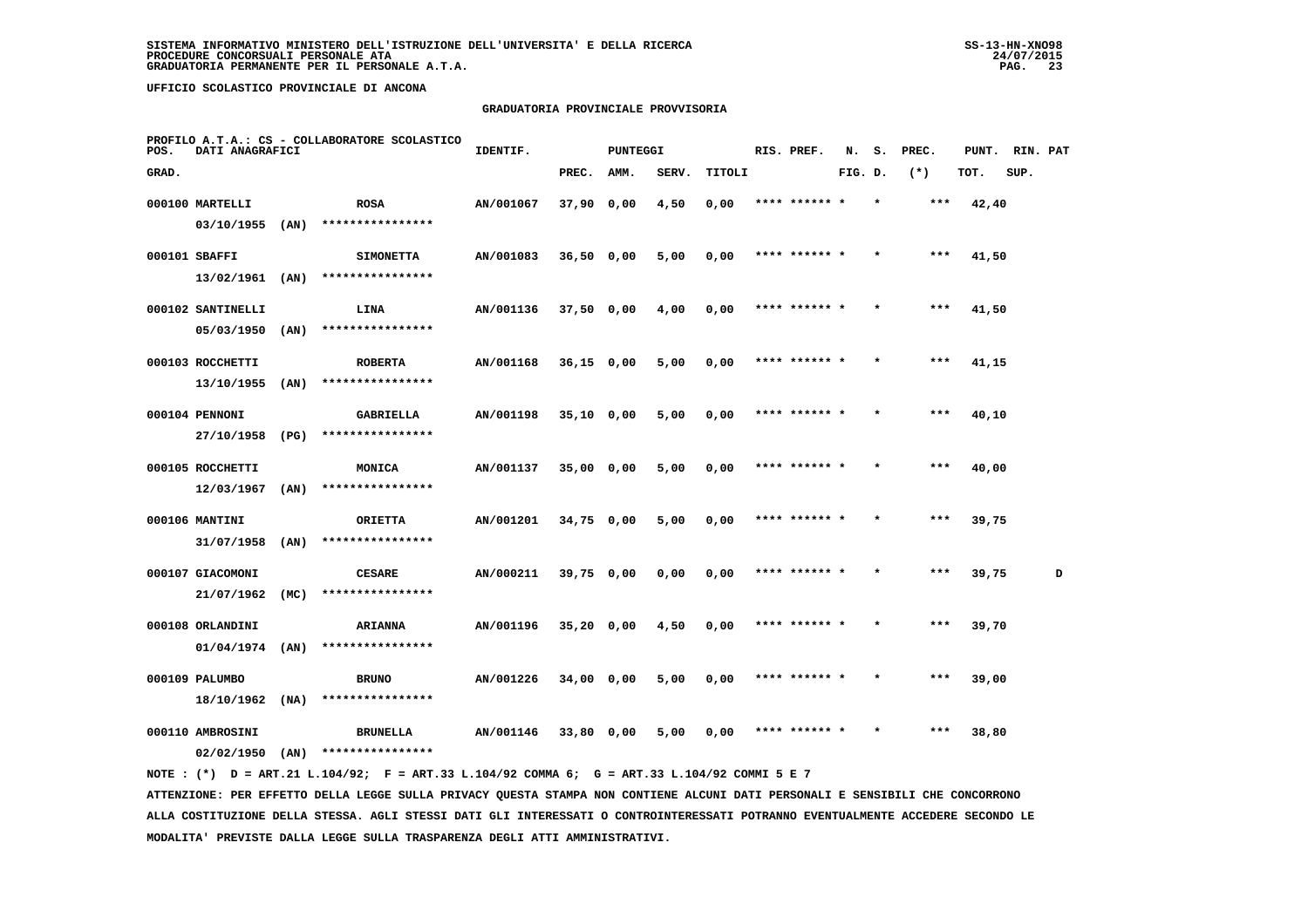## **GRADUATORIA PROVINCIALE PROVVISORIA**

| POS.  | DATI ANAGRAFICI                         |      | PROFILO A.T.A.: CS - COLLABORATORE SCOLASTICO | IDENTIF.  |              | <b>PUNTEGGI</b> |       |        | RIS. PREF.    | N.      | s.      | PREC. | PUNT. | RIN. PAT |  |
|-------|-----------------------------------------|------|-----------------------------------------------|-----------|--------------|-----------------|-------|--------|---------------|---------|---------|-------|-------|----------|--|
| GRAD. |                                         |      |                                               |           | PREC.        | AMM.            | SERV. | TITOLI |               | FIG. D. |         | $(*)$ | TOT.  | SUP.     |  |
|       | 000111 DOTTORI                          |      | RITA                                          | AN/001199 | 34,00 0,00   |                 | 4,50  | 0,00   | **** ****** * |         | $\star$ | $***$ | 38,50 |          |  |
|       | 02/10/1967                              | (AN) | ****************                              |           |              |                 |       |        |               |         |         |       |       |          |  |
|       | 000112 CURATOLO                         |      | MICHELE                                       | AN/001144 | $33,50$ 0,00 |                 | 5,00  | 0,00   | **** ****** * |         |         | ***   | 38,50 |          |  |
|       | 26/10/1956                              | (FG) | ****************                              |           |              |                 |       |        |               |         |         |       |       |          |  |
|       | 000113 CHIAVETTI                        |      | <b>NUCCIA</b>                                 | AN/001193 | $33,50$ 0,00 |                 | 5,00  | 0,00   | **** ****** * |         |         | ***   | 38,50 |          |  |
|       | 08/09/1963                              | (AN) | ****************                              |           |              |                 |       |        |               |         |         |       |       |          |  |
|       | 000114 MICUCCI                          |      | <b>MARESA</b>                                 | AN/001106 | $33,90$ 0,00 |                 | 4,00  | 0,00   | **** ****** * |         |         | ***   | 37,90 |          |  |
|       | 25/01/1952                              | (AN) | ****************                              |           |              |                 |       |        |               |         |         |       |       |          |  |
|       | 000115 LUCONI                           |      | <b>DORIANA</b>                                | AN/000214 | $37,00$ 0,00 |                 | 0,00  | 0,00   | **** ****** * |         |         | ***   | 37,00 |          |  |
|       | $03/11/1961$ (AN)                       |      | ****************                              |           |              |                 |       |        |               |         |         |       |       |          |  |
|       | 000116 BALDONI                          |      | <b>SANDRA</b><br>****************             | AN/001200 | $32,50$ 0,00 |                 | 4,50  | 0,00   | **** ****** * |         |         | $***$ | 37,00 |          |  |
|       | $13/07/1952$ (AN)                       |      |                                               |           |              |                 |       |        |               |         |         |       |       |          |  |
|       | 000117 SEBASTIANELLI<br>24/08/1957 (AN) |      | LILIANA<br>****************                   | AN/000509 | $34,50$ 0,00 |                 | 2,00  | 0,00   | **** ****** * |         |         | ***   | 36,50 |          |  |
|       |                                         |      |                                               |           |              |                 |       |        |               |         |         |       |       |          |  |
|       | 000118 POLITA<br>$07/10/1967$ (AN)      |      | TERZINA<br>****************                   | AN/001191 | 32,00 0,00   |                 | 4,50  | 0,00   | **** ****** * |         |         | ***   | 36,50 |          |  |
|       |                                         |      |                                               |           |              |                 |       |        | **** ****** * |         |         | ***   |       |          |  |
|       | 000119 RIMINUCCI<br>05/09/1957          | (PS) | <b>VERONICA</b><br>****************           | AN/001085 | $32,50$ 0,00 |                 | 2,00  | 0,00   |               |         |         |       | 34,50 |          |  |
|       | 000120 DONNARUMMO                       |      | <b>SONIA</b>                                  | AN/000943 | $33,50$ 0,00 |                 | 0,00  | 0,00   | **** ****** * |         |         | $***$ | 33,50 |          |  |
|       | 16/01/1973                              | (AV) | ****************                              |           |              |                 |       |        |               |         |         |       |       |          |  |
|       | 000121 COACCI                           |      | <b>CRISTINA</b>                               | AN/001029 | $33,50$ 0,00 |                 | 0,00  | 0,00   | **** ****** * |         |         | ***   | 33,50 |          |  |
|       | 07/12/1965                              | (AN) | ****************                              |           |              |                 |       |        |               |         |         |       |       |          |  |
|       |                                         |      |                                               |           |              |                 |       |        |               |         |         |       |       |          |  |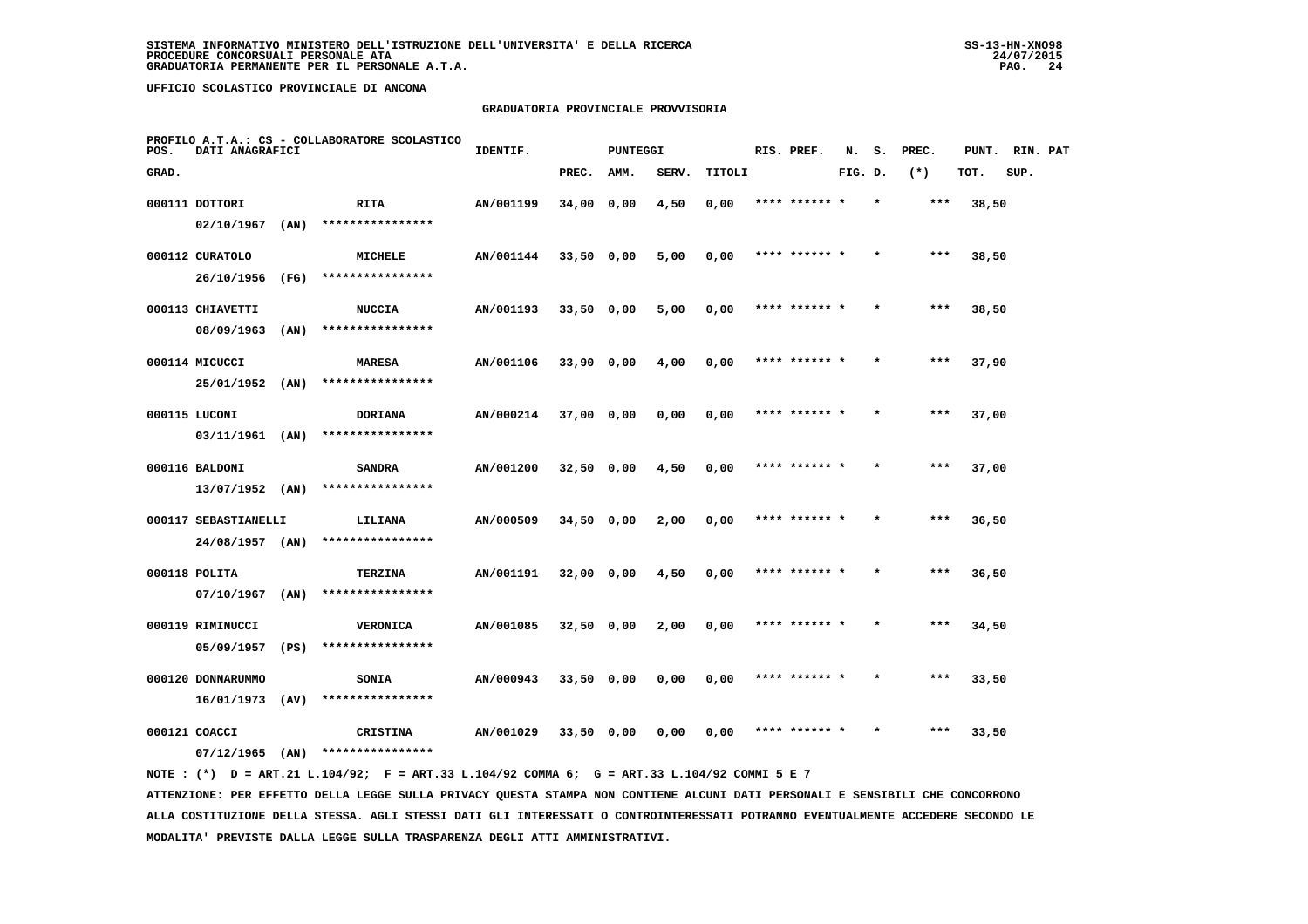## **GRADUATORIA PROVINCIALE PROVVISORIA**

| POS.        | DATI ANAGRAFICI           |      | PROFILO A.T.A.: CS - COLLABORATORE SCOLASTICO | IDENTIF.  |              | <b>PUNTEGGI</b> |       |        | RIS. PREF.    | N.      | s.      | PREC. | PUNT. | RIN. PAT |   |
|-------------|---------------------------|------|-----------------------------------------------|-----------|--------------|-----------------|-------|--------|---------------|---------|---------|-------|-------|----------|---|
| GRAD.       |                           |      |                                               |           | PREC.        | AMM.            | SERV. | TITOLI |               | FIG. D. |         | $(*)$ | TOT.  | SUP.     |   |
|             | 000122 CASAGRANDE UGOLINO |      | <b>CRISTIANA</b>                              | AN/001217 | $27,50$ 0,00 |                 | 5,00  | 0,00   | **** ****** * |         | $\star$ | $***$ | 32,50 |          |   |
|             | 05/10/1968                | (AN) | ****************                              |           |              |                 |       |        |               |         |         |       |       |          |   |
|             | 000123 CANNISTRA'         |      | <b>FEDORA</b>                                 | AN/001218 | 27,50 0,00   |                 | 4,50  | 0,00   | **** ****** * |         |         | ***   | 32,00 |          |   |
|             | 28/02/1964                | (AN) | ****************                              |           |              |                 |       |        |               |         |         |       |       |          |   |
|             | 000124 GIANFELICI         |      | ISABELLA                                      | AN/000115 | 32,00 0,00   |                 | 0,00  | 0,00   | **** ****** * |         |         | $***$ | 32,00 |          |   |
|             | R 12/03/1967              | (AN) | ****************                              |           |              |                 |       |        |               |         |         |       |       |          |   |
|             | 000125 ALESSANDRONI       |      | <b>SERGIO</b>                                 | AN/001297 | 26,40 0,00   |                 | 5,00  | 0,00   | **** ****** * |         | $\star$ | $***$ | 31,40 |          | D |
|             | 15/09/1970 (AN)           |      | ****************                              |           |              |                 |       |        |               |         |         |       |       |          |   |
| 000126 MUTI |                           |      | <b>ANTONELLA</b>                              | AN/001231 | $27,40$ 0,00 |                 | 4,00  | 0,00   | **** ****** * |         |         | $***$ | 31,40 |          |   |
|             | $31/05/1963$ (AN)         |      | ****************                              |           |              |                 |       |        |               |         |         |       |       |          |   |
|             | 000127 MENGONI            |      | GRAZIANO                                      | AN/001223 | 26,60 0,00   |                 | 4,50  | 0,00   |               |         |         | ***   | 31,10 |          |   |
|             | 27/02/1960                | (AN) | ****************                              |           |              |                 |       |        |               |         |         |       |       |          |   |
|             | 000128 MALIZIA            |      | <b>VALERIA</b>                                | AN/001215 | $26,50$ 0,00 |                 | 4,50  | 0,00   | **** ******   |         |         | $***$ | 31,00 |          |   |
|             | 18/12/1962 (EE)           |      | ****************                              |           |              |                 |       |        |               |         |         |       |       |          |   |
|             | 000129 SANTORI            |      | <b>MARTA</b>                                  | AN/001214 | 29,55 0,00   |                 | 1,05  | 0,00   | **** ****** * |         |         | $***$ | 30,60 |          |   |
|             | 26/06/1966                | (AN) | ****************                              |           |              |                 |       |        |               |         |         |       |       |          |   |
|             | 000130 VALICCHIA          |      | ANNA                                          | AN/001210 | 26,00 0,00   |                 | 4,50  | 0,00   | **** ****** * |         |         | $***$ | 30,50 |          |   |
|             | 12/06/1968                | (AN) | ****************                              |           |              |                 |       |        |               |         |         |       |       |          |   |
|             | 000131 MARINELLI          |      | CLAUDIO<br>****************                   | AN/001084 | $30,50$ 0,00 |                 | 0,00  | 0,00   | **** ****** * |         |         | ***   | 30,50 |          |   |
|             | 31/05/1969                | (EE) |                                               |           |              |                 |       |        |               |         |         |       |       |          |   |
|             | 000132 MANZOTTI           |      | LORENA                                        | AN/001197 | 26,00 0,00   |                 | 4,50  | 0.00   |               |         |         | ***   | 30,50 |          |   |
|             | 19/04/1957                | (AN) | ****************                              |           |              |                 |       |        |               |         |         |       |       |          |   |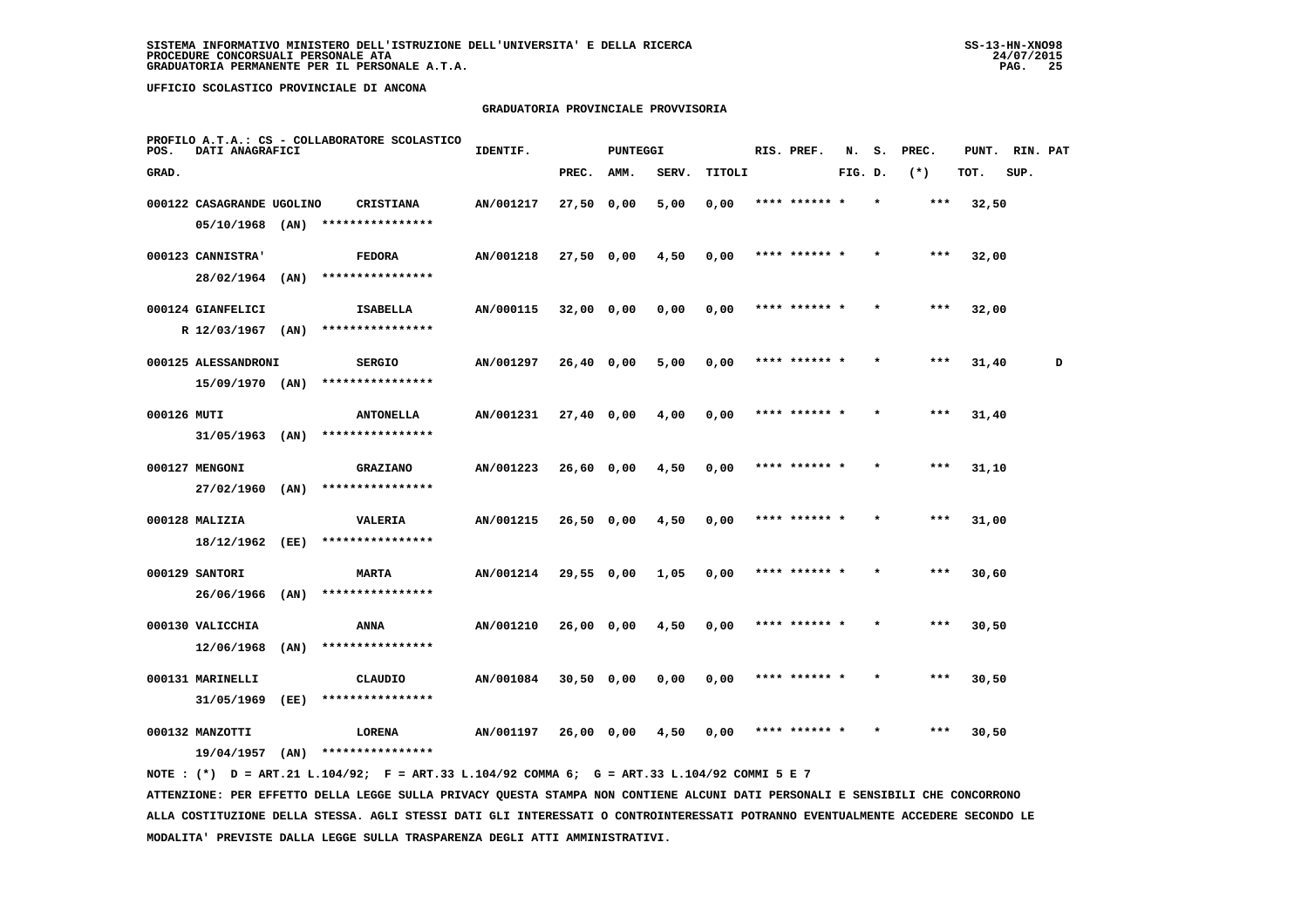## **GRADUATORIA PROVINCIALE PROVVISORIA**

| POS.  | DATI ANAGRAFICI    |      | PROFILO A.T.A.: CS - COLLABORATORE SCOLASTICO | IDENTIF.  |              | <b>PUNTEGGI</b> |       |        | RIS. PREF.    | N.      | s.      | PREC. | PUNT. | RIN. PAT |  |
|-------|--------------------|------|-----------------------------------------------|-----------|--------------|-----------------|-------|--------|---------------|---------|---------|-------|-------|----------|--|
| GRAD. |                    |      |                                               |           | PREC.        | AMM.            | SERV. | TITOLI |               | FIG. D. |         | $(*)$ | TOT.  | SUP.     |  |
|       | 000133 SBAFFI      |      | <b>MARINA</b>                                 | AN/001074 | 30,00 0,00   |                 | 0,50  | 0,00   | **** ****** * |         |         | ***   | 30,50 |          |  |
|       | $10/07/1951$ (AN)  |      | ****************                              |           |              |                 |       |        |               |         |         |       |       |          |  |
|       | 000134 GUIDOTTI    |      | <b>CRISTINA</b>                               | AN/000906 | 28,90 0,00   |                 | 1,20  | 0,00   | **** ****** * |         |         | $***$ | 30,10 |          |  |
|       | 17/07/1969         | (AN) | ****************                              |           |              |                 |       |        |               |         |         |       |       |          |  |
|       | 000135 CAMILLETTI  |      | MARIA LUISA                                   | AN/000254 | $30,00$ 0,00 |                 | 0,00  | 0,00   | **** ****** * |         |         | $***$ | 30,00 |          |  |
|       | R 01/01/1958       | (AN) | ****************                              |           |              |                 |       |        |               |         |         |       |       |          |  |
|       | 000136 GIULIANI    |      | CLELIA                                        | AN/001251 | 25,00 0,00   |                 | 4,50  | 0,00   | **** ****** * |         |         | ***   | 29,50 |          |  |
|       | 22/02/1970         | (FG) | ****************                              |           |              |                 |       |        |               |         |         |       |       |          |  |
|       | 000137 MEDICI      |      | MASSIMILIANO                                  | AN/001224 | $25,50$ 0,00 |                 | 4,00  | 0,00   | **** ****** * |         |         | $***$ | 29,50 |          |  |
|       | 10/02/1967         | (AN) | ****************                              |           |              |                 |       |        |               |         |         |       |       |          |  |
|       | 000138 GIULIANI    |      | DANIELA                                       | AN/001227 | 24,00 0,00   |                 | 4,50  | 0,00   | **** ****** * |         |         | $***$ | 28,50 |          |  |
|       | $26/01/1952$ (AN)  |      | ****************                              |           |              |                 |       |        |               |         |         |       |       |          |  |
|       | 000139 TORELLI     |      | CLARA                                         | AN/001273 | 22,50 0,00   |                 | 4,50  | 0,00   | **** ****** * |         |         | ***   | 27,00 |          |  |
|       | 23/01/1965         | (RM) | ****************                              |           |              |                 |       |        |               |         |         |       |       |          |  |
|       | 000140 BALDINI     |      | <b>GABRIELLA</b>                              | AN/001252 | $22,00$ 0,00 |                 | 5,00  | 0,00   |               |         |         | ***   | 27,00 |          |  |
|       | 11/05/1959         | (AN) | ****************                              |           |              |                 |       |        |               |         |         |       |       |          |  |
|       | 000141 CLEMENTI    |      | <b>ELISABETTA</b>                             | AN/001225 | 22,05 0,00   |                 | 4,50  | 0,00   | **** ****** * |         |         | $***$ | 26,55 |          |  |
|       | 28/02/1969         | (MC) | ****************                              |           |              |                 |       |        |               |         |         |       |       |          |  |
|       | 000142 MAMMOLI     |      | <b>ANNARITA</b>                               | AN/000905 | 24,95 0,00   |                 | 0,90  | 0,00   | **** ****** * |         | $\star$ | ***   | 25,85 |          |  |
|       | $05/11/1975$ (AN)  |      | ****************                              |           |              |                 |       |        |               |         |         |       |       |          |  |
|       | 000143 DEL GIUDICE |      | <b>DANIELA</b>                                | AN/001216 | 21,75 0,00   |                 | 4,00  | 0,00   | **** ****** * |         |         | $***$ | 25,75 |          |  |
|       | $04/02/1964$ (AN)  |      | ****************                              |           |              |                 |       |        |               |         |         |       |       |          |  |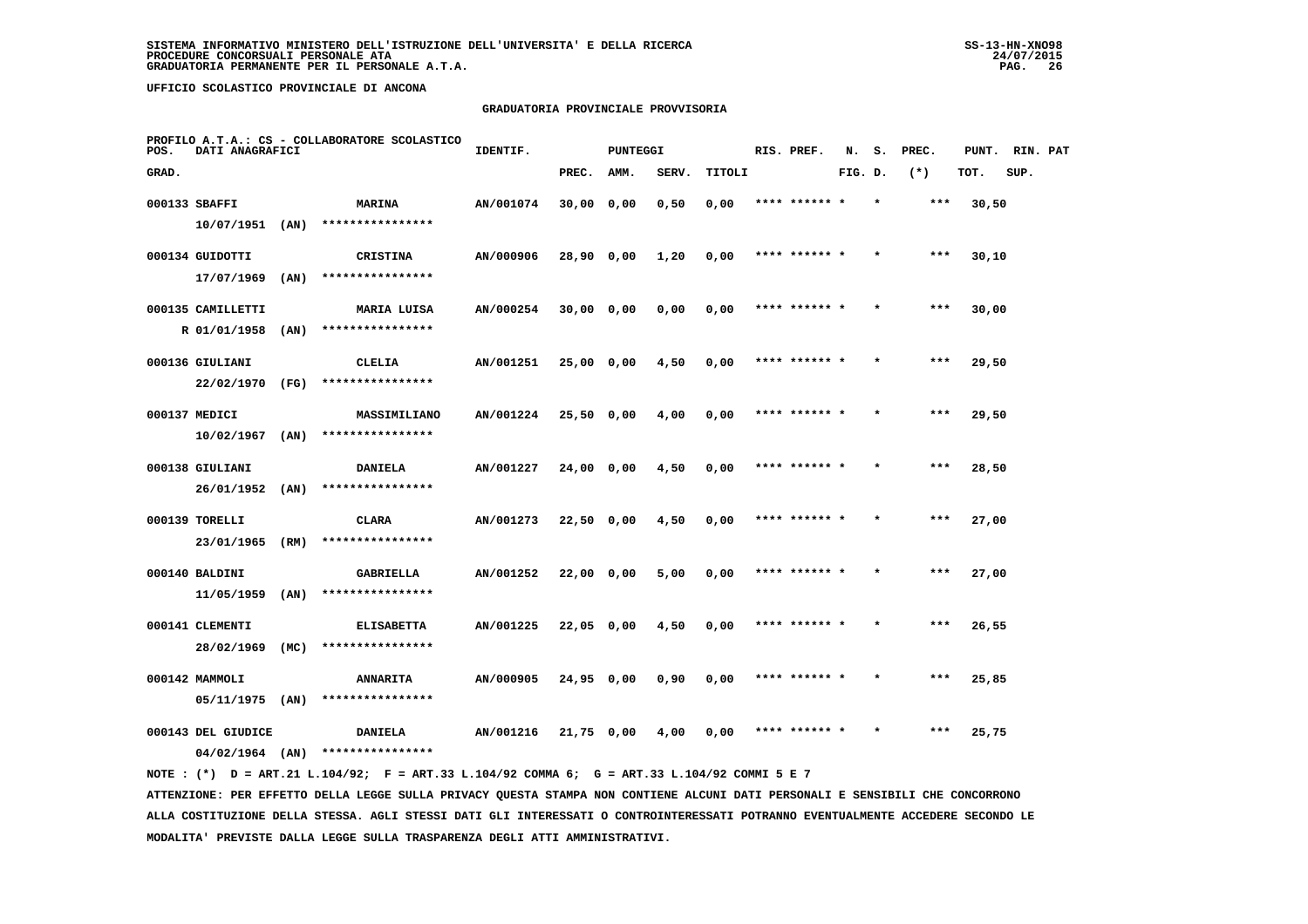## **GRADUATORIA PROVINCIALE PROVVISORIA**

| PROFILO A.T.A.: CS - COLLABORATORE SCOLASTICO<br>POS.<br>DATI ANAGRAFICI |                                 |      |                                       | IDENTIF.  | <b>PUNTEGGI</b> |      |                       |        | RIS. PREF. | N.            |         | PREC. | PUNT. | RIN. PAT |      |  |
|--------------------------------------------------------------------------|---------------------------------|------|---------------------------------------|-----------|-----------------|------|-----------------------|--------|------------|---------------|---------|-------|-------|----------|------|--|
| GRAD.                                                                    |                                 |      |                                       |           | PREC.           | AMM. | SERV.                 | TITOLI |            |               | FIG. D. |       | $(*)$ | TOT.     | SUP. |  |
|                                                                          | 000144 MORETTI                  |      | LUCIA                                 | AN/000825 | 25,70 0,00      |      | 0,00                  | 0,00   |            | **** ****** * |         |       | $***$ | 25,70    |      |  |
|                                                                          | 03/03/1973                      | (AN) | ****************                      |           |                 |      |                       |        |            |               |         |       |       |          |      |  |
|                                                                          | 000145 ROMAGNOLI                |      | LUANA                                 | AN/001195 | 21,40 0,00      |      | 3,50                  | 0,00   |            | **** ****** * |         |       | $***$ | 24,90    |      |  |
|                                                                          | 10/01/1970                      | (AN) | ****************                      |           |                 |      |                       |        |            |               |         |       |       |          |      |  |
|                                                                          | 000146 GABBIANELLI              |      | GLORIA                                | AN/001166 | 24,55 0,00      |      | 0,00                  | 0,00   |            | **** ****** * |         |       | $***$ | 24,55    |      |  |
|                                                                          | $07/11/1961$ (AN)               |      | ****************                      |           |                 |      |                       |        |            |               |         |       |       |          |      |  |
|                                                                          | 000147 CAMPONI                  |      | <b>STEFANIA</b>                       | AN/001257 | $19,50$ 0,00    |      | 4,50                  | 0,00   |            | **** ****** * |         |       | ***   | 24,00    |      |  |
|                                                                          | 14/06/1962                      | (AN) | ****************                      |           |                 |      |                       |        |            |               |         |       |       |          |      |  |
|                                                                          | 000148 GIOVAGNOLI               |      | <b>ASSUNTA</b>                        | AN/000157 | 24,00 0,00      |      | 0,00                  | 0,00   |            | **** ****** * |         |       | ***   | 24,00    |      |  |
|                                                                          | R 10/04/1954 (AN)               |      | ****************                      |           |                 |      |                       |        |            |               |         |       |       |          |      |  |
|                                                                          | 000149 MARCONI                  |      | LILIANA                               | AN/000822 | 23,50 0,00      |      | 0,00                  | 0,00   |            | **** ****** * |         |       | $***$ | 23,50    |      |  |
|                                                                          | $27/12/1957$ (AN)               |      | ****************                      |           |                 |      |                       |        |            |               |         |       |       |          |      |  |
|                                                                          | 000150 RAMPINO                  |      | <b>ANNA RITA</b>                      | AN/001171 | 22,550,00       |      | 0,00                  | 0,00   |            | **** ****** * |         |       | ***   | 22,55    |      |  |
|                                                                          | 05/09/1968                      | (LE) | ****************                      |           |                 |      |                       |        |            |               |         |       |       |          |      |  |
|                                                                          | 000151 TOCCAFONDO               |      | DALMAZIA                              | AN/000262 | $22,50$ 0,00    |      | 0,00                  | 0,00   |            | **** ****** * |         |       | $***$ | 22,50    |      |  |
|                                                                          | R 22/02/1955                    | (MC) | ****************                      |           |                 |      |                       |        |            |               |         |       |       |          |      |  |
|                                                                          | 000152 BATTISTELLI              |      | <b>MARCO</b><br>****************      | AN/001366 |                 |      | $0,00$ $0,00$ $19,50$ | 2,50   |            | **** ****** * |         |       | $***$ | 22,00    |      |  |
|                                                                          | $14/04/1972$ (AN)               |      |                                       |           |                 |      |                       |        |            |               |         |       |       |          |      |  |
|                                                                          | 000153 FRATICELLI<br>28/05/1979 | (AN) | <b>ALESSANDRA</b><br>**************** | AN/000811 | 21,50 0,00      |      | 0,00                  | 0,00   |            | **** ****** * |         |       | ***   | 21,50    |      |  |
|                                                                          |                                 |      |                                       |           |                 |      |                       |        |            |               |         |       |       |          |      |  |
|                                                                          | 000154 SANTELLI<br>06/10/1966   | (AN) | MARIA GLORIA<br>****************      | AN/001139 | 21,50 0,00      |      | 0,00                  | 0,00   |            | **** ****** * |         |       | ***   | 21,50    |      |  |
|                                                                          |                                 |      |                                       |           |                 |      |                       |        |            |               |         |       |       |          |      |  |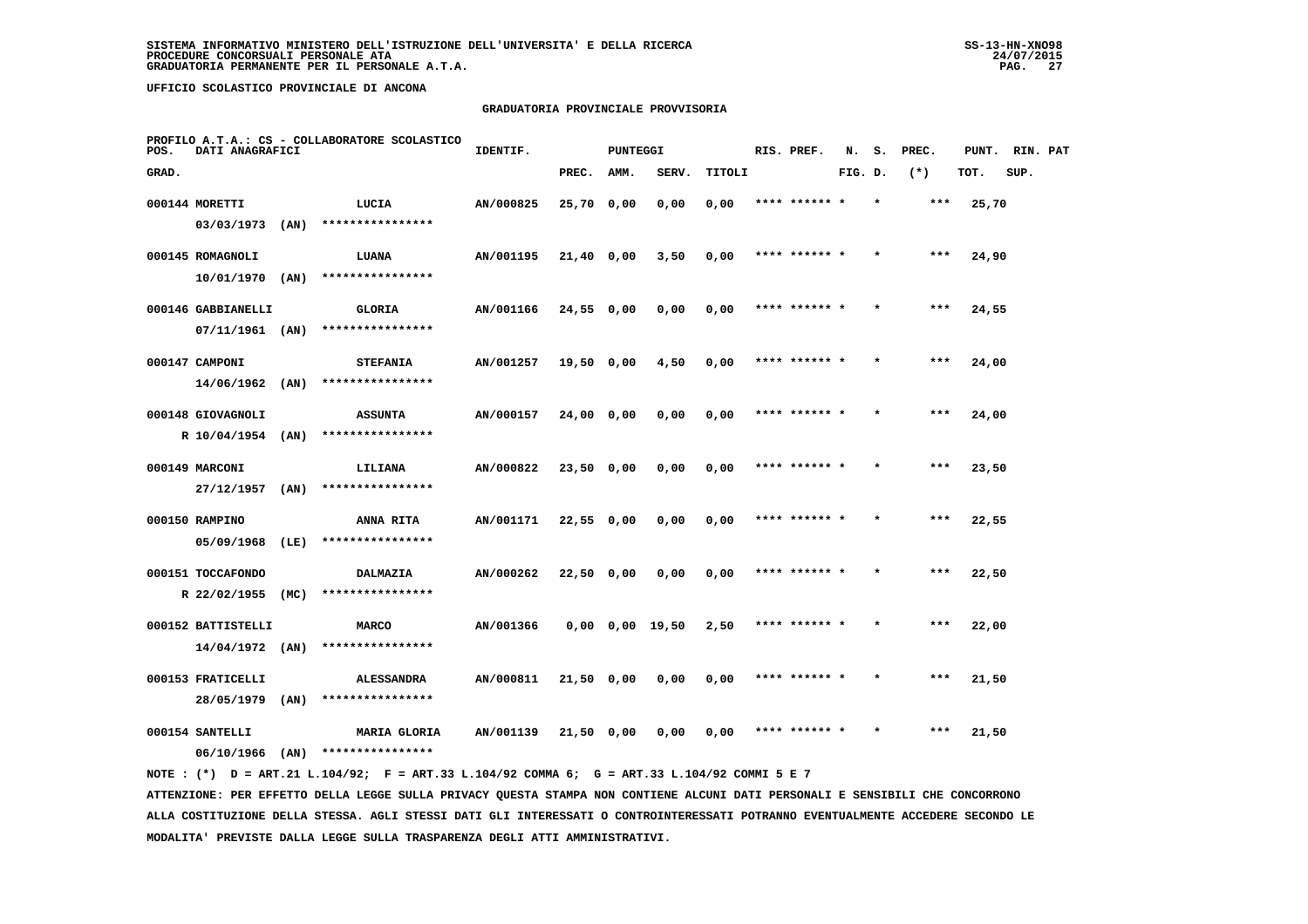## **GRADUATORIA PROVINCIALE PROVVISORIA**

| PROFILO A.T.A.: CS - COLLABORATORE SCOLASTICO<br>POS.<br>DATI ANAGRAFICI |                   |      |                           | IDENTIF.  |              | PUNTEGGI |                              |        |  | RIS. PREF.    | N.      | s.      | PREC. | PUNT.<br>RIN. PAT |      |  |
|--------------------------------------------------------------------------|-------------------|------|---------------------------|-----------|--------------|----------|------------------------------|--------|--|---------------|---------|---------|-------|-------------------|------|--|
| GRAD.                                                                    |                   |      |                           |           | PREC.        | AMM.     | SERV.                        | TITOLI |  |               | FIG. D. |         | $(*)$ | TOT.              | SUP. |  |
|                                                                          | 000155 PICCIONI   |      | <b>ANNA RITA</b>          | AN/001365 |              |          | $0,00$ $0,00$ $17,75$        | 3,50   |  | **** ****** * |         | $\star$ | ***   | 21,25             |      |  |
|                                                                          | 25/07/1964 (AN)   |      | ****************          |           |              |          |                              |        |  |               |         |         |       |                   |      |  |
|                                                                          | 000156 ROBUFFO    |      | <b>MASSIMO</b>            | AN/001232 | 21,00 0,00   |          | 0,00                         | 0,00   |  | **** ****** * |         |         | ***   | 21,00             |      |  |
|                                                                          | 14/02/1965 (MC)   |      | ****************          |           |              |          |                              |        |  |               |         |         |       |                   |      |  |
|                                                                          | 000157 BONTEMPI   |      | <b>PAOLA</b>              | AN/000636 | $21,00$ 0,00 |          | 0,00                         | 0,00   |  | **** ****** * |         |         | ***   | 21,00             |      |  |
|                                                                          | 26/10/1952 (AN)   |      | ****************          |           |              |          |                              |        |  |               |         |         |       |                   |      |  |
| 000158 GALLI                                                             |                   |      | <b>MARUSCA</b>            | AN/000112 | $21,00$ 0,00 |          | 0,00                         | 0,00   |  | **** ****** * |         |         | $***$ | 21,00             |      |  |
|                                                                          | R 05/05/1967 (AN) |      | ****************          |           |              |          |                              |        |  |               |         |         |       |                   |      |  |
|                                                                          | 000159 MAZZANTI   |      | <b>EMILIA</b>             | AN/001233 | $16,55$ 0,00 |          | 3,50                         | 0,00   |  | **** ****** * |         |         | ***   | 20,05             |      |  |
|                                                                          | 14/09/1957        | (AN) | ****************          |           |              |          |                              |        |  |               |         |         |       |                   |      |  |
|                                                                          | 000160 GIANFELICI |      | <b>CESARINA</b>           | AN/001089 | 20,00 0,00   |          | 0,00                         | 0,00   |  | **** ****** * |         |         | $***$ | 20,00             |      |  |
|                                                                          | 16/08/1950        | (AN) | ****************          |           |              |          |                              |        |  |               |         |         |       |                   |      |  |
|                                                                          | 000161 DE ANGELIS |      | <b>ANTONIETTA</b>         | AN/001047 | 19,85 0,00   |          | 0.00                         | 0,00   |  | **** ****** * |         |         | $***$ | 19,85             |      |  |
|                                                                          | 11/03/1961        | (FG) | ****************          |           |              |          |                              |        |  |               |         |         |       |                   |      |  |
|                                                                          | 000162 MATTIUSSI  |      | <b>ANDREA</b>             | AN/001354 |              |          | $0,00$ $0,00$ $16,15$ $3,50$ |        |  | **** ****** * |         |         | $***$ | 19,65             |      |  |
|                                                                          | 10/08/1969        | (VE) | ****************          |           |              |          |                              |        |  |               |         |         |       |                   |      |  |
|                                                                          | 000163 SANDRONI   |      | MARIA GRAZIELLA AN/000833 |           | 19,50 0,00   |          | 0,00                         | 0,00   |  | **** ****** * |         |         | ***   | 19,50             |      |  |
|                                                                          | $11/03/1950$ (AN) |      | ****************          |           |              |          |                              |        |  |               |         |         |       |                   |      |  |
|                                                                          | 000164 ROMAGNOLI  |      | <b>ISABELLA</b>           | AN/001055 | 14,50 0,00   |          | 4,50                         | 0,00   |  | **** ****** * |         |         | ***   | 19,00             |      |  |
|                                                                          | 28/06/1963        | (AN) | ****************          |           |              |          |                              |        |  |               |         |         |       |                   |      |  |
|                                                                          | 000165 PAGLIONI   |      | LUIGI                     | AN/001192 | 16,00 0,00   |          | 3,00                         | 0,00   |  | **** ****** * |         |         | ***   | 19,00             |      |  |
|                                                                          | 09/06/1962        | (MC) | ****************          |           |              |          |                              |        |  |               |         |         |       |                   |      |  |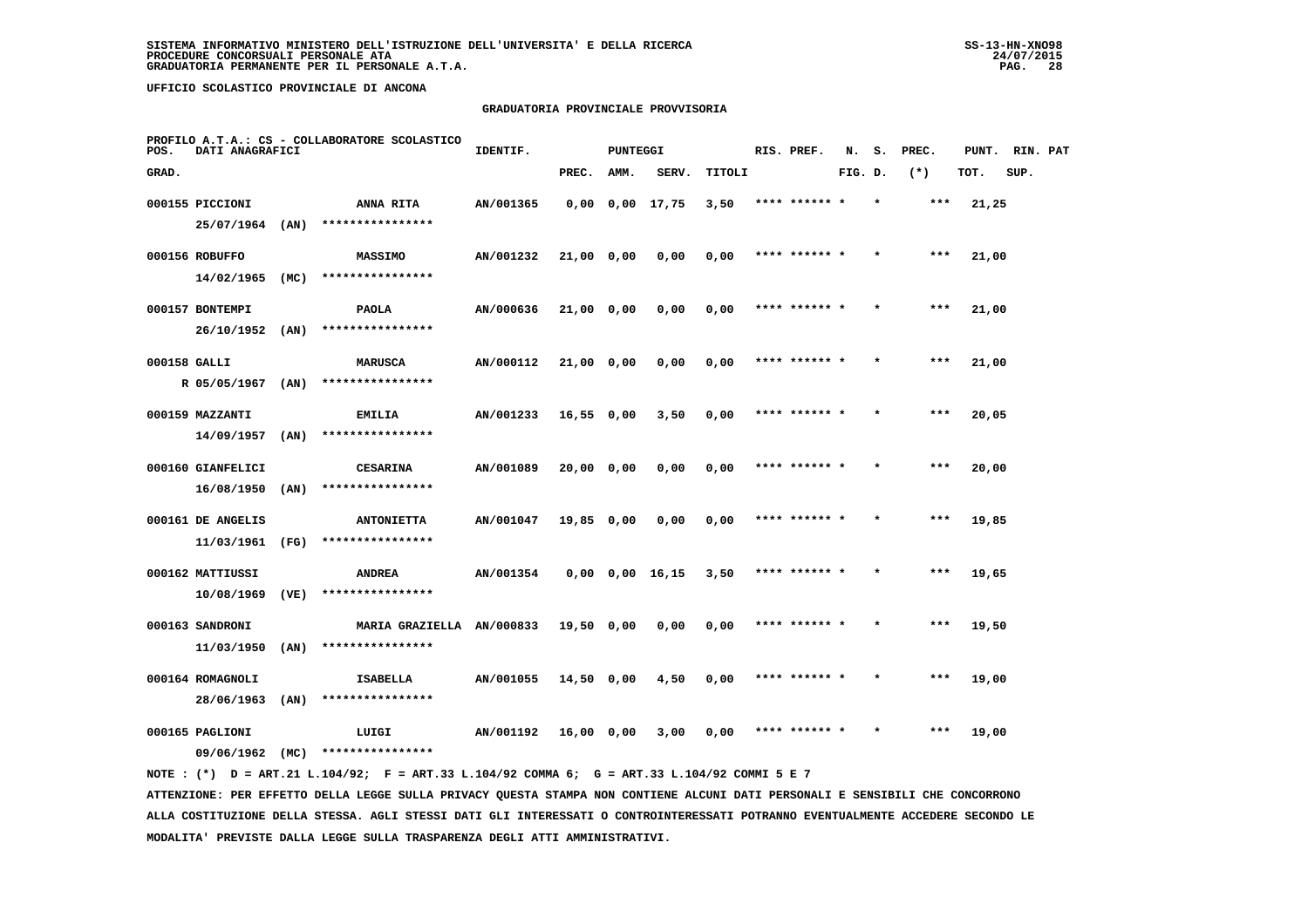## **GRADUATORIA PROVINCIALE PROVVISORIA**

| PROFILO A.T.A.: CS - COLLABORATORE SCOLASTICO<br>POS.<br>DATI ANAGRAFICI |                   |      |                                     | IDENTIF.  | <b>PUNTEGGI</b> |      | RIS. PREF.            | N.     | s.            | PREC.   | PUNT.   | RIN. PAT |       |      |  |
|--------------------------------------------------------------------------|-------------------|------|-------------------------------------|-----------|-----------------|------|-----------------------|--------|---------------|---------|---------|----------|-------|------|--|
| GRAD.                                                                    |                   |      |                                     |           | PREC.           | AMM. | SERV.                 | TITOLI |               | FIG. D. |         | $(*)$    | TOT.  | SUP. |  |
|                                                                          | 000166 MASCOLO    |      | <b>NICOLA</b>                       | AN/000223 | 18,10 0,00      |      | 0,00                  | 0,00   | **** ****** * |         | $\star$ | $***$    | 18,10 |      |  |
|                                                                          | 01/09/1964 (FG)   |      | ****************                    |           |                 |      |                       |        |               |         |         |          |       |      |  |
|                                                                          | 000167 RETTAROLI  |      | <b>ROSSELLA</b>                     | AN/001301 | $13,50$ 0,00    |      | 4,50                  | 0,00   | **** ****** * |         |         | ***      | 18,00 |      |  |
|                                                                          | 02/07/1964        | (AN) | ****************                    |           |                 |      |                       |        |               |         |         |          |       |      |  |
|                                                                          | 000168 ORCIANI    |      | LAURA                               | AN/000259 | 18,00 0,00      |      | 0,00                  | 0,00   | **** ****** * |         |         | $***$    | 18,00 |      |  |
|                                                                          | R 22/11/1964      | (AN) | ****************                    |           |                 |      |                       |        |               |         |         |          |       |      |  |
|                                                                          | 000169 SABBATINI  |      | <b>IVANA</b>                        | AN/000692 | 18,00 0,00      |      | 0,00                  | 0,00   | **** ****** * |         |         | $***$    | 18,00 |      |  |
|                                                                          | 05/05/1964        | (AN) | ****************                    |           |                 |      |                       |        |               |         |         |          |       |      |  |
|                                                                          | 000170 ROCCHETTI  |      | <b>ROBERTA</b>                      | AN/000261 | 18,00 0,00      |      | 0,00                  | 0,00   | **** ****** * |         |         | $***$    | 18,00 |      |  |
|                                                                          | R 23/08/1966      | (AN) | ****************                    |           |                 |      |                       |        |               |         |         |          |       |      |  |
|                                                                          | 000171 STARACE    |      | <b>GABRIELLA</b>                    | AN/001296 | 14,00 0,00      |      | 3,50                  | 0,00   | **** ******   |         |         | $***$    | 17,50 |      |  |
|                                                                          | 04/03/1965        | (NA) | ****************                    |           |                 |      |                       |        |               |         |         |          |       |      |  |
|                                                                          | 000172 GIANFELICI |      | <b>PAOLA</b>                        | AN/000116 | $17,50$ 0,00    |      | 0,00                  | 0,00   | **** ****** * |         |         | $***$    | 17,50 |      |  |
|                                                                          | R 25/01/1961 (AN) |      | ****************                    |           |                 |      |                       |        |               |         |         |          |       |      |  |
|                                                                          | 000173 SOCCI      |      | <b>SABRINA</b><br>****************  | AN/001355 |                 |      | $0,00$ $0,00$ $14,40$ | 2,00   | **** ****** * |         |         | $***$    | 16,40 |      |  |
|                                                                          | $02/01/1961$ (AN) |      |                                     |           |                 |      |                       |        |               |         |         |          |       |      |  |
|                                                                          | 000174 TESTAGUZZA |      | <b>DANIELA</b><br>****************  | AN/000142 | 16,05 0,00      |      | 0,00                  | 0,00   | **** ****** * |         |         | ***      | 16,05 |      |  |
|                                                                          | R 05/05/1956      | (AN) |                                     |           |                 |      |                       |        |               |         |         |          |       |      |  |
|                                                                          | 000175 ALLUZZI    |      | <b>VINCENZA</b><br>**************** | AN/001358 |                 |      | $0,00$ $0,00$ $16,00$ | 0,00   | **** ****** * |         |         | $***$    | 16,00 |      |  |
|                                                                          | 08/08/1971 (FG)   |      |                                     |           |                 |      |                       |        |               |         |         |          |       |      |  |
|                                                                          | 000176 LOMBARDI   |      | CINZIA                              | AN/000255 | 16,00 0,00      |      | 0.00                  | 0.00   |               |         |         | ***      | 16,00 |      |  |
|                                                                          | R 23/02/1963      | (AN) | ****************                    |           |                 |      |                       |        |               |         |         |          |       |      |  |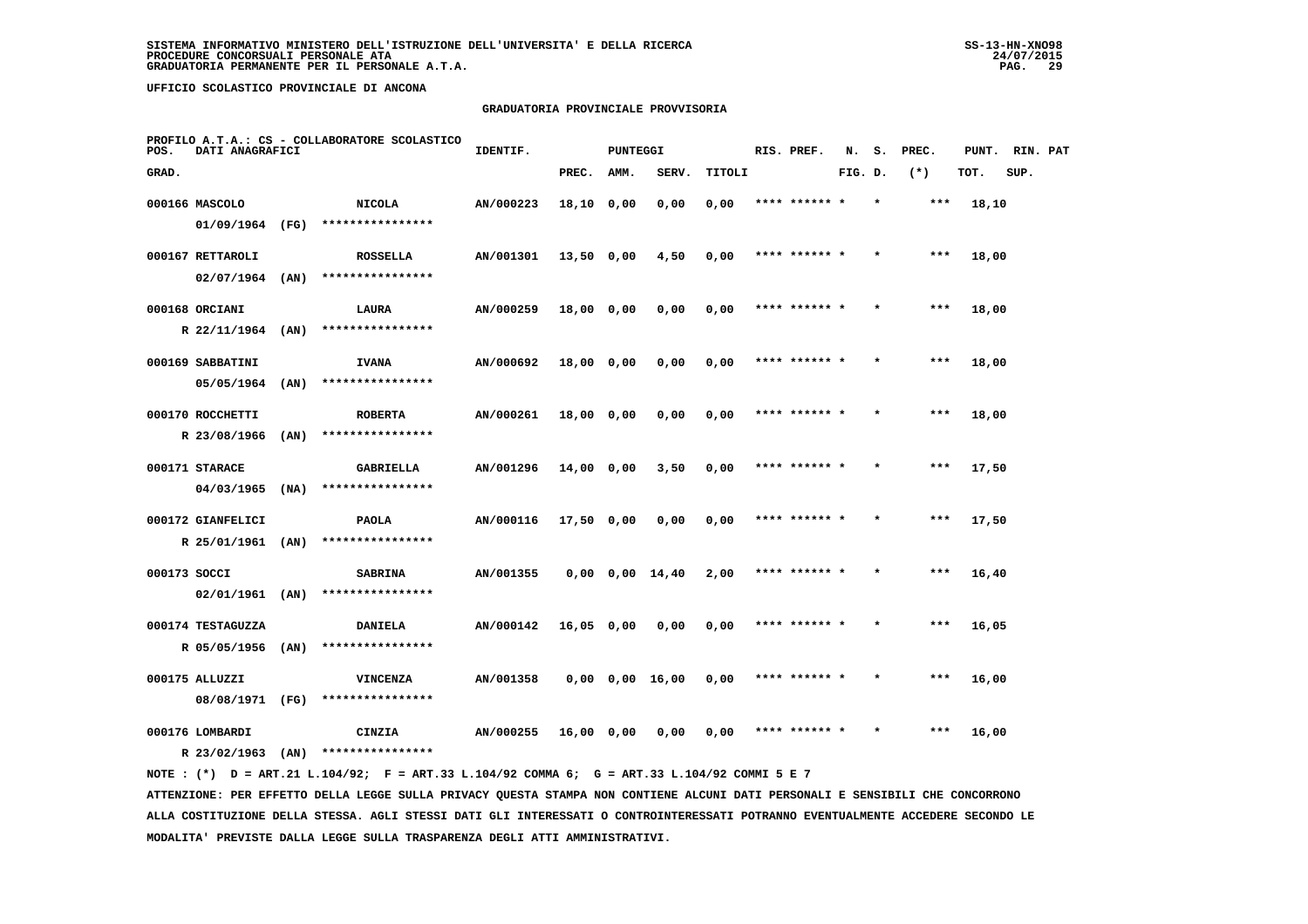## **GRADUATORIA PROVINCIALE PROVVISORIA**

| PROFILO A.T.A.: CS - COLLABORATORE SCOLASTICO<br>POS.<br>DATI ANAGRAFICI |                   |      |                   | IDENTIF.  | <b>PUNTEGGI</b> |      |                         |        | RIS. PREF. | N.            |         | PREC. | PUNT.  | RIN. PAT |      |  |
|--------------------------------------------------------------------------|-------------------|------|-------------------|-----------|-----------------|------|-------------------------|--------|------------|---------------|---------|-------|--------|----------|------|--|
| GRAD.                                                                    |                   |      |                   |           | PREC.           | AMM. | SERV.                   | TITOLI |            |               | FIG. D. |       | $(* )$ | TOT.     | SUP. |  |
|                                                                          | 000177 PIERANGELI |      | <b>DANIELA</b>    | AN/000991 | $16,00$ 0,00    |      | 0,00                    | 0,00   |            | **** ****** * |         |       | $***$  | 16,00    |      |  |
|                                                                          | 10/10/1958        | (AN) | ****************  |           |                 |      |                         |        |            |               |         |       |        |          |      |  |
|                                                                          | 000178 FORINI     |      | <b>ROBERTA</b>    | AN/001221 | $16,00$ 0,00    |      | 0,00                    | 0,00   |            | **** ****** * |         |       | $***$  | 16,00    |      |  |
|                                                                          | 22/07/1956 (LU)   |      | ****************  |           |                 |      |                         |        |            |               |         |       |        |          |      |  |
|                                                                          | 000179 BALDINI    |      | LUISA             | AN/001143 | $15,70$ 0,00    |      | 0,00                    | 0,00   |            | **** ****** * |         |       | $***$  | 15,70    |      |  |
|                                                                          | 04/12/1965        | (AN) | ****************  |           |                 |      |                         |        |            |               |         |       |        |          |      |  |
|                                                                          | 000180 TORREGIANI |      | <b>ANTONELLA</b>  | AN/001363 |                 |      | $0,00$ $0,00$ $15,60$   | 0,00   |            | **** ****** * |         |       | ***    | 15,60    |      |  |
|                                                                          | 31/10/1967        | (AN) | ****************  |           |                 |      |                         |        |            |               |         |       |        |          |      |  |
|                                                                          | 000181 BADIALI    |      | MONICA            | AN/001361 |                 |      | $0,00$ $0,00$ $13,00$   | 2,00   |            | **** ****** * |         |       | $***$  | 15,00    |      |  |
|                                                                          | 17/09/1968        | (AN) | ****************  |           |                 |      |                         |        |            |               |         |       |        |          |      |  |
|                                                                          | 000182 FOGLIANO   |      | CARMELA           | AN/001112 | 15,00 0,00      |      | 0,00                    | 0,00   |            | **** ****** * |         |       | $***$  | 15,00    |      |  |
|                                                                          | 28/09/1949        | (PZ) | ****************  |           |                 |      |                         |        |            |               |         |       |        |          |      |  |
| 000183 RULLO                                                             |                   |      | ANNA MARIA        | AN/000940 | 14,50 0,00      |      | 0,00                    | 0,00   |            | **** ****** * |         |       | ***    | 14,50    |      |  |
|                                                                          | 18/02/1964 (FG)   |      | ****************  |           |                 |      |                         |        |            |               |         |       |        |          |      |  |
|                                                                          | 000184 GIUFFRIDA  |      | <b>ANNUNZIATA</b> | AN/001356 |                 |      | $0,00$ $0,00$ $14,50$   | 0,00   |            | **** ****** * |         |       | ***    | 14,50    |      |  |
|                                                                          | 20/04/1955        | (CT) | ****************  |           |                 |      |                         |        |            |               |         |       |        |          |      |  |
|                                                                          | 000185 GASPARRONI |      | <b>DINA ELENA</b> | AN/001161 | 14,00 0,00      |      | 0,00                    | 0,00   |            | **** ****** * |         |       | $***$  | 14,00    |      |  |
|                                                                          | 16/12/1977        | (EE) | ****************  |           |                 |      |                         |        |            |               |         |       |        |          |      |  |
|                                                                          | 000186 MONTESI    |      | <b>ANTONELLA</b>  | AN/001357 |                 |      | $0,00$ $0,00$ $10,30$   | 3,50   |            | **** ****** * |         |       | $***$  | 13,80    |      |  |
|                                                                          | $13/02/1964$ (AN) |      | ****************  |           |                 |      |                         |        |            |               |         |       |        |          |      |  |
|                                                                          | 000187 LORENZETTI |      | PATRIZIA          | AN/001295 |                 |      | $0.00 \t 0.00 \t 12.50$ | 0.00   |            | **** ****** * |         |       | ***    | 12,50    |      |  |
|                                                                          | 30/06/1959        | (AN) | ****************  |           |                 |      |                         |        |            |               |         |       |        |          |      |  |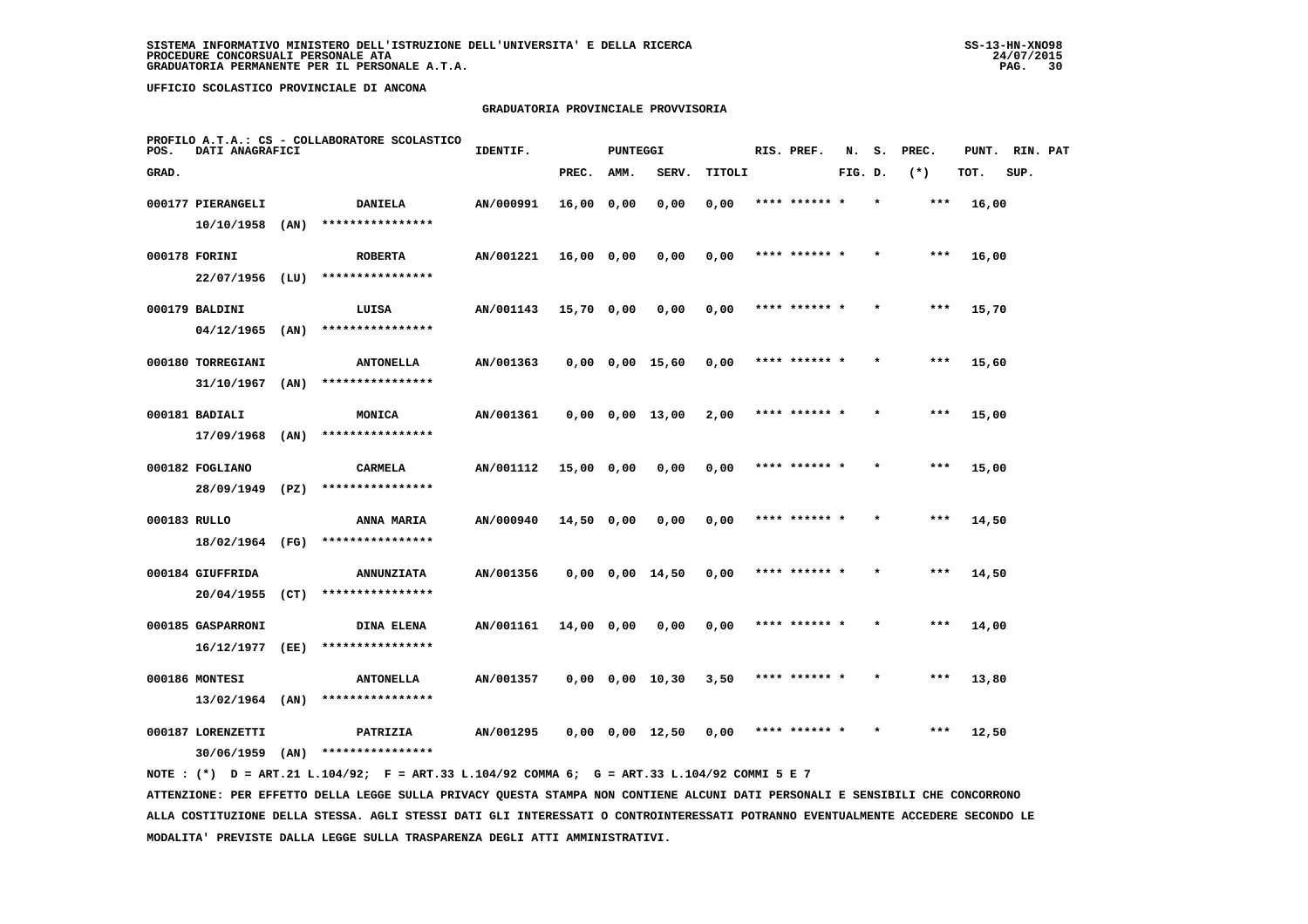# **GRADUATORIA PROVINCIALE PROVVISORIA**

| PROFILO A.T.A.: CS - COLLABORATORE SCOLASTICO<br>DATI ANAGRAFICI<br>POS. |                                |      | IDENTIF.<br>PUNTEGGI               |           |               |      | RIS. PREF. |        |               | N. S. PREC. | PUNT.   | RIN. PAT |       |      |  |
|--------------------------------------------------------------------------|--------------------------------|------|------------------------------------|-----------|---------------|------|------------|--------|---------------|-------------|---------|----------|-------|------|--|
| GRAD.                                                                    |                                |      |                                    |           | PREC.         | AMM. | SERV.      | TITOLI |               | FIG. D.     |         | $(* )$   | TOT.  | SUP. |  |
|                                                                          | 000188 TARQUINIO<br>05/05/1986 | (PZ) | <b>MICHELE</b><br>**************** | AN/001364 | $0,00$ $0,00$ |      | 7,70       | 3,50   | **** ****** * |             | $\star$ | ***      | 11,20 |      |  |
|                                                                          | 000189 BUCOLO<br>05/03/1953    | (EE) | <b>ANNA</b><br>****************    | AN/000256 | 9,90          | 0,00 | 1,30       | 0,00   | **** ****** * |             | $\star$ | $***$    | 11,20 |      |  |
|                                                                          | 000190 MANTONI<br>28/04/1965   | (EE) | <b>MORENO</b><br>****************  | AN/001362 | $0,00$ 0,00   |      | 6,90       | 2,00   | **** ****** * |             | $\star$ | $***$    | 8,90  |      |  |

 **NOTE : (\*) D = ART.21 L.104/92; F = ART.33 L.104/92 COMMA 6; G = ART.33 L.104/92 COMMI 5 E 7**

 **ATTENZIONE: PER EFFETTO DELLA LEGGE SULLA PRIVACY QUESTA STAMPA NON CONTIENE ALCUNI DATI PERSONALI E SENSIBILI CHE CONCORRONO ALLA COSTITUZIONE DELLA STESSA. AGLI STESSI DATI GLI INTERESSATI O CONTROINTERESSATI POTRANNO EVENTUALMENTE ACCEDERE SECONDO LE MODALITA' PREVISTE DALLA LEGGE SULLA TRASPARENZA DEGLI ATTI AMMINISTRATIVI.**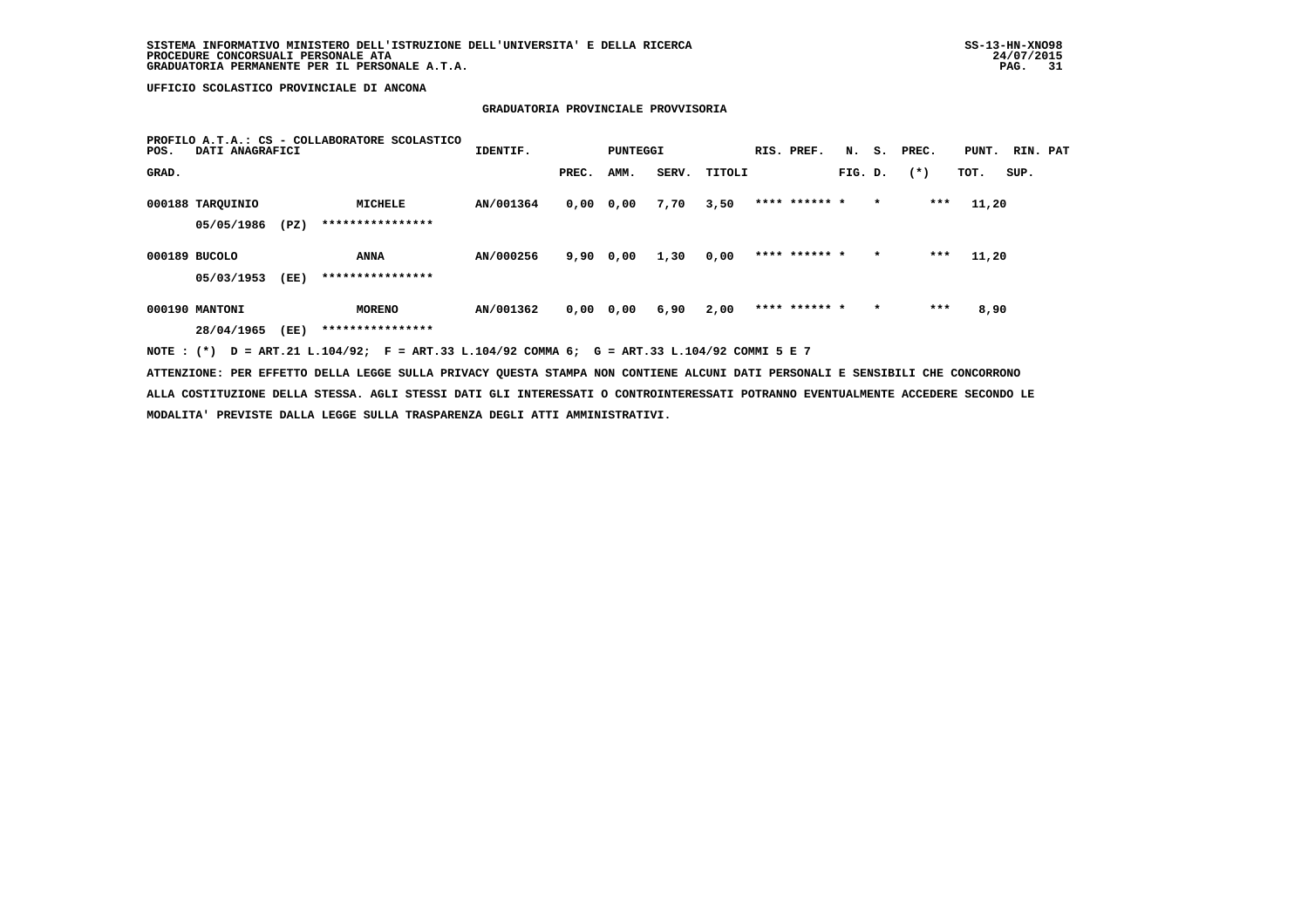#### **GRADUATORIA PROVINCIALE PROVVISORIA**

 **PROFILO A.T.A.: GA - GUARDAROBIERE**

 **NON CI SONO ASPIRANTI DA STAMPARE**